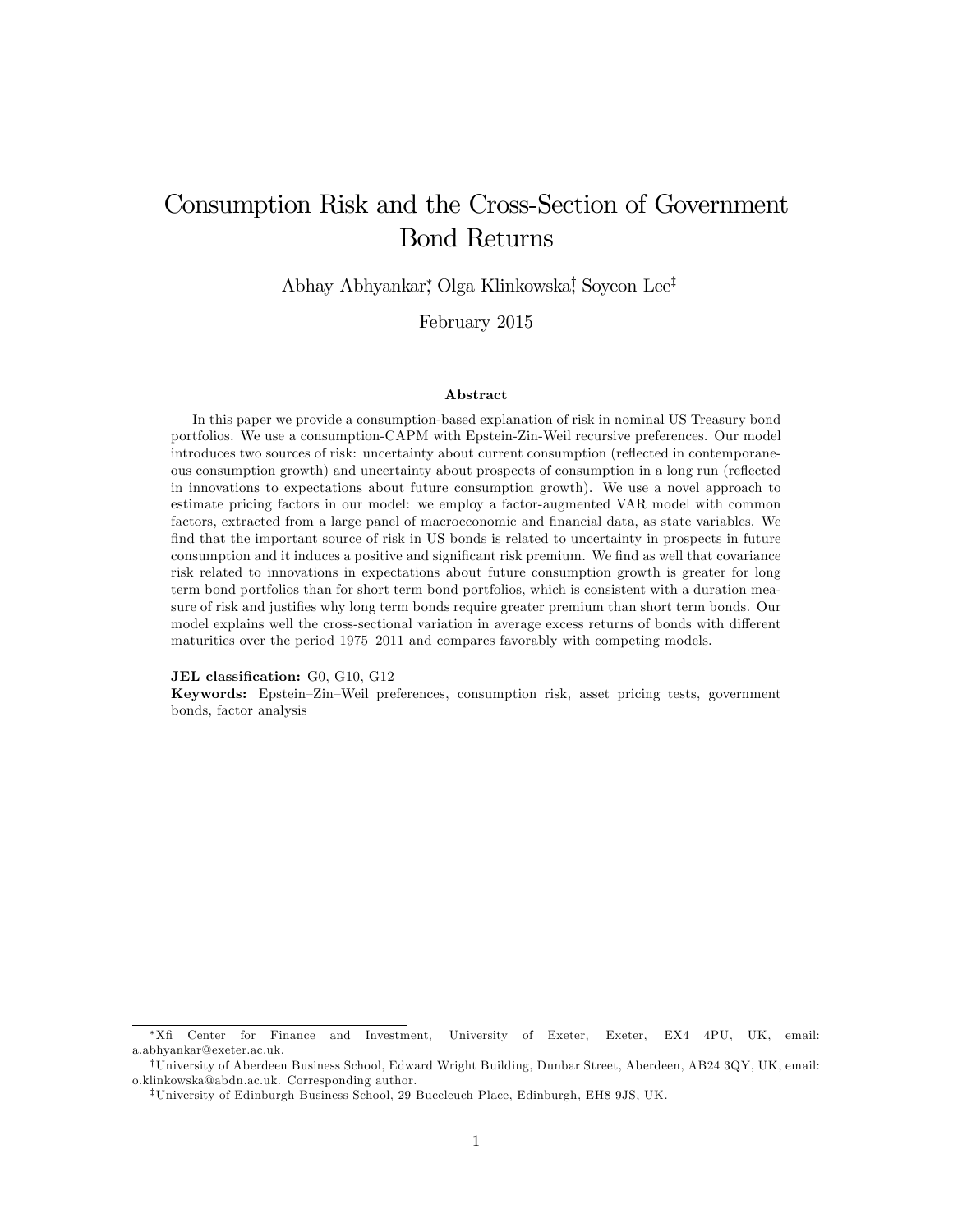## 1 Introduction

We investigate, using a consumption-based capital asset pricing model (C-CAPM) with Epstein–Zin– Weil recursive utility, the cross-section of excess returns on portfolios of US Treasury bonds with varying times to maturity. Specifically, we ask the following questions: what can we learn about bond risk from consumption-based models? Is there a role for consumption risk to play in the explanation of risk premia for nominal bonds with different maturities? More generally, we add to the literature on consumption-based models for pricing bonds that is "surprisingly small, given the vast amount of attention given to consumption-based models of equity pricingî (Campbell (2007)).

The evaluation of risks in nominal government bonds has attracted a considerable attention for quite some time. Campbell et al. (2010), for example, point out that this can be done in many ways. One of them is to measure the covariance of bond returns with a proxy of the marginal utility of the consumers, like the return on market portfolio (as in the classical CAPM) or the aggregate consumption growth (as in the C-CAPM). Indeed early attempts to evaluate the risks of nominal bonds followed this approach (see for example Gultekin and Rogalski (1985)). More recently, Viceira (2012) finds that the consumption beta for bonds is negative, over the 1980s and 1990s, suggesting that nominal bonds help investors hedge aggregate market risks.

Our work is in this spirit and builds on prior works but differs in two important respects. First, we use a consumption CAPM with Epstein–Zin–Weil utility rather than the standard power utility C-CAPM. This allows us to extend a measure of investors' well-being to include not only contemporaneous consumption growth but also to reflect the future evolution of consumption and the fact that consumers care about a long run risk in consumption as well, in the spirit of Bansal and Yaron (2004) model for equities. We can investigate then whether long run consumption risk can explain positive on average risk premia paid by government bonds. Second, our test assets, which are a set of government bond portfolios with different maturities rather than a single index of government bonds, allow us to study the variation of covariance risk across assets that may be imperfect substitutes. Specifically we investigate whether consumption risk related to uncertainty in prospects in future consumption can explain why bonds with greater maturities require greater excess returns.

Our C-CAPM has two risk factors: consumption growth and innovations to expectations about future consumption growth. While consumption growth is directly measurable, the innovations to expectations about future consumption growth are not and have to be estimated. It is usually done using a Vector Autoregressive (VAR) model<sup>1</sup> where specific state variables are selected that are known to forecast consumption growth well. Our implementation of this methodology is, however, novel. Instead of choosing specific predictor variables we use a set of common factors obtained, following

<sup>1</sup> Brunnermeier and Julliard (2008), Campbell and Vuolteenaho (2004), Lustig and Nieuwerburgh (2008).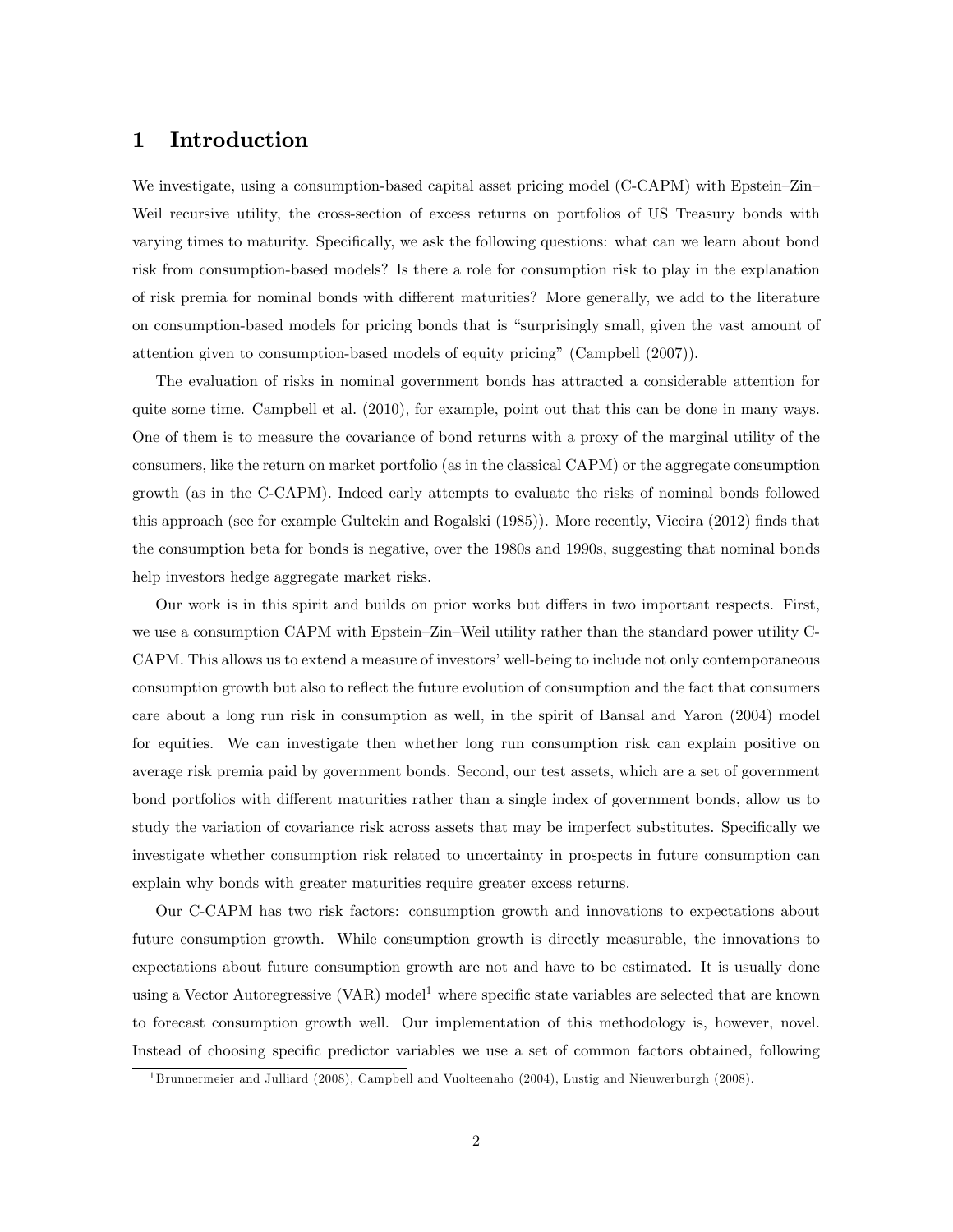Stock and Watson  $(2002a,b)$ , from a large panel of macroeconomic and financial time series. We then estimate a factor-augmented VAR, in the spirit of Bernanke et al. (2005), and extract innovations to expected future consumption growth. This approach has some advantages. First, we can be agnostic in our choice of state variables thus mitigating to some extent concerns about the choice of specific state variables (see for example Chen and Zhao (2009)). Second, there is an evidence (Stock and Watson (2008)) that common factors have good forecasting properties in the presence of structural breaks. We further add to that and demonstrate that extracted factors have good predictive power for consumption growth in in- and out-of-sample tests, which forms the empirical basis for using them as state variables in our VAR model. Third, the pre-estimation of the dynamic factors does not affect the consistency of Ordinary Least Squares (OLS) estimates in the VAR model (Bai and Ng (2008)) which is relevant in our application.

Our main group test assets are bond portfolios that are constructed using US Treasury bonds with times to maturity ranging from over a year to longer than ten years. We use also bond indices with different target maturities and zero coupon bonds as alternatives. The sample period is 1975– 2011. We use a covariance risk measure that reflects how bond excess returns covary with consumption growth and innovations to expectation in future consumption growth. We estimate Euler equation with linearized stochastic discount factor (SDF) using Generalized Method of Moments (GMM) in order to study how well our two-factor C-CAPM explains the cross-section of average excess returns on government bonds. This methodology allows us also to estimate the coefficient of relative risk aversion and test the theoretical restrictions of our model. We estimate as well linearized Euler equation with Fama-MacBeth approach. Finally, we compare our measure of long run risk in consumption growth for bonds with a measure of Parker and Julliard (2005) and investigate how it is related to duration, a classical measure of bond risk.

Our main results can be summarized as follows. We find that the risk related to long run uncertainty in consumption plays an important role in pricing US government bonds and induces a risk premium that is positive and significant. We find as well that our two-factor C-CAPM explains well the crosssection of average excess returns on portfolios of US Treasury bonds with differing maturities (around  $98.8\%$  of the cross-sectional variation) over the sample period  $1975-2011$ . We also demonstrate that the covariance risk related to innovations to expectations about future consumption growth is greater for portfolios of long term bonds than for portfolios of short term bonds. This provides a consumption risk-based explanation on why long term bonds are paying on average greater returns than short term bonds. We show as well that the covariance risk related to prospects in future consumption is consistent with a classical measure of bond risk  $-$  duration and bonds with greater duration have as well greater covariance risk. The estimates of risk aversion parameter implied by the model are lower than for equities. Finally, we find that our model performs well relative to other linear factor models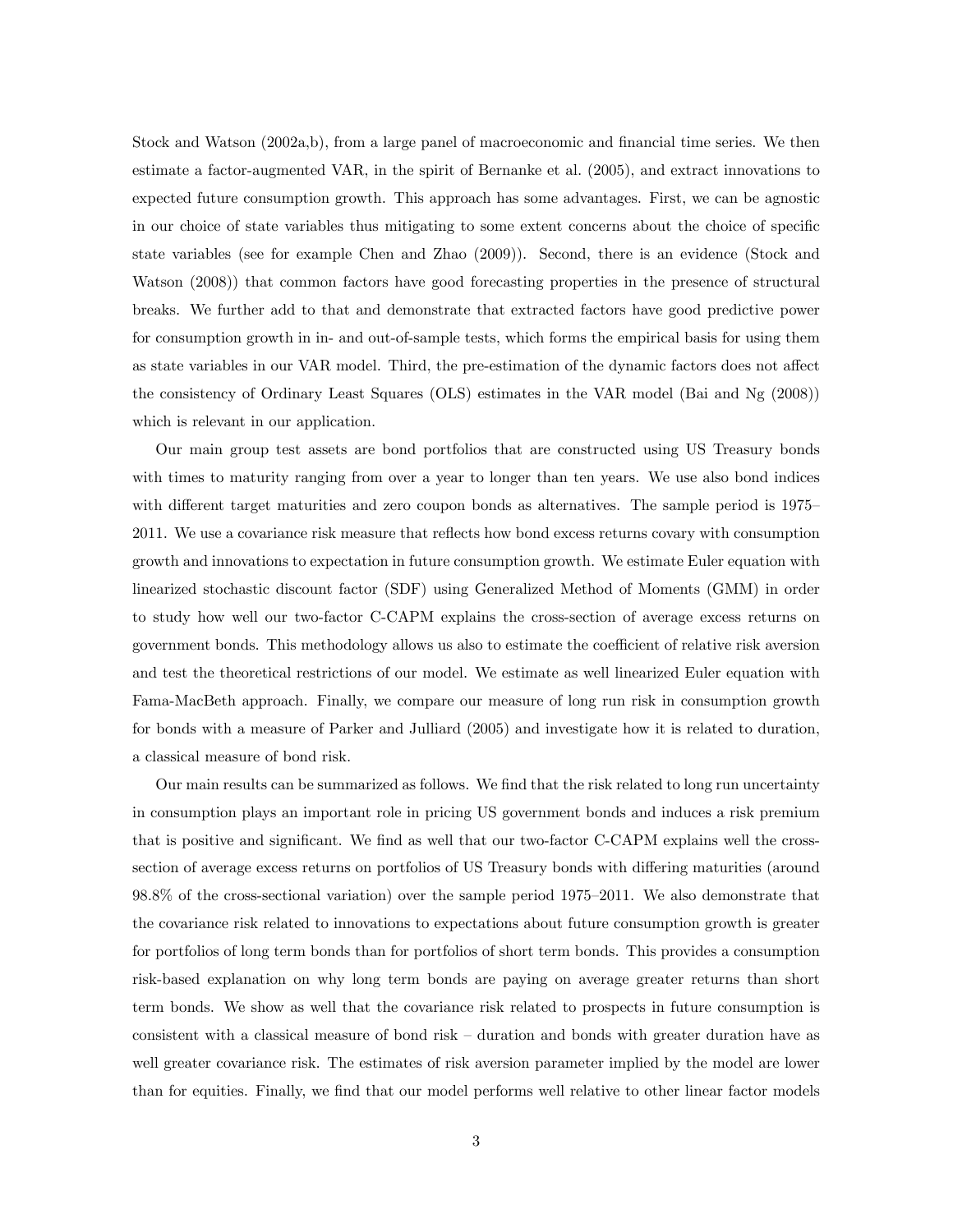and prices well a joint portfolio of bonds and equities. Our results are robust to a battery of tests: use of alternate test assets and sample period, alternate measures of consumption growth and estimation methods.

The rest of the paper is organized as follows. Section 2 provides an overview of related research while Section 3 provides the details of our model. Section 4 outlines key features of the applied methodology and Section 5 describes the data. We discuss our empirical results including comparison with other models and tests for robustness in Section 6. Section 7 concludes the paper. The Online Appendix provides the relevant details related to theoretical aspects of our model, results of robustness tests and the description of supplementary data used in the paper.

## 2 Related literature

Expositions of the canonical C-CAPM for equities are now a standard textbook material but applications in the context of bonds are not common; Wolman (2006) is an example of a pedagogic guide to the consumption-based modelling of bonds. We find, as noted earlier, that there is surprisingly little empirical research on the consumption-based explanation of the cross-section of government bond returns.

Gultekin and Rogalski (1985) are possibly the first to study how well Ross's APT model and the CAPM price the cross-section of constant maturity US government bond portfolios over the 1960–1979 period.<sup>2</sup> They find that average returns on bond portfolios are explained by at least two "priced" factors obtained using factor analysis. Further, using tests for the CAPM available at that time, they Önd that estimates of the factor risk premia on the market portfolio are all negative but not significantly different from zero. They conclude that "... [their] tests should be viewed simply as the first empirical attempt to properly measure interest-rate risk for bonds using factor-generating models. Our results in terms of the existence of priced risk premia are more favorable to multifactor models than to single-factor models or the CAPMî. In a related study using corporate bond portfolios Chang and Huang (1990) observe that the focus, in the literature,<sup>3</sup> on stocks rather than bonds may be due ì [to] the lack of convincing empirical evidence. . . show[ing] that covariance risks are priced in bond markets".

We note here as well that there is a huge related literature on modelling the term structure of interest rates (see Piazzesi (2009) for an excellent survey). This literature assumes that the price of bonds is driven by a continuous time stochastic process, there are continuous trading opportunities and the principle of "no arbitrage" holds. One can then obtain equilibrium term structure models

 $^{2}$ Roll (1971) is an example of early efforts to apply the CAPM to zero coupon bond data.

<sup>3</sup>A more recent example that uses corporate bond data is Gebhardt et al. (2005).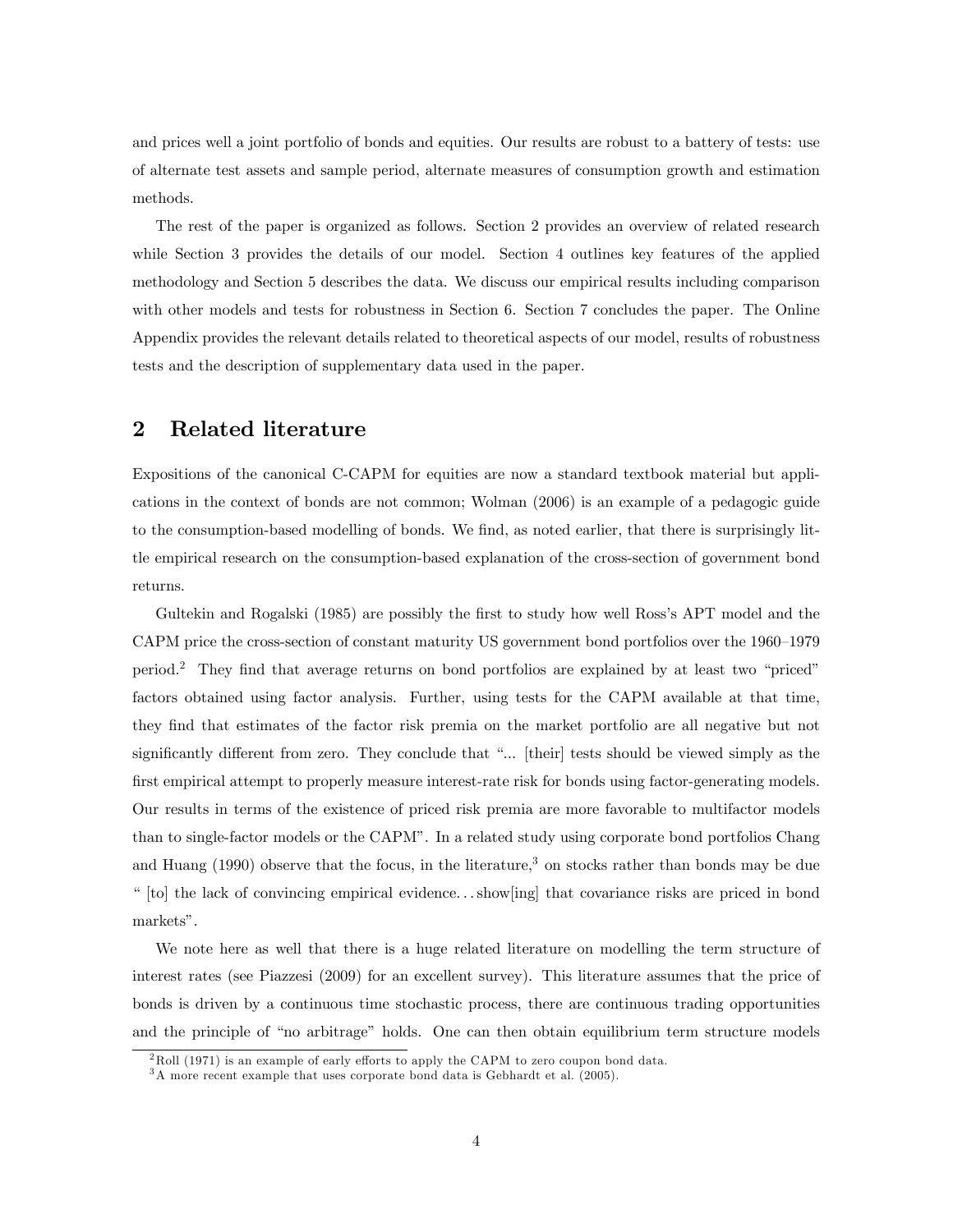(as in Vasicek  $(1977)$  for example) that describe the prices, or equivalently, the yields, of different maturity bonds as functions of one or more state variables. For example, in the Vasicek model the single factor or source of uncertainty is the current level of the short rate. Later models assume that bond prices are driven by multiple state variables. In many multifactor models the factors are latent (unobserved) variables that are identified by data on the yields of different maturity bonds. The factors are further assumed to be "affine" functions of the state variables as in Duffie and Kan (1996). Ang and Piazzesi (2003) link these factors to observed macroeconomic variables. Using the Epstein–Zin–Weil framework, Piazzesi and Schneider (2007) consider a representative agent model with Epstein–Zin– Weil recursive utility and solve it for average yields. Gallmeyer et al. (2007) also demonstrate how the literature on affine models can be linked with a structural equilibrium model of investors' preferences and opportunities using the Epstein–Zin–Weil utility framework.

In contrast to the vast literature on term structure models, our paper, in the spirit of Gultekin and Rogalski (1985), studies the covariance risk of consumption growth with government bond returns in a linearized factor pricing framework. The role of such linear factor models has been studied for other asset classes including corporate bonds (Gebhardt et al. (2005)), commodity futures (Khan et al. (2007)) as well as for options (Constantinides et al. (2009) and Coval and Shumway (2001)). Finally, linear factor models for bonds potentially have considerable practical applications. For example, in 2008 out of US \$10,349 billion invested in all mutual funds about US \$1,552 billion (15%) was in funds that invested exclusively in US government and related securities<sup>4</sup>. The performance appraisal of these funds is closely linked to a specifications of appropriate asset pricing models that enable the identification of differential performance for investors.<sup>5</sup>

In a recent work Viceira (2012) Önds a considerable time variation, persistence and mean reversion in bond market betas over the 1962–2007 period. He reports that CAPM and C-CAPM betas, estimated using a single 5-year maturity bond portfolio, are time dependent. Our work differs from it in two important respects. First, we use a C-CAPM with Epstein–Zin–Weil utility rather than the standard power utility C-CAPM which allows us to study the role of covariance risk related to long run prospects in future consumption in pricing bonds. Secondly, we use, as test assets, bond portfolios with varying times to maturity, which allows us to investigate the role of that risk in the cross section of bond returns. While we recognize the importance of the time variation in covariance risk measures for bonds, we do not undertake this in our work. With a sample relatively short for measuring long term uncertainty of consumption growth and the nature of that risk such an exercise is beyond the scope of this paper.

<sup>4</sup>Data from the 2009 Investment Company Institute Fact Book, Investment Company Institute

 $5$ The literature on the performance of bond mutual funds relies largely on models using ad hoc factors like the short rate, term slope curvature, credit spreads, mortgage and liquidity spreads etc (see for example Chen et al. (2010) and references therein).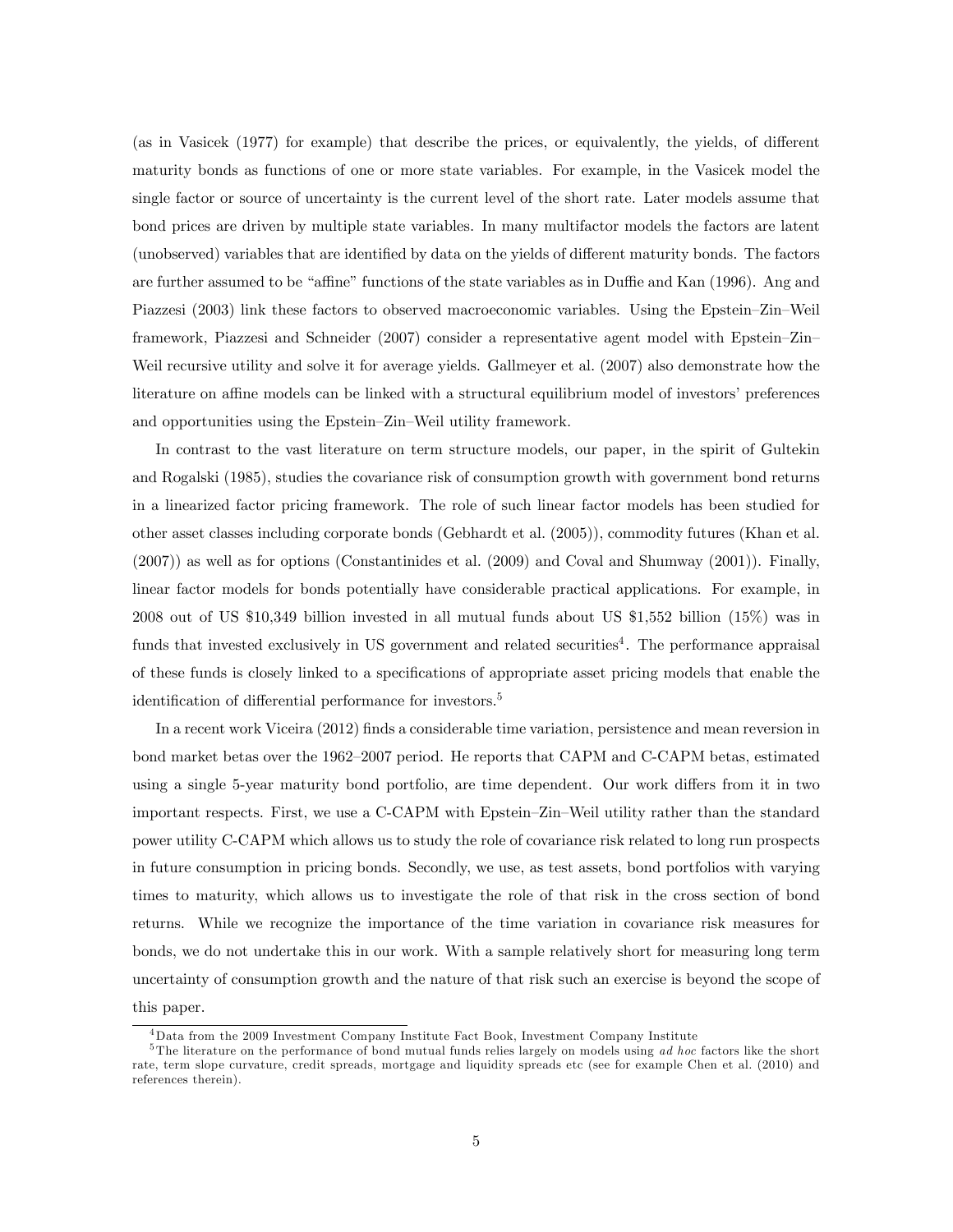Our work is also related to the literature that examines whether stock returns are priced by their exposure to consumption risk measured over different horizons. For example, Daniel and Marshall (1997) Önd that the performance of a standard power utility C-CAPM improves if they use covariances with consumption growth at the two-year horizon. In later works, Parker and Julliard (2005) and Jagannathan and Wang (2007) also find that the power utility C-CAPM explains the cross-section of average stock returns better when risk is measured by the covariances with consumption growth at longer horizons. In this paper, in contrast, the uncertainty of consumption growth over long run is measured as innovations to expectations in future consumption growth over infinite period. Thus e.g. the measure of Parker and Julliard (2005) can be regarded as the truncation of such an infinite series at economically sensible horizons. Given that, we discuss the relation between these measures in our paper.

Finally, our work intersects with the burgeoning literature on long run consumption risk in the C-CAPM using the framework of Epstein–Zin–Weil utility.<sup>6</sup> Malloy et al. (2009), for example, study the role of long run consumption risks for stockholders and non-stockholders using the Consumer Expenditure Survey (CEX) data. They find that a C-CAPM with factors related to current and future consumption growth, as used in this paper, provides a better fit and plausible estimates of the coefficient of risk aversion for households that own stocks. Finally, Boguth and Kuehn (2009) find that consumption growth volatility plays an important role in pricing the cross-section of equity returns.

# 3 Consumption CAPM with Epstein–Zin–Weil preferences

In our theoretical setup we follow Hansen et al. (2005) and Malloy et al. (2009) who consider a representative agent, in an endowment economy, with Epstein–Zin–Weil preferences over the consumption stream. In equilibrium, asset prices are such that it is optimal for the agent to consume her endowment. The preferences are represented by the recursive utility function of Epstein and Zin (1989), Epstein and Zin (1991) and Weil (1989) of the form:

$$
V_t = \left\{ (1 - \beta) C_t^{1 - \rho} + \beta \left[ E_t (V_{t+1}^{1 - \gamma}) \right]^{\frac{1 - \rho}{1 - \gamma}} \right\}^{\frac{1 - \rho}{1 - \rho}}
$$
(1)

where  $V_{t+1}$  is the continuation value,  $\gamma$  is the coefficient of relative risk aversion,  $\frac{1}{\rho}$  represents the elasticity of intertemporal substitution (EIS) and  $\beta$  is the time discount factor. When  $\gamma = \frac{1}{\rho}$ , the expression in eq.(1) collapses to a familiar power utility function. With Epstein–Zin–Weil recursive

 $6$  See Bansal (2007) for an accessible review.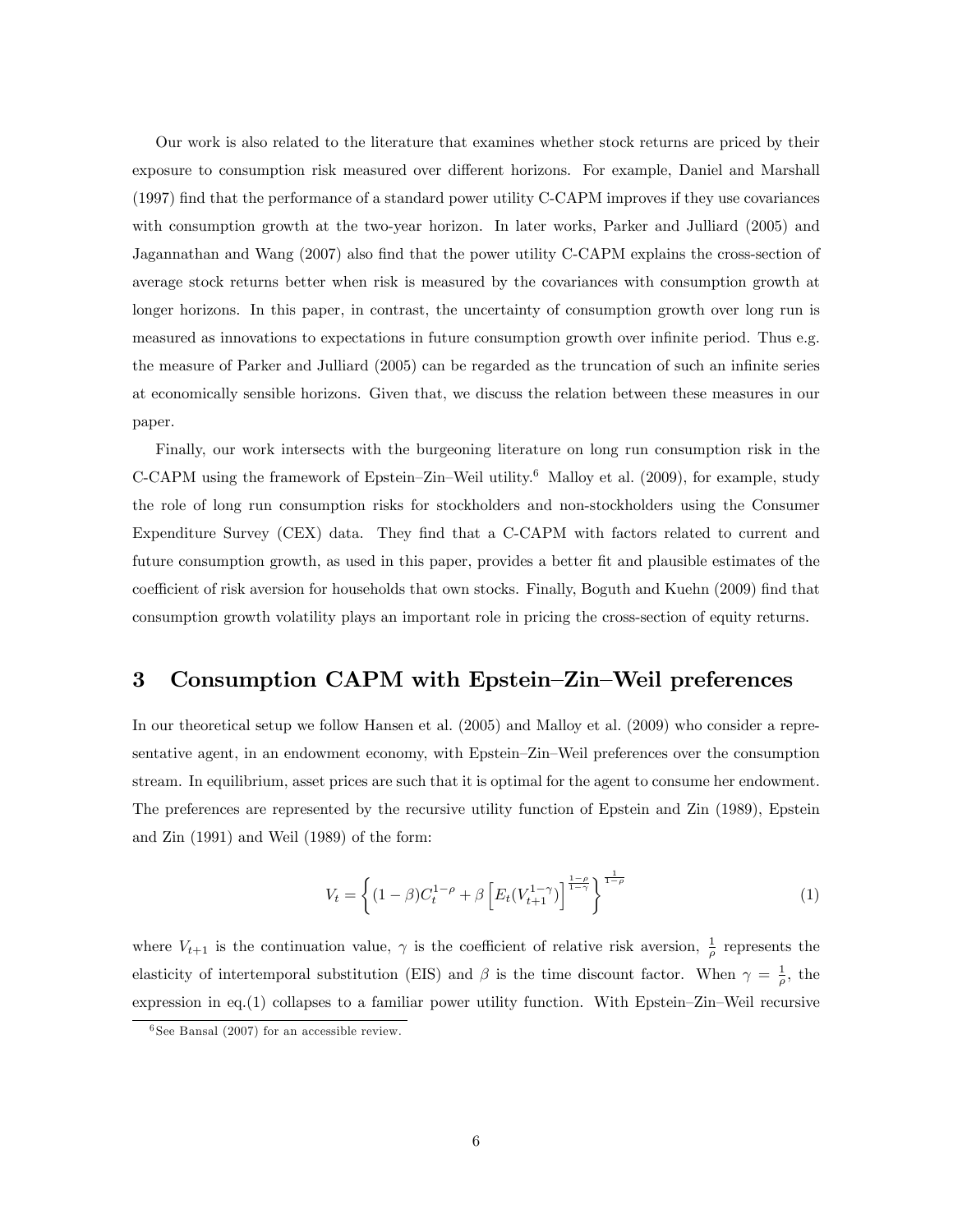utility the stochastic discount factor (SDF)  $M_{t+1}$  is given by:

$$
M_{t+1} = \beta \left(\frac{C_{t+1}}{C_t}\right)^{-\gamma} \left[\frac{V_{t+1}}{E_t (V_{t+1}^{1-\gamma})^{\frac{1}{1-\gamma}}}\right]^{\rho-\gamma}
$$
(2)

There are two crucial terms in this stochastic discount factor. The first is the consumption growth  $\int C_{t+1}$  $C_t$  as in the classical power utility C-CAPM. The second term is related to the continuation value  $V_{t+1}$  and represents future utility. This is a forward looking term linked to a future consumption via the recursion in eq. $(1)$  and is present only when the coefficients of EIS and risk aversion differ. This term is unobservable and for the purpose of empirical implementation and in order to find a closed form solution for the SDF above, we assume that the consumption growth follows some  $MA(\infty)$  process of the general form as specified below:

$$
\Delta c_{t+1} = \mu_c + \alpha(L)w_{t+1} = \mu_c + \sum_{s=0}^{\infty} \alpha_s w_{t+1-s}
$$
\n(3)

where  $\Delta c_{t+1} \equiv \log(\frac{C_{t+1}}{C_t}), \alpha(L)$  is a lag polynomial operator defined as  $\alpha(L) = \sum_{s=0}^{\infty} \alpha_s L^s$  and  $\omega_{t+1}$  is iid standard normal process  $(\omega_{t+1} \sim \text{iid } N(0, 1))$ . Such a specification is quite broad and allows for a wide range of possible models of consumption path over time as noted in Hansen et al. (2005).

We also focus on a special case where the EIS is equal to one since we are interested in studying the cross-section of expected returns. Malloy et al. (2009) argue that higher EIS increases covariances of all asset returns with log SDF by a roughly similar magnitude and they confirm this empirically. As a result in a cross-section the relative differences between expected returns and the cross-sectional price of risk will not be substantially influenced by the value of EIS.

Under the above assumptions, the expression for the log SDF in eq.(2) is given by:<sup>7</sup>

$$
m_{t+1} = \log \beta - \Delta c_{t+1} + (1 - \gamma)[\alpha(\beta)\omega_{t+1}] - \frac{(1 - \gamma)^2}{2}\alpha(\beta)^2
$$
\n(4)

where  $m_{t+1} \equiv \log(M_{t+1})$ . Ignoring the log of time discount factor  $\beta$ , there are two components in the above expression that are important in an asset pricing context. The first is the current consumption growth  $\Delta c_{t+1}$  and this is what is captured in the classical power utility C-CAPM. The second term  $\alpha(\beta)\omega_{t+1}$  equals

$$
\alpha(\beta)\omega_{t+1} = \left(\sum_{s=0}^{\infty} \alpha_s \beta^s\right) w_{t+1} = \sum_{j=0}^{\infty} \beta^j (E_{t+1} - E_t) \Delta c_{t+1+j}
$$

and represents the innovation to expectations about the present value of consumption growth in all future periods. In other words, this term reflects the change in the expectations about future consump-

<sup>7</sup> The detailed derivation of the log SDF is provided in the Online Appendix.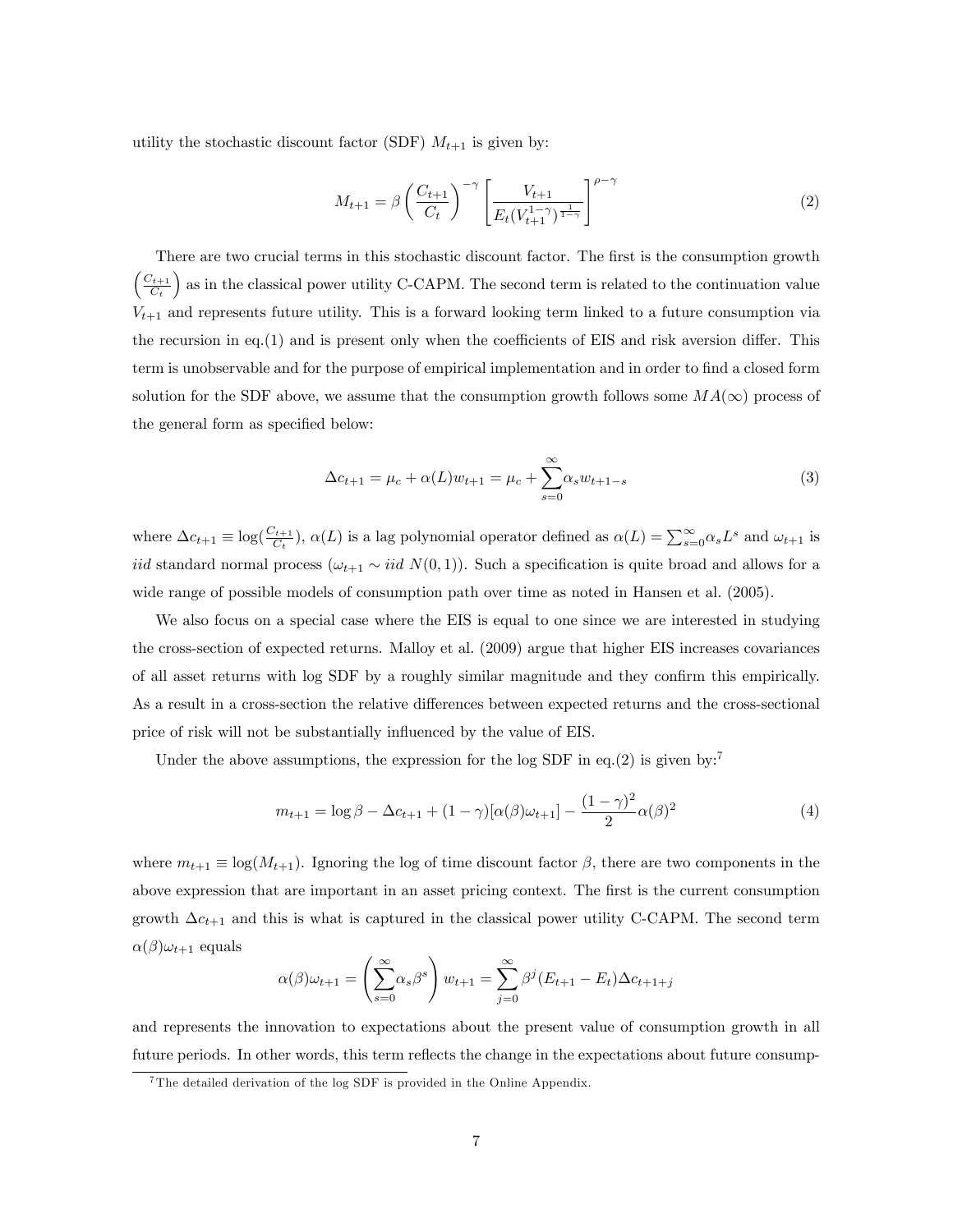tion growth caused by shock  $\omega_{t+1}$ . For estimation purposes we refer to this forward-looking element as  $\varepsilon_{c,t+1}$ . The last term in eq.(4) is the variance of this innovation. In the above setup, this variance is constant over time. The log SDF, given in eq.(4) can be rewritten as

$$
m_{t+1} = \log \beta - \Delta c_{t+1} + (1 - \gamma) \sum_{s=0}^{\infty} \beta^s (E_{t+1} - E_t) (\Delta c_{t+1+s})
$$
\n
$$
- \frac{(1 - \gamma)^2}{2} Var_t \left[ \sum_{s=0}^{\infty} \beta^s (E_{t+1} - E_t) (\Delta c_{t+1+s}) \right]
$$
\n(5)

The Euler equation implies that the gross return on any asset i,  $R_{t+1}^i$  should be such that  $E\left(M_{t+1}R_{t+1}^{i}\right)=1$ . The log-linearized version of the Euler equation for our model is the following:

$$
E(r_{t+1}^{i} - r_{t+1}^{f}) + \frac{1}{2}Var(r_{t+1}^{i}) - \frac{1}{2}Var(r_{t+1}^{f}) = -Cov(m_{t+1}, r_{t+1}^{i} - r_{t+1}^{f})
$$
(6)  

$$
E(r_{t+1}^{i} - r_{t+1}^{f}) + \frac{1}{2}Var(r_{t+1}^{i}) - \frac{1}{2}Var(r_{t+1}^{f}) = Cov(\Delta c_{t+1}, r_{t+1}^{i} - r_{t+1}^{f})
$$

$$
+ (\gamma - 1)Cov\left(\sum_{s=0}^{\infty} \beta^{s}(E_{t+1} - E_{t})(\Delta c_{t+1+s}), r_{t+1}^{i} - r_{t+1}^{f}\right)
$$

According to the above pricing equation, the expected excess returns are determined by, first, how the excess returns covary with contemporaneous consumption growth and, second, how they covary with innovations in expectations about future consumption growth. This is the main equation in our paper and we evaluate the implications of this equation in empirical applications. We also test the theoretical restriction this equation implies (i.e. the loading on  $Cov(\Delta c_{t+1}, r_{t+1}^i - r_{t+1}^f)$  should be equal to one) and we estimate as well the value of the coefficient of risk aversion  $\gamma$ .

From practical perspective, the forward-looking term  $\varepsilon_{c,t+1}$  is unobservable and needs to be estimated. Our approach here is novel and we estimate the innovations in expectations about future consumption growth from a factor-augmented VAR model for consumption growth.

## 4 Methodology

We proceed towards the evaluation of the empirical performance of Euler equation, given in (6) in the following steps. First we estimate common factors from a large panel of macroeconomic and financial variables and from the extracted factors we select those that have predictive power for consumption growth. They are used in the factor-augmented VAR model as state variables. Next, we estimate the factor-augmented VAR model and extract innovation to expectations about future consumption growth. Finally, we estimate Euler equation and test its implications using two methodologies: linear SDF approach with GMM estimation and Fama-MacBeth cross-sectional regressions.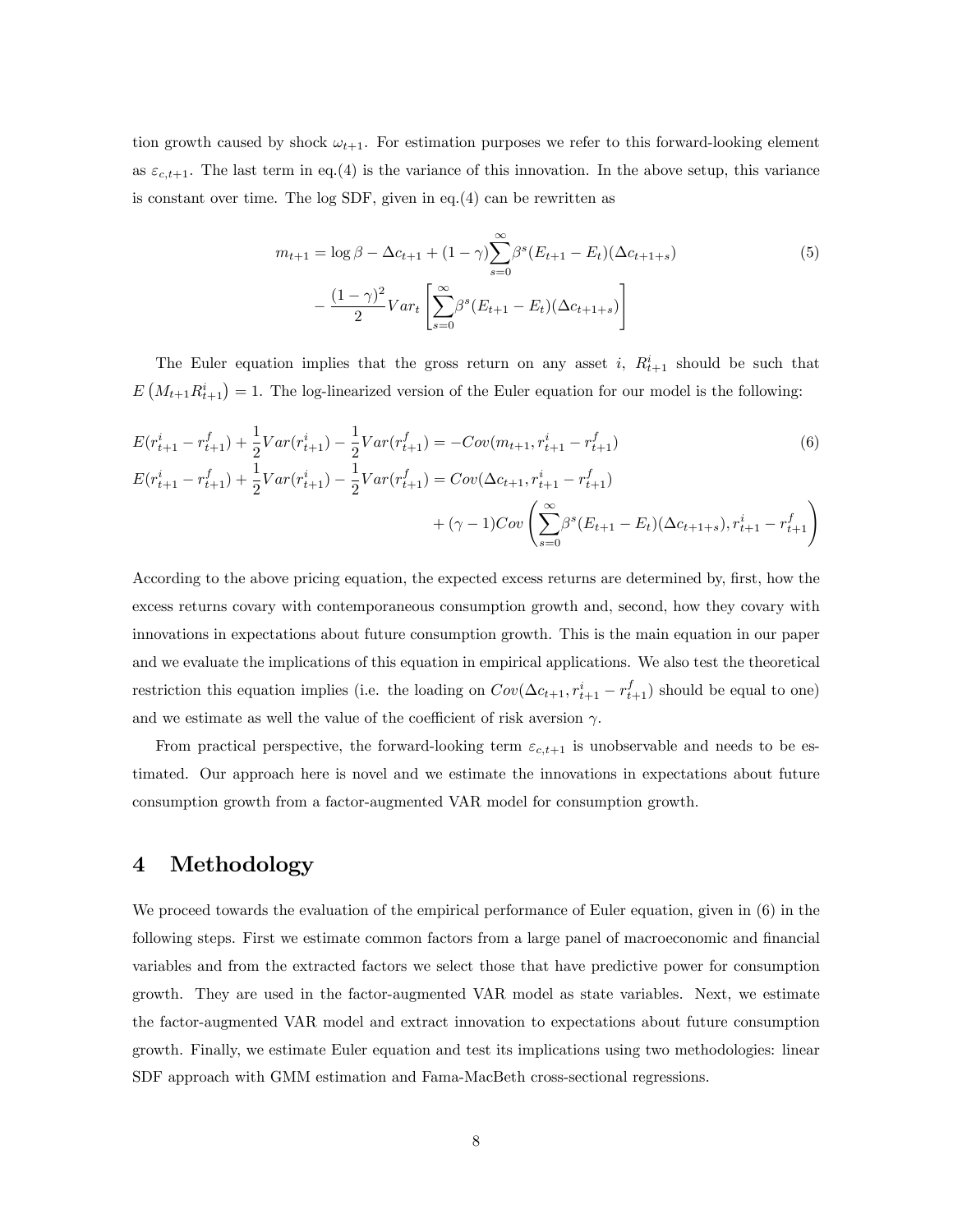#### 4.1 Estimation of common factors and their selection for VAR model

We estimate common factors from the panel of macroeconomic and financial variables using the methodology of asymptotic principal components with the number of factors determined by the information criteria in Bai and Ng (2002). This is a classical technique in factor analysis and we refer the reader to Bai and Ng (2008) and Stock and Watson (2011) for full details.

In our application we focus on a subset of the common factors that have predictive power for future consumption growth. We select those factors following the procedure detailed in Ludvigson and Ng  $(2009)$ . The selection is based on statistical measures: Bayesian Information Criterion  $(BIC)$  and Akaike Information Criterion (AIC).

Briefly, let  $r$  be the number of common factors as determined by information criteria in Bai and Ng (2002). Let  $F_{kt}$  denote the set of all possible subsets of common factors, with  $F_{kt}$  denoting the elements of  $F_{kt}$ , where k indicates the number of factors in each subset  $F_{kt}$   $(k = 1, 2, ..., r)$ . For example  $F_{1t}$  has r possible one-element sets of common factors:  $F_{1t} = \{\{f_{1t}\}, \{f_{2t}\}, ..., \{f_{rt}\}\}\$ , where  $f_{it}$  denotes the  $i^{th}$  common factor. For each k, the optimal composition of common factors,  $F_{kt}^*$ , is determined by  $BIC$  and  $AIC$  from the following predictive regressions:

$$
\Delta c_{t+1} = \alpha_{k,0} + \alpha'_{k,1} F_{kt} + \xi_{k,t+1} \qquad \forall F_{kt} \in F_{kt}, k = 1, 2, ..., r
$$
 (7)

By construction, all common factors included in  $F_{kt}^*$  are included as well in  $F_{(k+1)t}^*$ . Once the optimal composition of factors  $F_{kt}^*$  is identified for each k, we select from those optimal sets the one that minimizes both the  $BIC$  and  $AIC$  from predictive regressions of the form as in (7). In cases where information criteria do not coincide in the selection, we use the significance of the log-likelihood ratio as a decision tool. Intuitively, this test statistic allows to test whether additional common factor in  $F_{(k+1)t}^*$  in above to  $F_{kt}^*$ , contributes significantly to the predictability of consumption growth, given the forecasting power of to  $F_{kt}^*$ .

## 4.2 Estimation of the factor-augmented VAR

There are two pricing factors in Euler equation (6): consumption growth and innovation to expectations about future consumption growth. While consumption growth is directly measurable, innovation to expectations about future consumption growth is not observable and needs to be estimated. We use a VAR methodology for that purpose. A benefit of using a VAR is that it allows for a time-variation in conditional expectation of consumption growth. We can then extract a forward looking measure of innovations to expectations in future consumption growth. This differs from the approaches in for example, Parker and Julliard (2005) or Jagannathan and Wang (2007), where forward looking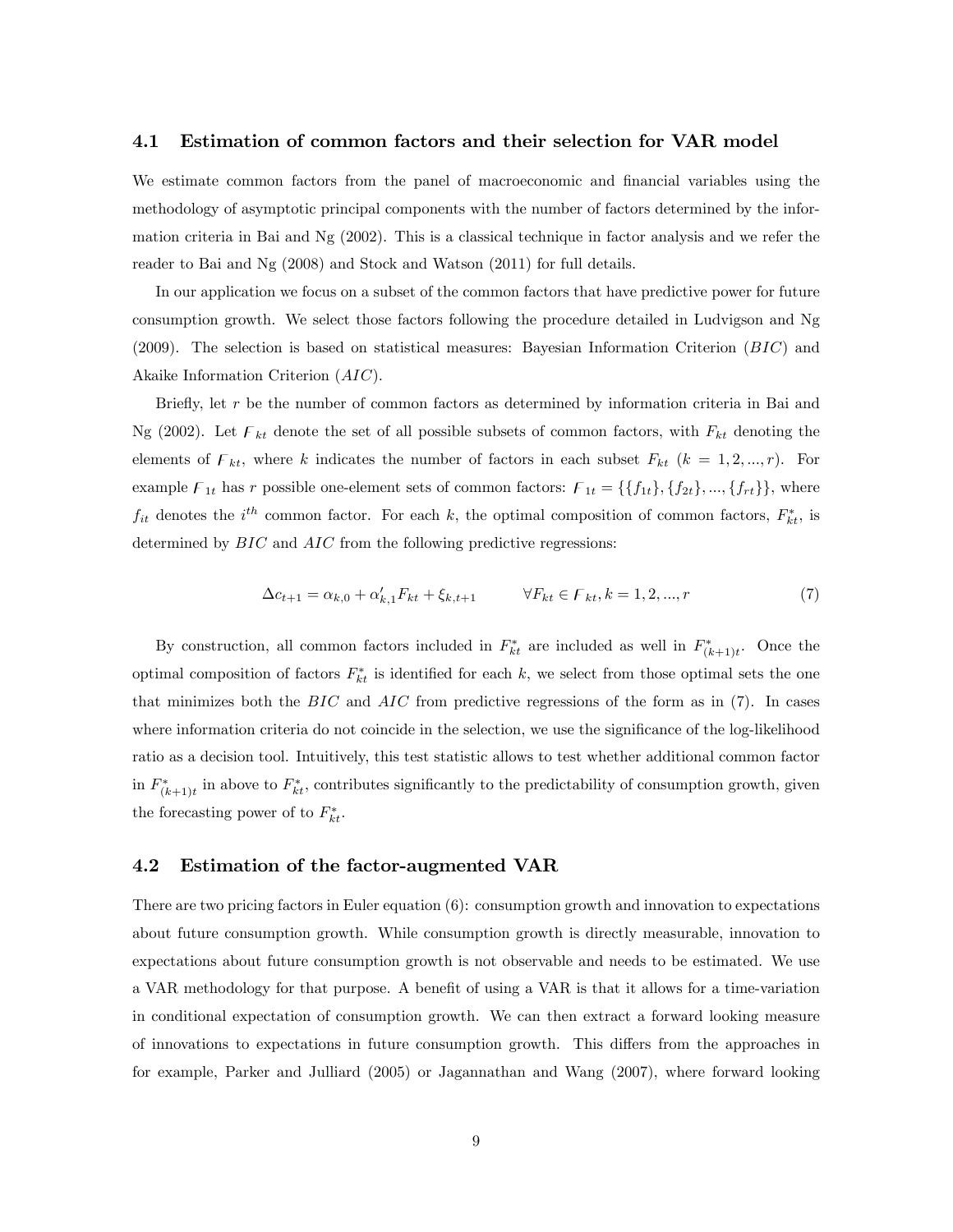measures related to consumption growth are truncated truncated at specific lag lengths. A cost to this approach, that there is an element of estimation error in the VAR parameter estimates due to mis-specification of state variables used in the VAR, is mitigated with our use of common factors as state variables in the VAR.

We now explain, in brief, the method used to extract the innovations in expectations about future consumption growth,  $\varepsilon_{c,t+1}$ . Let  $\mathbf{Z}_t$  denote a vector which has log consumption growth  $\Delta c_t$  as its first element. The other elements in this vector, denoted as  $x_t$ , are state variables. Let this vector follow a VAR(1) process:

$$
\mathbf{Z}_{t+1} = \mathbf{A}\mathbf{Z}_t + \eta_{t+1} \tag{8}
$$

Specifically, we assume the following dynamics for  $\Delta c_t$  and  $\mathbf{x}_t$ :

$$
\left[\begin{array}{c}\Delta c_{t+1} \\ \mathbf{x}_{t+1}\end{array}\right] = \left[\begin{array}{cc}A_{11} & \mathbf{A}_{12} \\ \mathbf{A}_{21} & \mathbf{A}_{22}\end{array}\right] \left[\begin{array}{c}\Delta c_t \\ \mathbf{x}_t\end{array}\right] + \left[\begin{array}{c}\eta_{c,t+1} \\ \eta_{x,t+1}\end{array}\right]
$$
(9)

Let  $e_1$  be a vector with the first element equal to 1 and all others equal to zero. Using  $e_1$  we can e.g. express consumption growth in terms of the elements of the VAR model:  $\Delta c_t = e'_1 \mathbf{Z}_t$ . Given the joint dynamics of consumption growth and state variables in eq.(9), the innovations to expectations about future consumption growth, defined as  $\varepsilon_{c,t+1} = \sum_{j=0}^{\infty} \beta^j (E_{t+1} - E_t) \Delta c_{t+1+j}$ , are the following:<sup>8</sup>

$$
\varepsilon_{c,t+1} = \mathbf{e}'_1 (\mathbf{I} - \beta \mathbf{A})^{-1} \eta_{t+1}
$$
\n(10)

In most applications the VAR is estimated using a specific set of state (or predictive) variables. For example, Campbell and Vuolteenaho (2004) use the yield spread, the price–earnings ratio and the small-stock value-spread, to extract shocks or news about changes in expected cash flows and discount rates. These series are then used as pricing factors in a two-factor inter-temporal CAPM to explain the difference between value and growth portfolios. Campbell and Vuolteenaho (2004) note that their results are sensitive to the inclusion of certain specific state variables and this point is further elaborated by Chen and Zhao (2009). In contrast, in this paper, instead of specific predictive variables, we use a set of selected common factors, in the spirit of Bernanke et al. (2005). Ludvigson and Ng (2009) point out that the extracted factors are likely to contribute to the forming of investor's expectations since they reflect a common set of underlying fundamentals and summarize information included in a large panel of macro and financial variables. Our use of common factors in this context is novel and has a number of advantages. $9$  First, we can avoid having to choose specific individual

<sup>&</sup>lt;sup>8</sup>The detailed derivation of  $(10)$  is provided in the Online Appendix.

 $9$ There is a growing literature using a factor analysis in a VAR setting to study the macroeconomic effects of policy interventions or patterns of co-movements in economic activity and as inputs into dynamic stochastic general equilibrium models (see, for example, Bernanke et al. (2005) for a specific application and the surveys by Bai and Ng (2008) and Stock and Watson (2011) for other references).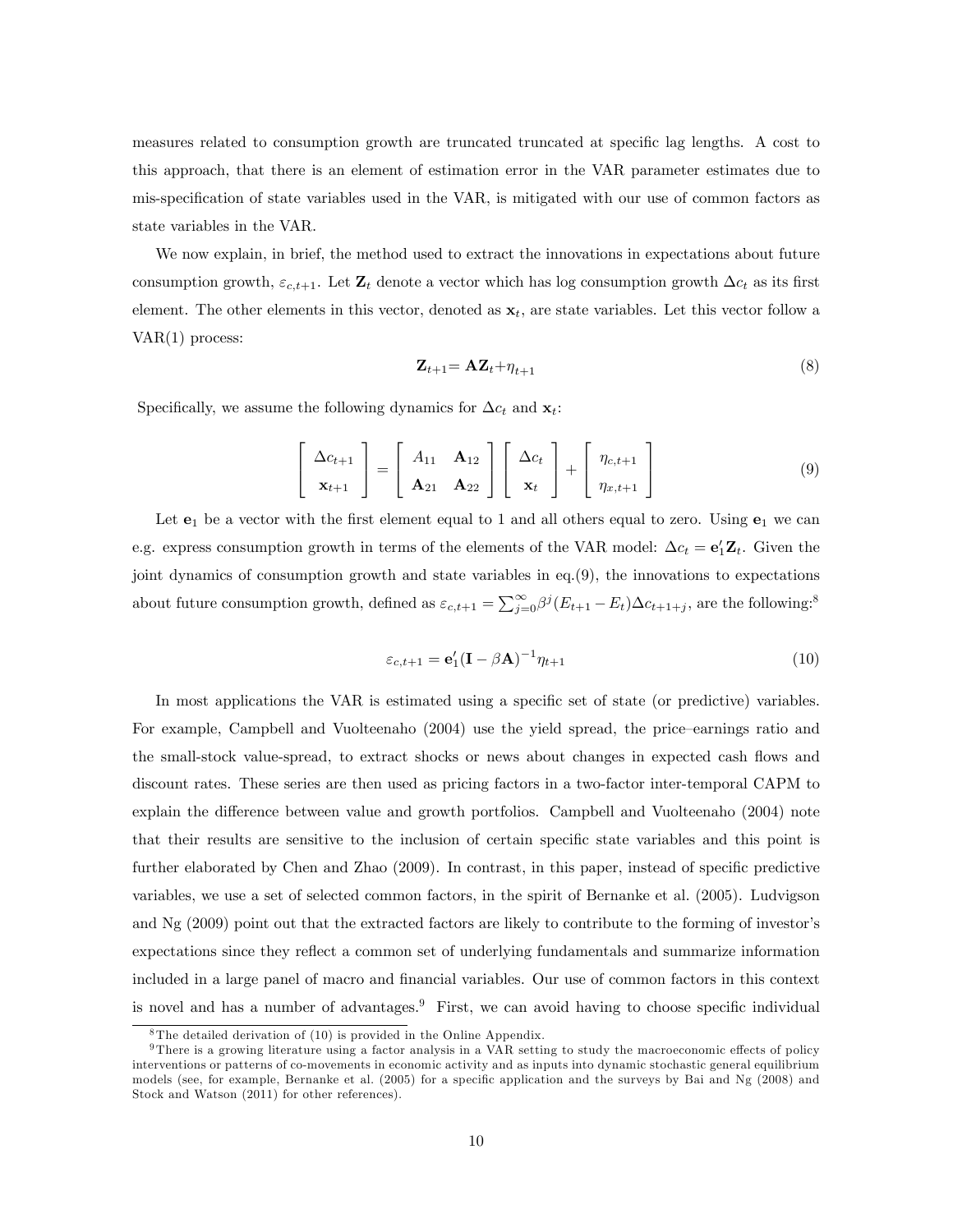predictive variables and making our results sensitive to that choice. Second, as Bai and Ng (2008) show, under the assumption that both  $N, T \longrightarrow \infty$  while  $\frac{\sqrt{T}}{N} \longrightarrow 0$ , the coefficients obtained from ordinary least squares (OLS) estimation of VAR model in eq.(9) are  $\sqrt{T}$ -consistent and asymptotically normal. They also show that the asymptotic variance is such that any inference can proceed as if the factors were observed rather than estimated. In other words, the pre-estimation of the common factors using principal components analysis does not affect the consistency of the OLS estimates or the standard errors in the VAR system. This is of particular relevance in our case since the VAR in eq.(9) is estimated equation-by-equation using OLS. The requirement that  $N$  needs to be large relative to T is fulfilled in our case since we have  $N = 125$  which is a size similar to that used in previous work (for example, Ludvigson and Ng (2009)). Third, common factors are found to be robust to the structural instability that plagues low-dimensional forecasting regressions (Stock and Watson (2008)) which is relevant in our application as our data span a  $37$ -year period from 1975–2011. The intuition for this result is that such instabilities average out in the construction of common factors if they are sufficiently dissimilar from each other.

### 4.3 Estimation of the Euler equation

#### 4.3.1 Linear SDF approach using GMM estimation

We estimate the Euler equation given in  $(6)$  using GMM method. This approach is a standard methodology in asset pricing literature. In our case it directly allows to test a theoretical restriction of the model that the loading on consumption growth risk is equal to one and allows to estimate the parameter of risk aversion from the loading on risk related to innovations in expectations about future consumption growth. The details of this methodology can be found in Cochrane (2005) and below we give a brief summary of this approach.

Let  $m_{t+1}$  denote a log SDF as given in eq.(5). It can be written in a general form as  $m_{t+1}$  =  $a-bt$ <sub> $t_{t+1}$ </sub>, where  $fr_{t+1} = \begin{bmatrix} \Delta c_{t+1} & \varepsilon_{c,t+1} \end{bmatrix}'$  and denotes the factors of risk in our model, coefficients  $b = \begin{bmatrix} b_{\Delta c} & b_{\varepsilon_c} \end{bmatrix}'$  are the risk loadings and a is a scalar chosen based on the normalization of the mean of the log SDF. The risk loadings indicate whether particular pricing factors in a proposed asset pricing model are marginally useful in pricing test assets in the presence of other risk factors. If the test assets are correctly priced by the proposed SDF, then the Euler equation implies that pricing errors will be zero i.e.  $E(m_{t+1}R_{t+1}^{ei})=0$ , where  $R^{ei}$  is the excess return on asset i. Such a form of Euler equation suggests GMM estimation approach using pricing errors as moments. Since the mean of  $m_{t+1}$  cannot be identified from the zero pricing errors, we choose to normalize it to one, i.e.  $E(m_{t+1}) = 1$ , which is a common approach in asset pricing literature. As a result  $m_{t+1} = 1 - b'[fr_{t+1} - \mu_{fr}]$ . This specification implies that the log SDF is a linear function of the demeaned risk factors as in Kan and Robotti (2008)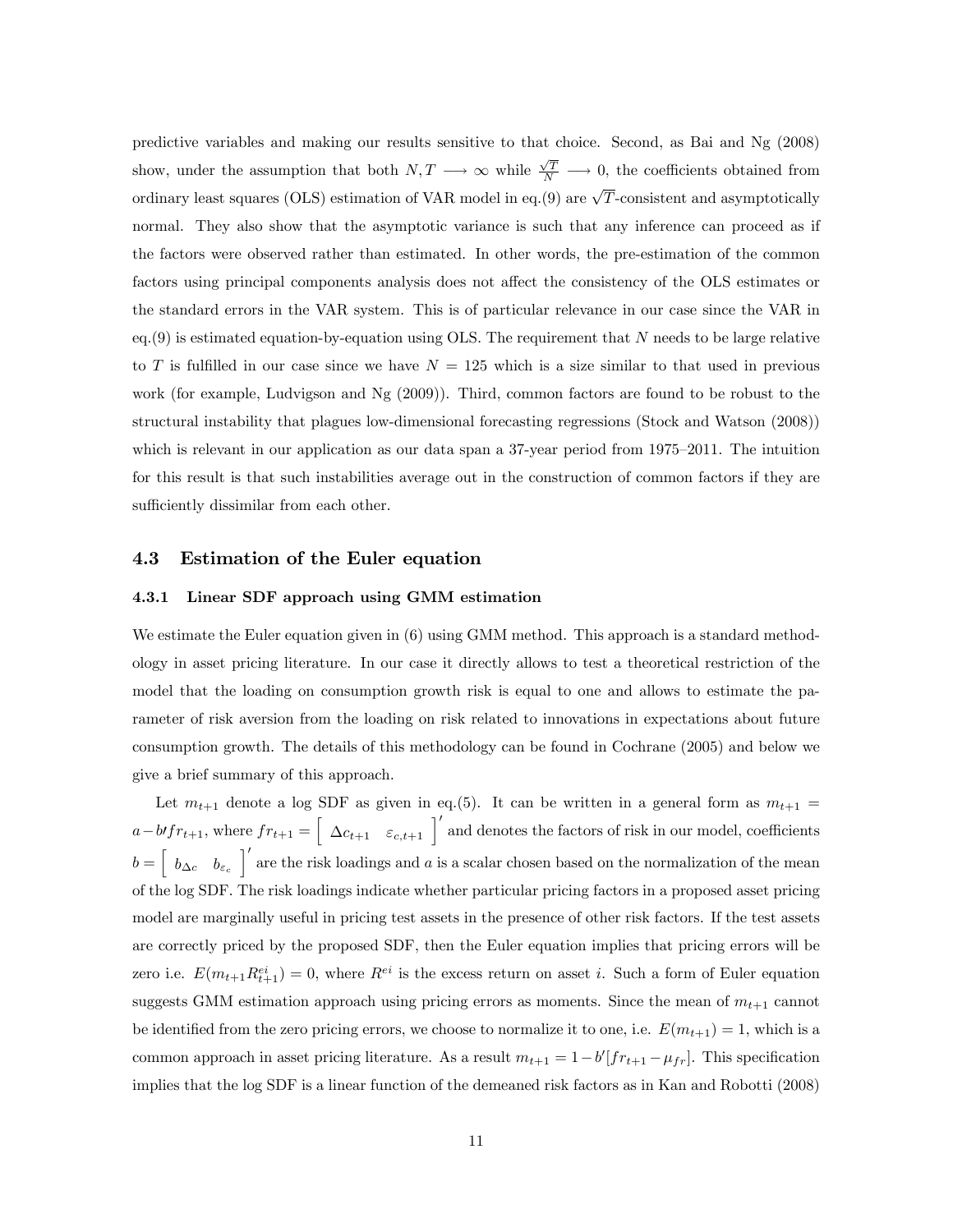and:

$$
E(m_{t+1}R_{t+1}^{ei}) = E(R_{t+1}^{ei} - R_{t+1}^{ei}(fr_{t+1} - \mu_{fr})b) = 0
$$
\n(11)

The above can be written as

$$
E(R_{t+1}^{ei}) = E[R_{t+1}^{ei}(fr_{t+1} - \mu_{fr})t]b
$$
  
=  $Cov(R_{t+1}^{ei}, fr_{t+1})b$  (12)

This implies that GMM estimation is equivalent to a cross-sectional regression of average excess returns on the covariances between excess returns and risk factors and it is directly related to Euler equation in eq. $(6)$ . This is of special importance in our case as with estimated coefficients b we can directly test a theoretical restriction of the model in (6) that the risk loading on consumption growth is equal to one, i.e.  $H_0: b_{\Delta c} = 1$  and we can also estimate the risk aversion parameter as  $\gamma = b_{\varepsilon_c} + 1$  and test its significance.

In terms of GMM estimation we consider the following  $N + K$  moment conditions:

$$
g(b,\mu_{fr}) = E\left[\begin{array}{c} g_{1,t+1}(b,\mu_{fr}) \\ g_{2,t+1}(\mu_{fr}) \end{array}\right] = E\left[\begin{array}{c} R_{t+1}^{ei} - R_{t+1}^{ei}(fr_{t+1} - \mu_{fr})/b \\ (fr_{t+1} - \mu_{fr}) \end{array}\right] = 0_{(N+K)\times 1}
$$
(13)

where N is the number of test assets and K is the number of risk factors. The first group of N moment conditions represents pricing errors  $-$  the differences between actual and predicted excess returns on test assets. The second group of K moment conditions arises from the normalization and a need to estimate the means of risk factors  $\mu_{fr}$ . The sample equivalents of the above moment conditions are the time series averages of relevant expressions:  $g_T(b, \mu_{fr}) = \frac{1}{T} \sum_{t=0}^{T-1} g_{t+1}(b, \mu_{fr}).$ 

The GMM objective function is the following:

$$
\underset{\{b,\mu_{fr}\}}{\text{Min}} g_T(b,\mu_{fr}) \cdot \bar{W} g_T(b,\mu_{fr}) \tag{14}
$$

where  $\bar{W}$  is a weighting matrix that determines the importance of specific moment conditions and has the following form:

$$
\bar{W} = \begin{bmatrix} W & 0_{N \times 1} & 0_{N \times 1} \\ 0_{1 \times N} & h_1 & 0 \\ 0_{1 \times N} & 0 & h_2 \end{bmatrix}_{(N+K) \times 1}
$$
\n(15)

Parker and Julliard (2005) and Malloy et al. (2009) advocate setting  $h_1$  and  $h_2$  sufficiently large numbers so that the estimates of  $\mu_{fr}$  are approximately equal to the time series averages of risk factors  $\frac{1}{T}\sum_{t=0}^{T-1} fr_{t+1}$ . Alternatively Kan and Robotti (2008) impose the restriction  $\hat{\mu}_{fr} = \frac{1}{T}\sum_{t=0}^{T-1} fr_{t+1}$ ,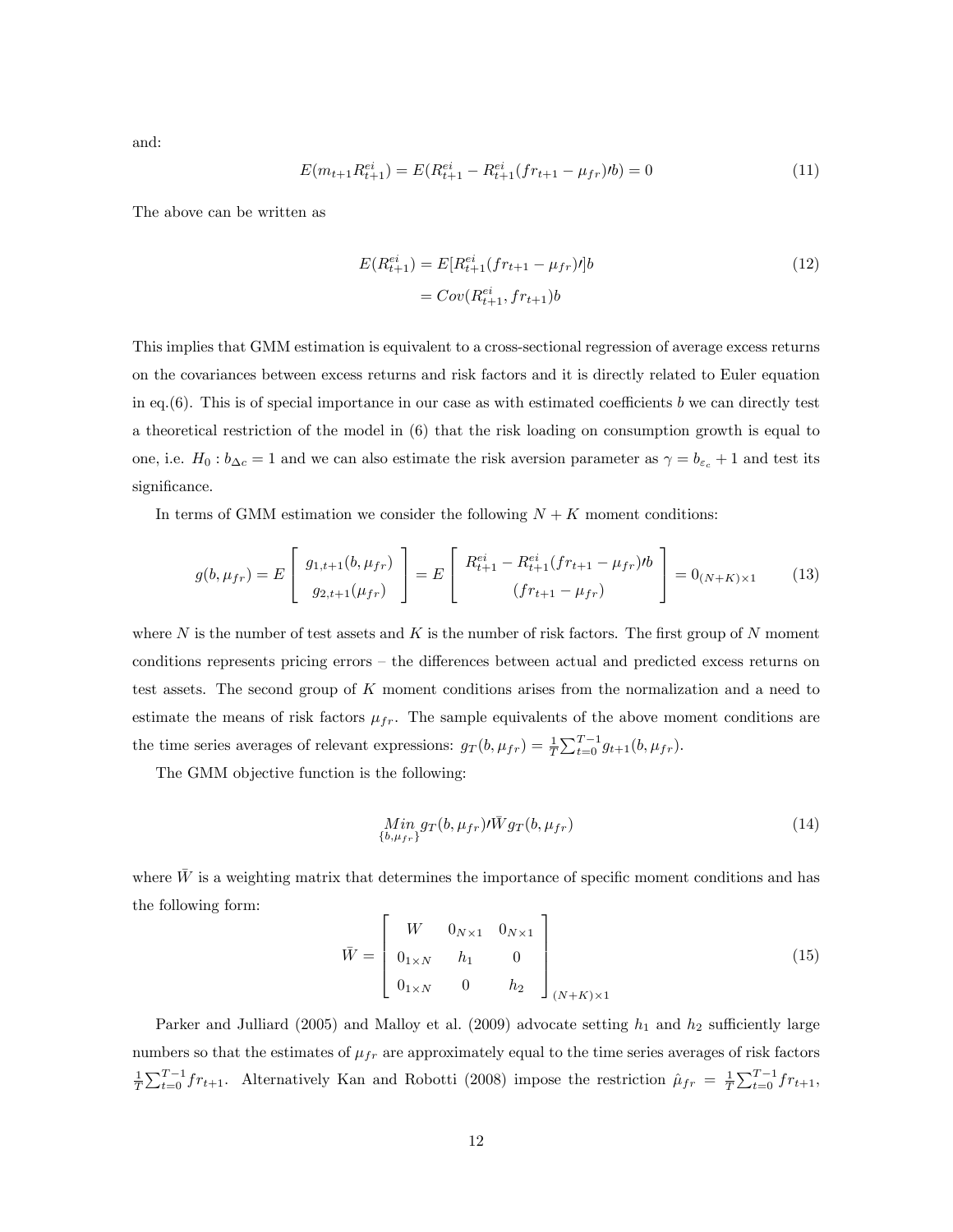derive a closed form solution for  $\hat{b}$ , which is equivalent to the one from the GMM minimization using large values of  $h_1$  and  $h_2$ , and specify the asymptotic distribution of the parameter estimates and sample moment conditions. We follow their paper in this respect. We also implement the approach of Parker and Julliard (2005) and Malloy et al. (2009) and verify that this delivers qualitatively similar results.

For the importance of moment conditions related to pricing errors, determined by weighting matrix W, we use two common, pre-specified matrices. First we use the identity weighting matrix,  $W = I$ . In this case all test assets are treated symmetrically and parameters  $b$  are estimated by minimizing the sum of equally weighted squared pricing errors. Second we use the inverse of the variance matrix of the excess returns on test assets, i.e.  $W = (Var R^e)^{-1}$  as suggested by Kan and Robotti (2008) for the case of de-meaned log SDF. This is a modified version of Hansen-Jagannathan (HJ) matrix which uses the inverse of the second moment of the excess returns. Lettau and Ludvigson (2001b) point out, that parameters can be poorly estimated using the HJ weighting matrix if the size of the available sample  $T$  is small compared to the number of test assets  $N$ . As such, if the parameter estimates from GMM with modified HJ matrix differ greatly from those of GMM with identity matrix, this may be due to the poor finite sample estimate of the asymptotic covariance matrix of the pricing errors.

Finally, we test the null of whether pricing errors from the model are insignificant, using the  $J_T$ test with the usual test statistic:

$$
J_T = g'_T(b, \mu_{fr})[Var(g_T(b, \mu_{fr}))]^+ g_T(b, \mu_{fr}) \sim \chi^2_{N-K}
$$
\n(16)

where  $\mathcal{L}^+$  denotes the pseudo-inverse since the variance-covariance matrix of the  $g_T$  is singular. The  $\chi^2$  distribution has degrees of freedom equal to the difference between the number of moments and the number of estimated parameters.

Additionally, we also report some commonly used informal criteria that help assess the goodnessof-fit of the model: root mean square pricing error (RMSE), mean absolute pricing error (MAE),  $R^2$ , adjusted- $R^2$  and a plot of the actual versus the model-predicted excess returns.

#### 4.3.2 Fama-MacBeth cross-sectional regressions

We estimate our model using also an alternative methodology: Fama-MacBeth cross-sectional regressions with univariate betas. In the first stage we run the time-series regressions and estimate univariate betas for each risk factor:

$$
R_{t+1}^{ei} = \beta_{0,i,\Delta c} + \beta_{i,\Delta c} \Delta c_{t+1} + \xi_{\Delta c,i,t+1}
$$
\n(17)

$$
R_{t+1}^{ei} = \beta_{0,i,\varepsilon} + \beta_{i,\varepsilon} \varepsilon_{c,t+1} + \xi_{\varepsilon,i,t+1}
$$
\n(18)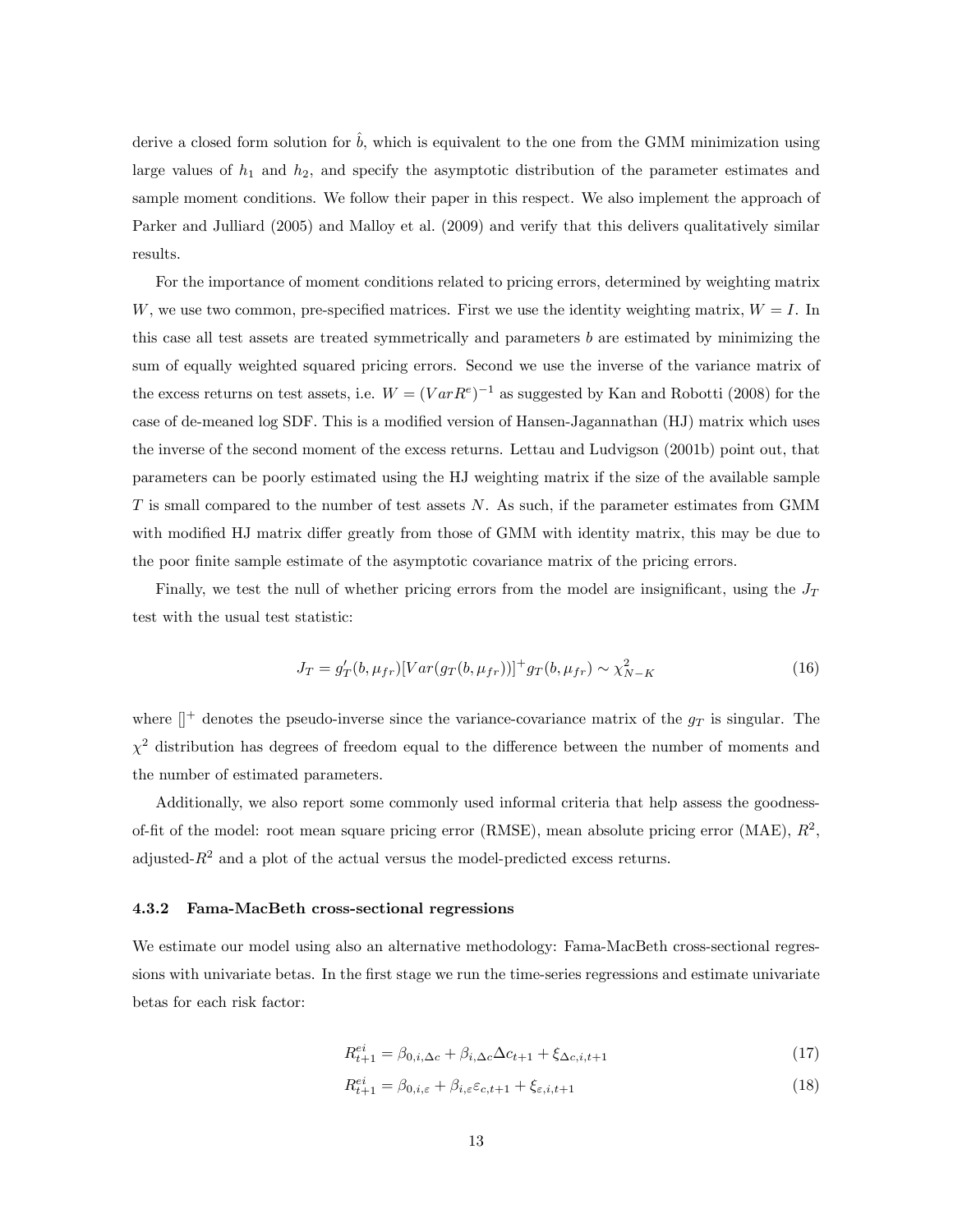for  $i = 1, ..., N$  and  $t = 0, ..., T - 1$ . In the second stage, we run the cross-sectional regressions of average excess returns on the estimated betas and we estimate the loadings related to risk factors, lambdas  $\lambda$ :

$$
\bar{R}_i^e = \lambda_{\Delta c} \hat{\beta}_{i,\Delta c} + \lambda_{\varepsilon} \hat{\beta}_{i,\varepsilon} + \alpha_i \tag{19}
$$

Betas, estimated in the first stage represent the riskiness of the assets  $-$  the quantities of risk related to specific risk factors and they are directly proportional to covariances of test assets excess returns with risk factors. The factor loadings, estimated in the second stage, are interpreted as risk prices associated with specific risk factors. We test here whether the prices of the two risk factors (i.e. consumption growth risk and the risk related to innovations in expectations about future consumption growth) are significantly different from zero.

Alphas,  $\alpha$ , represent pricing errors and their magnitude determines how well the model prices test assets. We test the null of whether the pricing errors are jointly insignificant. The test statistic is given by  $\alpha V \alpha r(\alpha)^{-1} \alpha$  and asymptotically follows the  $\chi^2_{N-K}$  distribution. We note, in this context, that the null of zero pricing errors may not be rejected, not because of small pricing errors, but because of high sampling error in the estimated betas as underlined by Lettau and Ludvigson (2001b).

We estimates the standard errors of factor loadings and pricing errors under a couple of assumptions. We compute classical iid OLS errors and we also account for the errors-in-variable problem, i.e. that the betas used in the second stage are estimates of the true unknown betas, by computing Shankencorrected standard errors of as suggested by Shanken (1992). Shanken-correction assumes that asset returns are stationary and conditionally homoskedastic.<sup>10</sup> However we note, as shown in Jagannathan and Wang (1998), that conventional t-statistics in the presence of conditional heteroskedasticity do not necessarily overstate the precision of the standard errors. Finally we estimate as well robust standard errors. For that purpose we employ the GMM framework and estimate betas from the first stage and lambdas from the second stage simultaneously. This is equivalent to the Fama-MacBeth two-stage regressions in the sense that it produces the same estimates of the parameters. The advantage is that it allows to estimate standard errors that not only account for the fact that betas are estimated, but also allow for serial correlation and conditional heteroscedasticity. We follow Newey and West (1987) and estimate heteroscedasticity and autocorrelation consistent standard errors of Newey-West style.

Finally, we report some commonly used informal criteria that help assess the goodness-of-fit of the model: RMSE, MAE,  $R^2$ , adjusted- $R^2$ . To reinforce the conclusions from the Fama-MacBeth estimation results and to address the critique of relying too much on  $R<sup>2</sup>$  measure, we estimate the second stage regression given in eq.(19) with constant and test whether the true  $R^2$  of the model is

 $10$ The correction is directly related to the magnitude of each coefficient and inversely related to the variability of the pricing factors. Lettau and Ludvigson (2001b) point out that macro factors are not very volatile and as a result this tends to "blow up" the Shanken correction factor so that the corresponding t-statistics are not significant.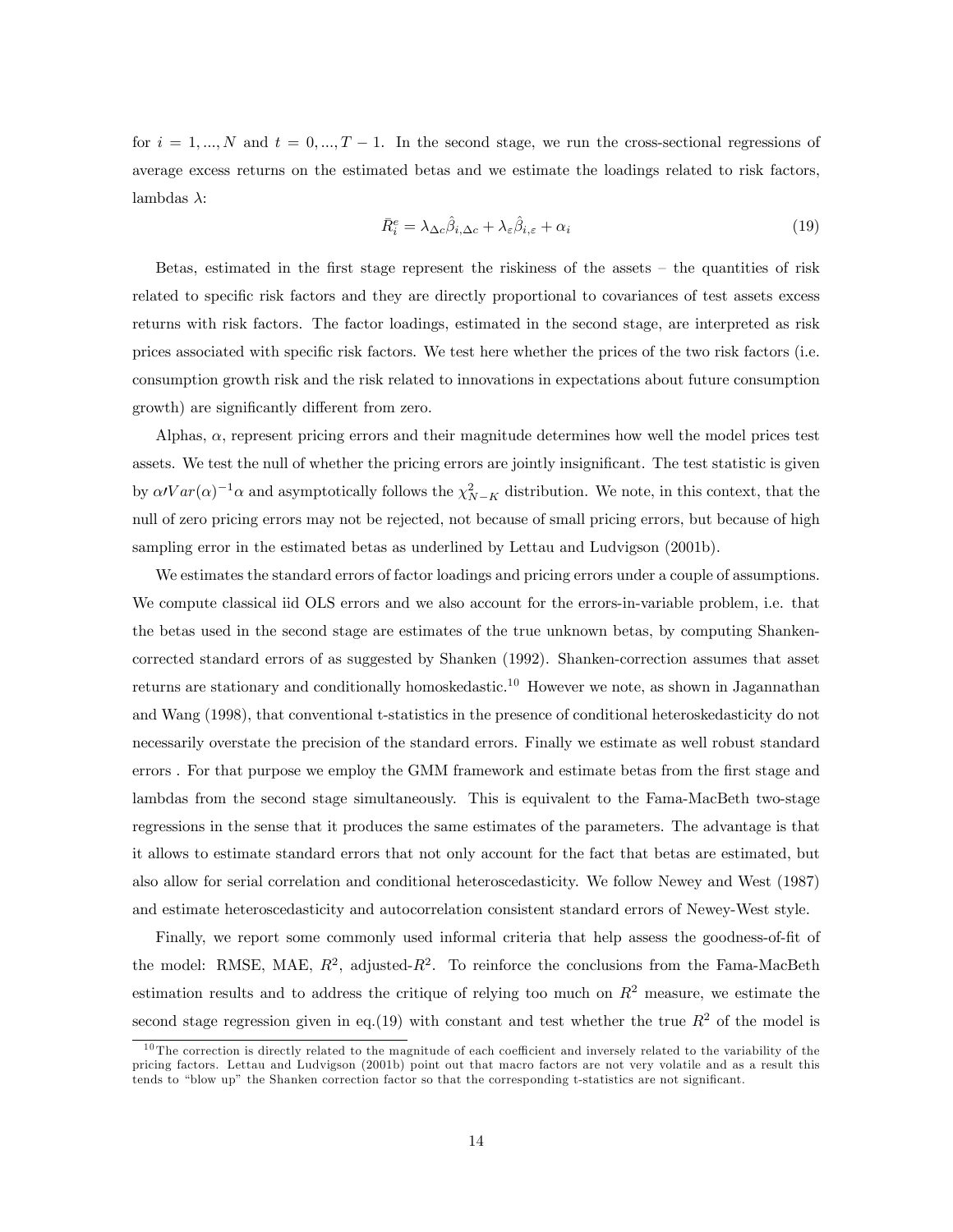significantly different from zero  $(H_0: R^2 = 1)$  and from one  $(H_0: R^2 = 0)$ . Kan et al. (2009) provide a relevant theory to conduct these tests and we refer reader to the results in their paper for details.

## 5 Data

Our main set of test assets are ten US Treasury bond portfolios from the CRSP Fama Maturity Portfolios Returns Files. These portfolios include bonds and notes with various characteristics: callable, non-callable, non-flower US government notes and bonds, but exclude partially or fully tax-exempt issues. We compute quarterly portfolio returns using monthly holding period returns which are available in the CRSP database and are equal weighted averages of the unadjusted ex-post one-month holding period returns of each bond in the portfolio. Fama Maturity Portfolios (FMP) are sorted according to maturity and in this paper we use FMP with the following maturities: from 13 to 18 months (FMP1), from 19 to 24 months (FMP2), from 25 to 30 months (FMP3), from 31 to 36 months (FMP4), from 37 to 42 months (FMP5), from 43 to 48 months (FMP6), from 49 to 54 months (FMP7), from 55 to 60 months (FMP8) from 61 to 120 months (FMP9) and greater than 120 months (FMP10) from the quote date. Our sample starts from the first quarter of 1975 (the first date from which a complete set of returns for all the FMP is available) through to the fourth quarter of 2011, which gives us 148 quarterly observations. Excess returns on 10 FMP are in excess of 30-day Treasury bills obtained from the CRSP database.

We also use two alternative sets of test assets. The first is the set of seven Fixed Term Indices (FI). These indices were designed to plot a yield curve and each index is represented by a most recently issued bond that is at least six months, but closest to the target maturity date. The target maturities are the following: 1 year (FI1), 2 years (FI2), 5 years (FI5), 7 years (FI7), 10 years (FI10), 20 years (FI20) and 30 years (FI30). The second set of test assets includes Öve Fama-Bliss Discount Bonds (FB). These represent artificial zero-coupon bonds and were designed to reflect the discount yield term structure. The maturities of the FB discount bonds are the following: 1 year (FB1), 2 years (FB2), 3 years (FB3), 4 year (FB4), 5 years (FB5). Both alternate sets of test assets are used mainly for the purpose of robustness check for our results related to 10 FMP.<sup>11</sup>

We obtain a balanced panel of 125 macroeconomic and financial time series from the Global Insights Basic Economics and the Conference Boardís Indicators Databases. These series represent broad categories of economic and Önancial variables such as: real output and income, employment and labor market, housing market, orders and inventories, money and credit markets, stock market, interest rates and bond yields, exchange rates, prices. We use quarterly data and, following Stock and Watson

<sup>&</sup>lt;sup>11</sup>More details on US bond data used in this paper can be found at the following CRSP webpage: http://www.crsp.com/products/documentation/supplemental-series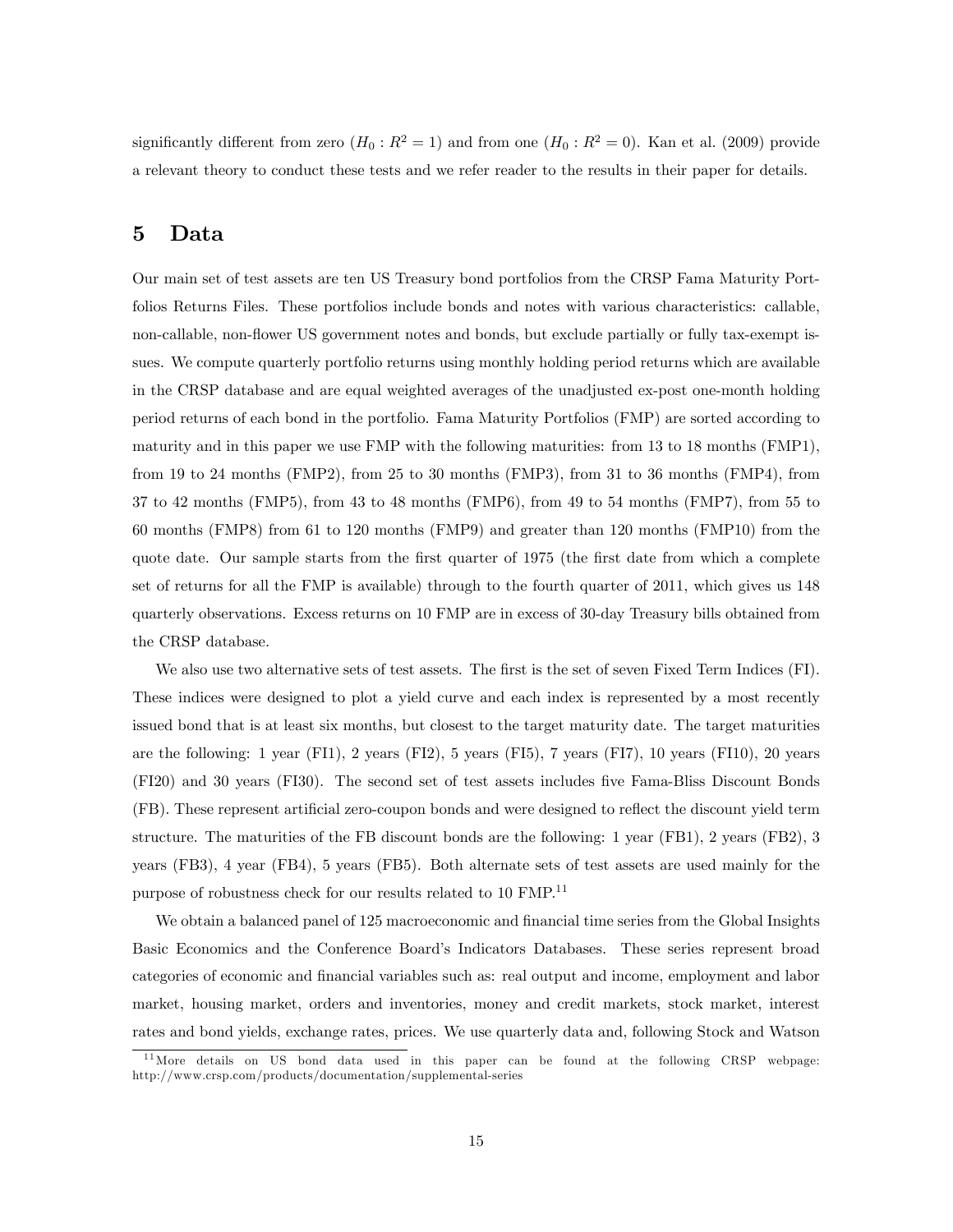(2002a) and Stock and Watson (2002b), standardize and transform the data where necessary to ensure stationarity prior to the estimation of common factors. The detailed description of the data as well as the relevant transformations are provided in the Online Appendix.

Finally, we construct the real consumption series using personal consumption expenditure on nondurables and services, deflated by a weighted average of price indices for nondurables and and for services. This is then divided by population for the corresponding time period to obtain a real per capita consumption measure. The consumption growth is defined as log change in real per capita quarterly consumption of nondurables and services.<sup>12</sup> The relevant data necessary for the above computations is obtained from the US Department of Commerce, Bureau of Economic Analysis.

We also use, as a robustness check, data on quarterly consumption growth obtained using an alternate procedure. We follow Piazzesi and Schneider (2007) who measure per capita consumption growth as equal to the growth rate of the raw consumption NIPA data minus a constant and assume that population growth is constant. This allows them to mitigate three issues; the large differences in the standard population series available from various data sources, the presence of very large spikes at points where the census data is collected every decade and the related interpolation issues between census years. The details of the consumption data construction are given in Piazzesi and Schneider (2007).

## 6 Empirical results

## 6.1 Summary statistics

In contrast to the stylized facts for equity portfolios the features of the Fama Maturity Portfolios that we use, are less well-known. We report, in table 1, basic summary statistics for excess returns on 10 FMP sorted on maturities, over the period 1975–2011.

We can observe that over the 37-year sample period, average excess returns on bond portfolios increase with the maturity of the constituent bonds: the average excess return on the portfolio of bonds with the shortest maturities  $(12-18 \text{ months})$  is  $1.382\%$  per annum and it increases in a monotonic fashion to 4.433% per annum for the portfolio of the longest maturity bonds (more than 120 months).

The volatility of excess returns also increases with maturity but at a greater pace: from 2.5% for the shortest-maturity portfolio up to 11.889% for the longest-maturity portfolio. This greater pace is reflected in the annualized Sharpe ratios, that are falling with maturity: from  $0.552$  for the shortestmaturity portfolio up to 0.372 for the longest-maturity portfolio. It is worth noting that the magnitude of Sharpe ratios for bond portfolios is similar to the Sharpe ratio of broad equity portfolio,represented

 $12$  We consider expenditure on nondurables and services, following a large literature on consumption-based models (see, for example, Lettau and Ludvigson (2001a)).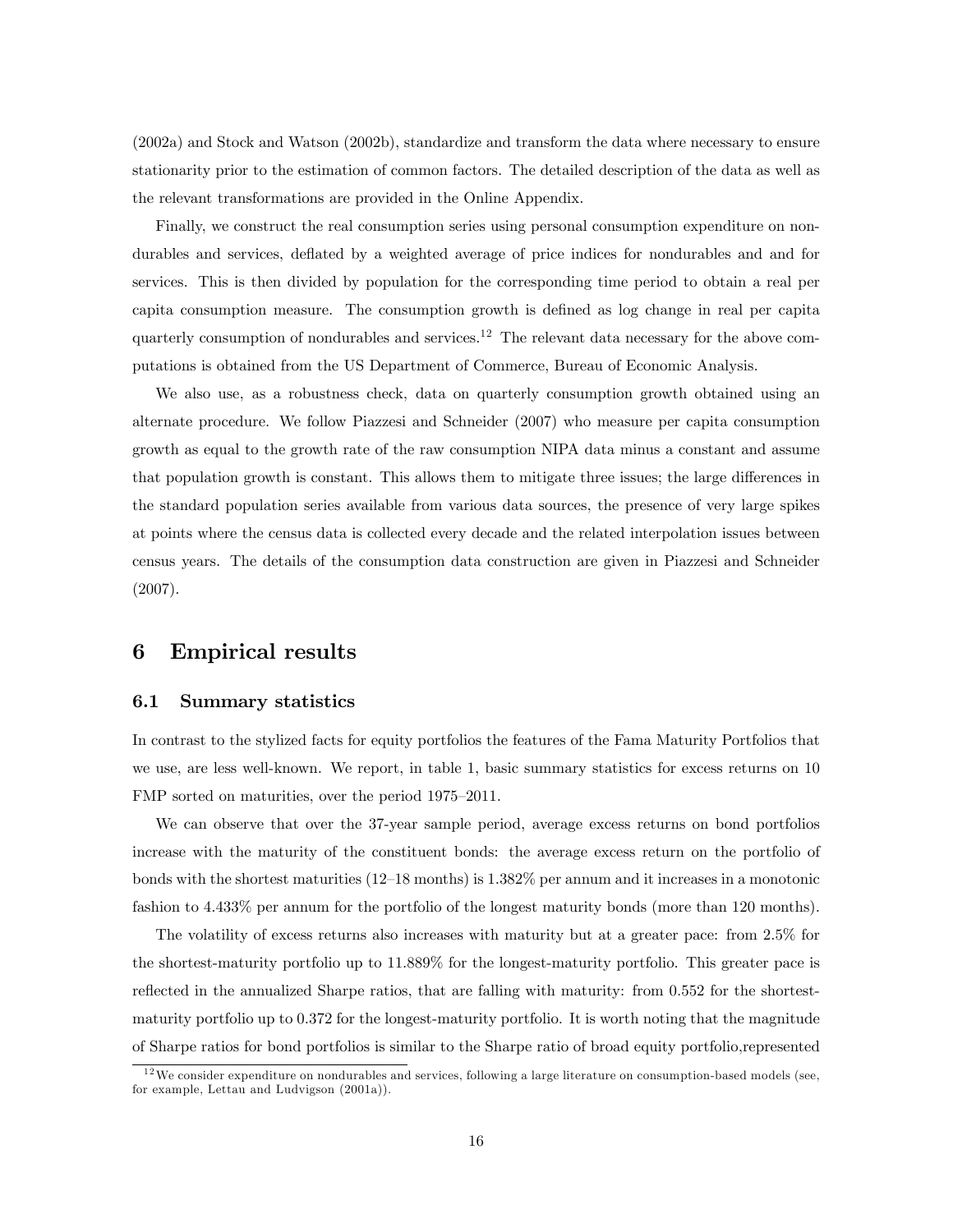by S&P500 index, which is approximately 0.43 for the same period. We can also see from table 1 that there is little autocorrelation in quarterly excess returns for all the bond portfolios and in vast majority it is not significant. Our results are similar to those reported by Pilotte and Sterbenzr (2006) using similar data.

# 6.2 Selection on common factors for VAR model and estimation of the VAR

As discussed in earlier sections, the number of common factors well representing a large panel of data is determined, using the information criteria in Bai and  $Ng(2002)$ . In our case we find that the common variation in the panel of 125 time series is well captured by eight common factors, which we denote as  $\hat{f}_{1t}, \hat{f}_{2t}, \hat{f}_{3t}, \hat{f}_{4t}, \hat{f}_{5t}, \hat{f}_{6t}, \hat{f}_{7t}, \hat{f}_{8t}$ . In table 2 we report the results related to the selection of the common factors that have a strong predictive power for consumption growth. According to BIC, the optimal selection of factors for VAR model includes the following common factors:  $\hat{F}_{5t}^* = \{\hat{f}_{1t}, \hat{f}_{2t}, \hat{f}_{3t}, \hat{f}_{4t}, \hat{f}_{7t}\}\$ however the AIC points at  $\hat{F}^*_{7t} = \{\hat{f}_{1t}, \hat{f}_{2t}, \hat{f}_{3t}, \hat{f}_{4t}, \hat{f}_{5t}, \hat{f}_{7t}, \hat{f}_{8t}\}\$ as the optimal selection. The LL-ratio indicates that the marginal contribution of  $\hat{f}_{5t}$  and  $\hat{f}_{8t}$  to the predictability of consumption growth is not significant so the set of common factors that are carried forward and included in the VAR model as state variables, is  $\hat{F}_{5t}^*$ .

A point of interest in including these factors in the VAR is whether they have any economic interpretation. In general, interpretation of the factors as representing specific types of macroeconomic or financial series is inappropriate since the construction of each one is affected to some degree by all the variables in our large dataset. As a result none of the common factors would correspond exactly to a precise economic concept like output or unemployment especially when such series are naturally correlated. With this caveat, but with a view to get some intuition of what the factors might represent, we follow Stock and Watson (2002b) and Ludvigson and Ng (2009) in characterizing the factors as they relate to the 125 variables in our panel dataset.<sup>13</sup> We depict in figure 1 the marginal  $R^2$  from regressions of each of the 125 individual series from our panel data onto each of selected five factors  $\hat{f}_{1t}, \hat{f}_{2t}, \hat{f}_{3t}, \hat{f}_{4t}$  and  $\hat{f}_{7t}$ , one at a time, using the full sample of data. Figure 1 displays the  $R^2$  statistics as bars in the chart separately for each of the four factors we use. We can observe from this figure that the first factor  $f_{1t}$  loads heavily measures related to real output, industrial production, employment and manufacturing orders while displaying little correlation with stock indices and prices. The second factor  $f_{2t}$  on the other hand, appears to load most heavily on prices and measures of inflation but displays little correlation with macroeconomic measures. The third factor  $\hat{f}_{3t}$  appears to be largely

<sup>&</sup>lt;sup>13</sup> While interesting, this analysis takes us away from the main theme of our paper and we refer the reader to Ludvigson and Ng (2009) who have a detailed and an interesting analysis of this issue when using common factors in empirical analysis.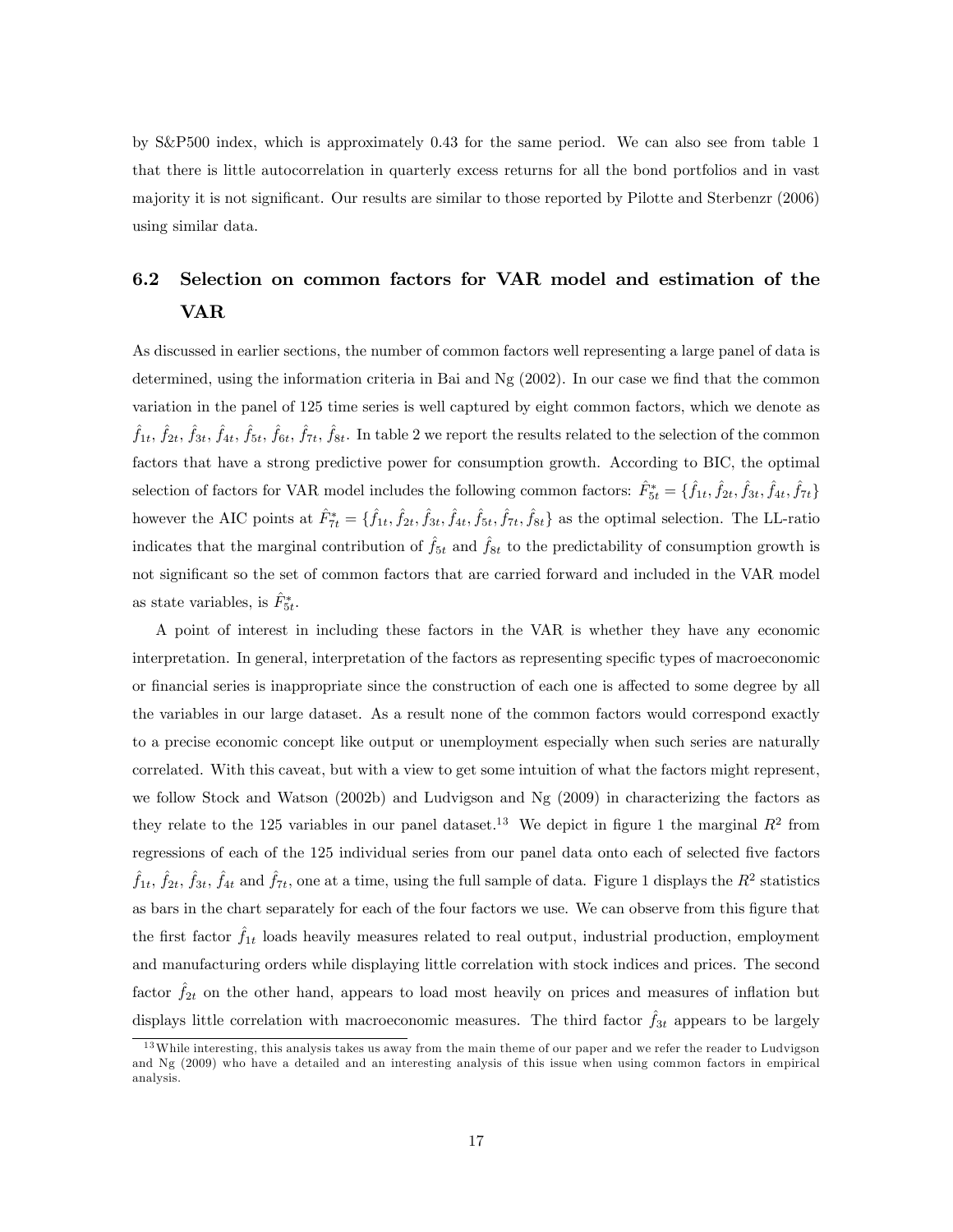related to several interest spreads while the fourth factor  $f_{4t}$  reflects mainly housing market measures and term structure of interest rates. Finally the last factor,  $\hat{f}_{7t}$  correlates mainly to foreign exchange rates.

Finally, we report in table 3 the estimation results of the factor-augmented VAR model with consumption growth and the Öve common factors as state variables. We can observe from this table that the selected common factors indeed possess strong predictive power for consumption growth, even in the presence of lagged consumption growth. They jointly explain more than 40% of the variation in consumption growth, which is an impressive amount. It turns out that such a good quality of the predictive model for consumption growth accounts partially for an explanation of the reasons that drive our asset pricing tests as will be discussed in later sections.

## 6.3 Asset pricing results

Table 4 reports the GMM estimation results of the linear SDF representation of the model using 10 Fama Maturity Portfolios as test assets. We can observe that when the identity matrix is used to weight moment conditions, the estimate of loading on risk factor related to innovations to expectations about future consumption growth  $b_{\varepsilon}$  equals 50.703 and is statistically significant which indicates that this risk is an important source of variation in the cross-section of excess returns on bond portfolios with different maturities. On the other hand the estimate of the loading related to contemporaneous consumption growth risk  $b_{\Delta c}$  is equal to -66.742, but this value is not significant in statistical terms implying that this risk factor does not seem to play an important role in pricing the cross-section of government bonds in our sample. However, high sampling error related to the estimate of  $b_{\Delta c}$  makes it statistically indifferent from one so the theoretical restriction of the model cannot be rejected in our data. The estimate of risk aversion parameter is equal to  $51.703$  and is statistically different from zero. This value is quite high but most of the consumption-based asset pricing models produce high estimates of risk aversion. Finally, the J statistic rejects the null of insignificant pricing errors in our model. We suspect that the reason of that is high sampling variability of moment conditions. On the other hand, the model explains well the cross-section of bond excess return on 10 Fama Maturity Portfolios  $-98.8\%$  of the cross-sectional variation in excess returns is explained by the variation in the two risk factors. Also the RMSE is relatively low, 0:084% on annual basis comparing to the magnitude of annualized excess returns that is between 1:382% and 4:433%. These results are robust to the use of an alternate weighting matrix as specified in panel B of this table. The striking differences for informal statistics like  $R^2$  or RMSE is quite common in these applications, when weighting matrix is different that the identity matrix.

We report in table 5 the estimates of risk aversion when other bond portfolios are used as test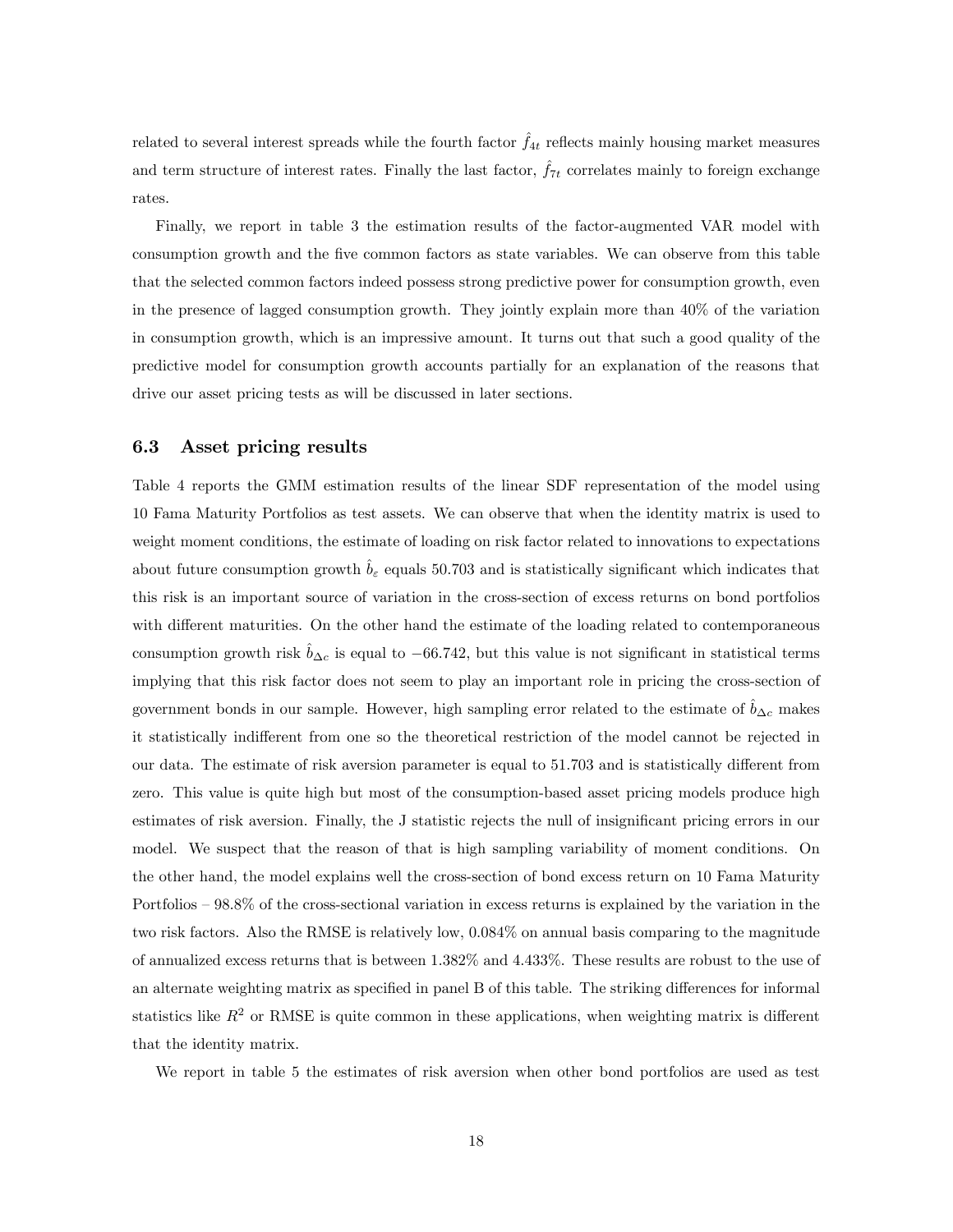assets. When Fixed Term Indices or Fama-Bliss Discount Bonds are used, the risk aversion estimates are even lower, respectively 35:633 and 49:278. For comparison we report as well the risk aversion estimates for equity portfolios or for the mixture of 10 Fama Maturity Portfolios and different equity portfolios. In these cases the risk aversion estimates are higher, they have a magnitude of  $64 - 123$ and are mostly significant.

In table 6 we report the results of the Fama-MacBeth regressions for 10 Fama Maturity Portfolios as test assets. We Önd that the estimate of the price of risk related to innovations to expectations about future consumption growth  $(\lambda_{\varepsilon})$  is positive and statistically significant, which indicates that this source of risk is priced for bond portfolios and the factor risk premium equals 0:239. On the other hand, the price of contemporaneous consumption growth risk is negative  $(-0.138)$ , though not significantly different from zero. This makes this risk source unimportant for pricing bond portfolios which further confirms the conclusions from the linear SDF approach in the previous section. This is also consistent with the well-documented poor performance of the standard C-CAPM for equity portfolios (Hansen and Singleton (1982)). The tests of the hypothesis on joint insignificance of pricing errors reject this hypothesis, again as in case of the linear SDF approach. In panel B of table 6 we include the estimation results from the variation of Fama-MacBeth cross-sectional regression in which there is a constant included in the second stage. As we can observe from the results, the constant is not statistically significant, as predicted by the theory and the other results are qualitatively the same as in panel A where no constant is included in the second stage. Additionally, from the test of whether the  $\mathbb{R}^2$  is significantly differen from zero and one, we can conclude that the thue value of  $\mathbb{R}^2$  is not significantly different from one, but we reject the null that is equal to zero. These further confirm that high values of  $\mathbb{R}^2$  are not an effect of model misspecification or sampling errors.

Finally, we picture the performance of the model in figure 2 where we plot the mean excess returns predicted by the model vs the actual ones. The closer the bond portfolios lie to the 45 degree line from the origin, the better model performance and the lower the pricing errors. It is clear from the plot that our two-factor model provides a close fit to the data.

### 6.4 Discussion of the results

In this section we discuss what underlines our results and give some intuition on the importance of the risk factor related to innovations in expectations in future consumption growth  $\varepsilon_{c,t+1}$ . We think there are a couple of reasons that drive the results and allow our model to explain well the cross-section of excess returns on bond portfolios.

First, we take a closer look at the measure of two risks in our model, expressed by the relevant covariances  $cov(R_{t+1}^{ei}, \Delta c_{t+1})$  and  $cov(R_{t+1}^{ei}, \varepsilon_{c,t+1})$ . We can observe from figure 3 that there is little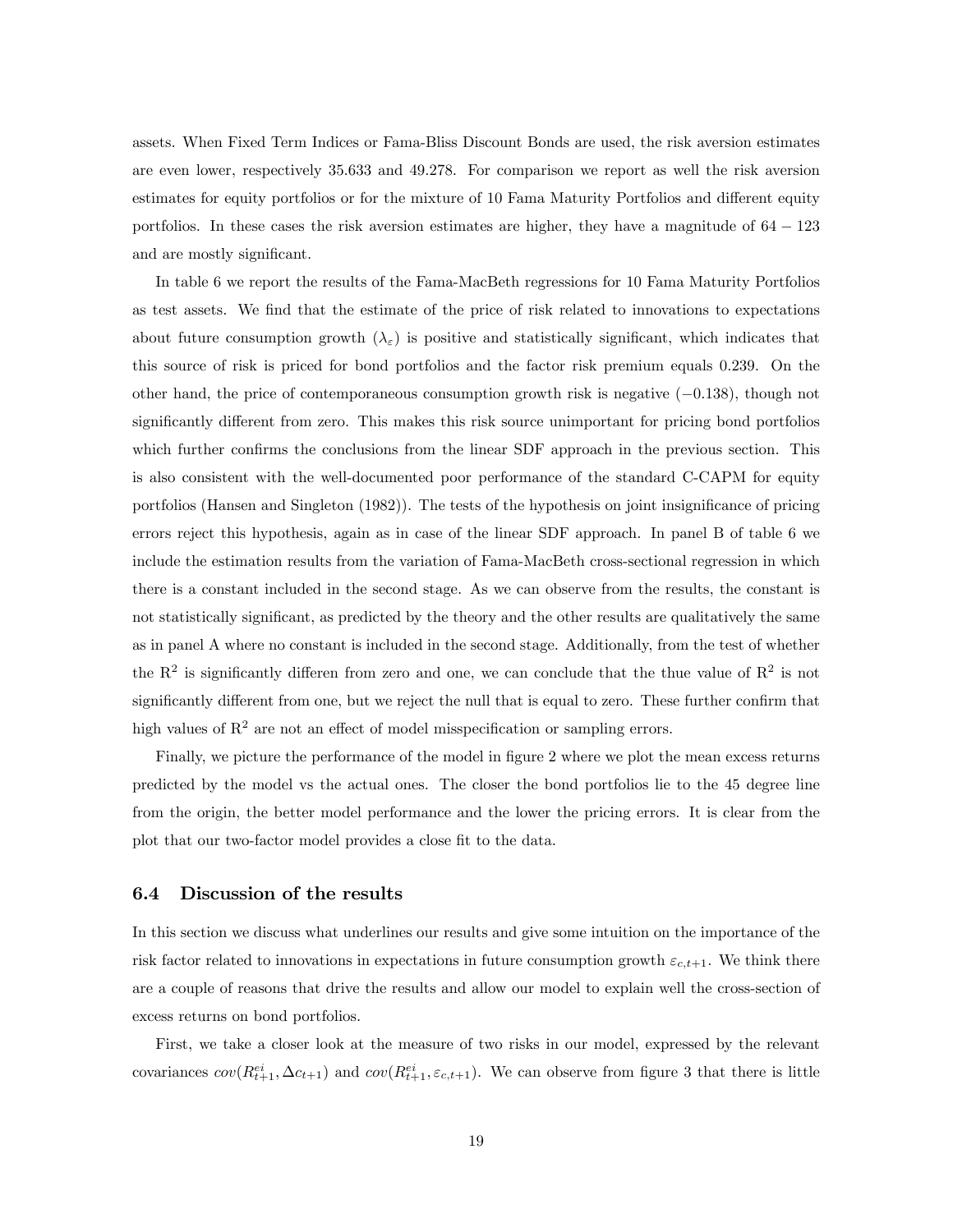cross-sectional variation in covariances of excess returns with consumption growth and the relation between them and average excess returns on 10 Fama Maturity Portfolios is almost áat. In contrast the spread in covariances of excess returns with  $\varepsilon_{c,t+1}$  is much greater. We can observe from the figure as well that these covariances are clearly increasing with with average excess returns. Thus the portfolio of bonds with long maturity requires a greater return than a portfolio of short-maturity bonds as a compensation for a greater risk related to uncertainty of consumption in all future periods and the relevant expectations of this consumption stream. More importantly, we show in table 7 that the findings pictured in figure 3 are statistically important rather than a matter of sampling error. From Panel A of table 7 we can see that the covariances of excess returns with consumption growth, although individually significant, are small and there is a weak evidence that they are jointly significant or statistically different from each other (the highest covariance is  $-0.085$  vs the lowest -0.319). In striking contrast, the covariances of excess returns with innovations to expectations in future consumption growth, reported in Panel B of table 7, are much larger, varying from 0.514 to 1.783. In comparison to covariances with consumption growth the spread between them is more than five times greater. They are not only individually significant but also jointly significant and, what's more important, they are significantly different from each other in statistical terms. This implies that the covariance risk related to uncertainty in consumption growth over all future periods is significantly different for portfolios of bonds with different maturities: short-maturity bonds have low covariance risk so are less risky and as a result pay low risk premium, the covariance risk increases with maturity and long-term bonds have high covariance risk so they are less risky and as a result they pay high risk premium. These findings are further confirmed by the fact that innovations to expectations in future consumption growth correlate more tightly with excess returns on all bond portfolios than the consumption growth. We can observe from table 7 that the magnitude of correlations is roughly 0.50.vs 0.16 in absolute terms. Such a tighter co-movement of innovations to expectations in future consumption growth and excess bond returns further confirms the importance of long run risk in consumption growth in pricing bond portfolios.

We now turn back our attention to the predictability of consumption growth by common factors, given that the measure of  $\varepsilon_c$  is derived from factor-augmented VAR model. As have already pointed, the selected set of common factors  $\{\hat{f}_{1t}, \hat{f}_{2t}, \hat{f}_{3t}, \hat{f}_{4t}, \hat{f}_{7t}\}$  have an extraordinary forecasting power for consumption growth, even in the presence of lagged consumption growth. They explain jointly around 40% of the variation in consumption growth. More important is, however, that these common factors retain their forecasting power in an out-of-sample prediction. Briefly, the aim of the out-of-sample prediction is to mimic the real-time forecasting and evaluate the power of candidate predictors in situation when the forecast for the time  $t + 1$  can be made using the data available only up to time t. As a result any model used for a prediction can be also estimated with data up to time  $t$ , in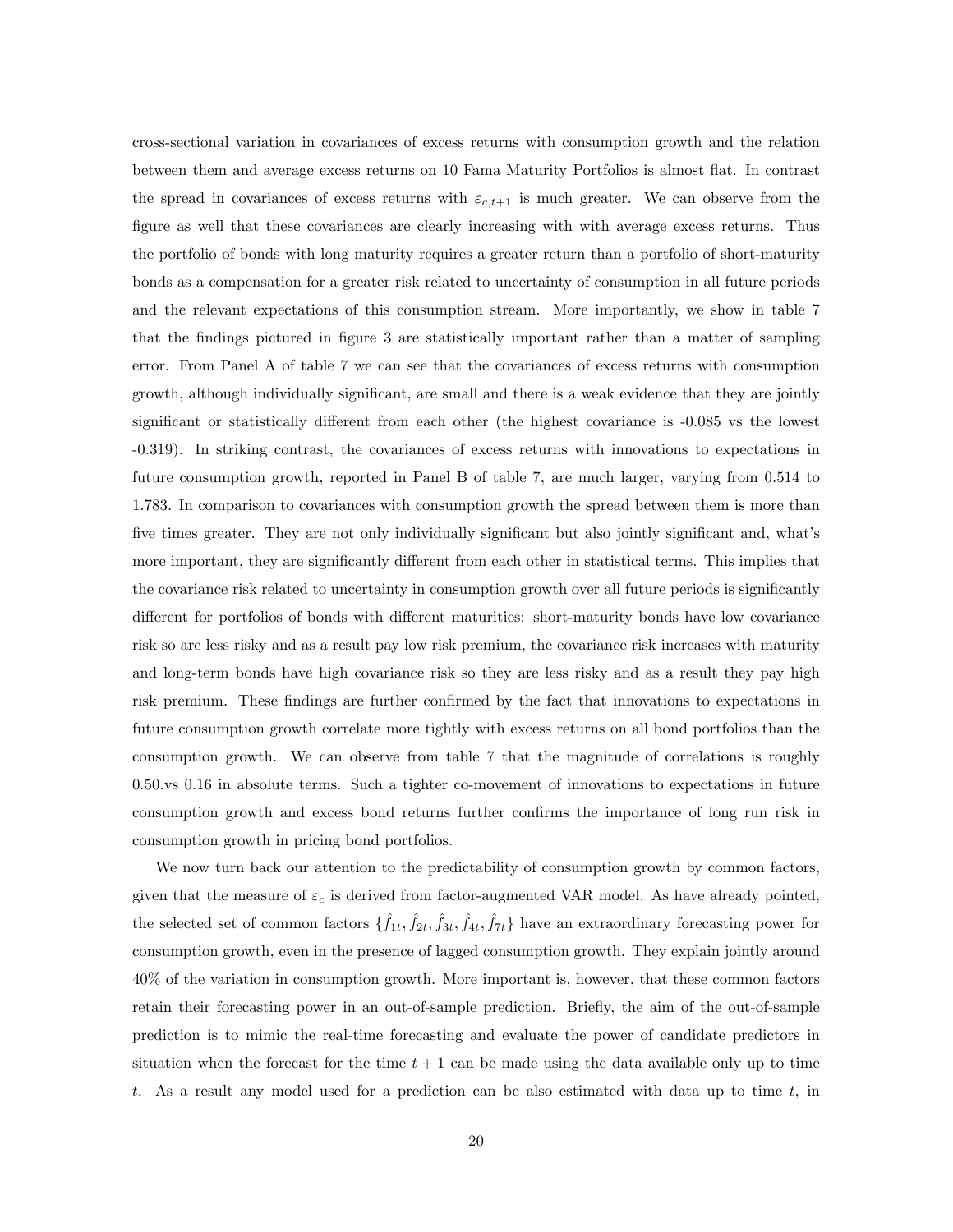contrast to a classical predictability exercise where the models are estimated and evaluated with a full sample. In our case it means a recursive estimation of common factors at each time we make a prediction for consumption growth. We compare the performance of the factor-augmented model with a benchmark model that does not include common factors. We select two benchmark models: a historical mean and and  $AR(1)$  model for consumption growth and we evaluate the relative performance of the factor-augmented model for three different evaluation periods as specified in table  $8^{14}$  We can observe from this table that the factor-augmented forecasting model performs on average better than the benchmark model (no matter which benchmark or evaluation period we select). It always produces lower forecasting errors as can be observed e.g. from comparison of standard metrics like RMSE and MSE. We also employ a set of standard statistical tools to compare the forecasting power of two nested models: the MSE-t test of Diebold and Mariano (1995) and West (1996) (to test equal MSE of two models), the MSE-F test of McCracken (2004) (to test for equal forecasting accuracy of two models), the ENC-T test of Harvey et al. (1998) and the ENC-NEW test of Clark and McCracken (2001) (both to test for forecast encompassing). We find that all the four test statistics are greater than the critical values when constant benchmark is used, indicating that in each case we reject the null of identical forecasting power of the two models. The results are slightly weaker when  $AR(1)$  is used as a benchmark. This out-of-sample forecasting exercise further confirms that the strong forecasting power of common factors for consumption growth is indeed preserved in a real-like forecasting exercise.

An interesting and important question is how our measure of long run risk in consumption growth is related to other forward looking measures used in the literature. Our approach is an alternative to e.g. Parker and Julliard (2005) who express a long run risk in consumption as a consumption growth over longer periods (with an optimal period of around 3 years). We show that, in spite of different measurements, we capture similar aspects of the long run risk in consumption for bond portfolios. In figure 4 we plot the covariances of consumption growth over horizons of 1 up to 20 quarters with the returns on a bond factor for three groups of bonds: Fama Maturity Portfolios, Fixed Term Indices and Fama-Bliss Discount Bonds. The bond factor represents a difference between the returns of the highest and lowest maturities bonds and is constructed in a similar spirit as e.g. size or book-to-market factors for stock portfolios. We can observe in figure 4 that the covariances increase with a horizon over which consumption growth is measured with a peak of around 15 quarters when they are of a similar magnitude as the relevant covariances of innovations to expectations in future consumption growth  $\varepsilon_c$  with the bond factor returns. Such a pattern is consistent for all three groups of bonds that we consider. We conclude that innovations to expectations about future consumption growth are similar, in terms of covariance risk measurement, to consumption growth over almost 4 years. In graph

 $14$ The out-of-sample forecasting is becoming a standard approach e.g. for predicting stock returns or equity premia. The details of out-of-sample forecasting methodology can be found e.g. in Diebold and Mariano (1995), Harvey et al. (1998), Clark and McCracken (2001), McCracken (2007).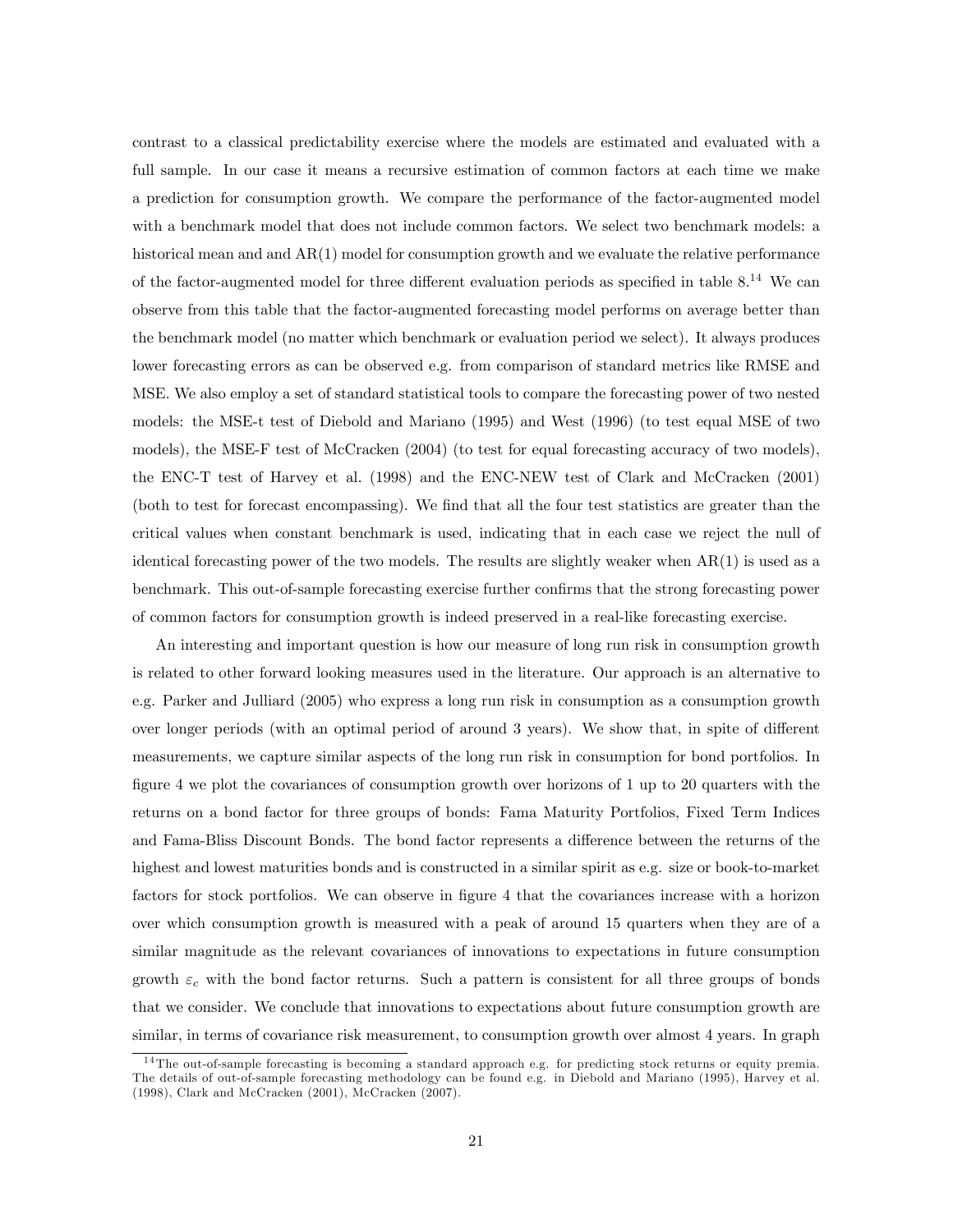D of figure 4 we plot the covariances of consumption growth over different horizons with our forward looking measure of consumption risk  $\varepsilon_c$  and observe the peak for around 15 quarters, which further confirms our conclusions. Interestingly Parker and Julliard (2005) observe an equivalent pattern for size and book-to-market factors as shown in the figure 2 of their article. However, in contrast to our findings, they demonstrate that the "optimal" horizon for consumption growth is 11 quarters when equity portfolios are tested. What distinguishes our forward looking measure of consumption risk from a simple consumption growth over longer periods is the correlation with bond returns. We can observe in figure 5 that the correlation coefficients between innovations to expectations about future consumption growth and bond factor returns for different groups of bonds are not only significant in statistical terms but also of a magnitude of  $0.3-0.4$ , which is much greater than the magnitude of relevant correlations with consumption growth over different horizons. These, on the other hand, are pretty stable over different horizons and not greater that 0.07 in absolute terms.<sup>15</sup> Our measure of long run consumption risk co-moves then more tightly with bond returns on different maturities, which explains why in the cross-section this type of risk has a positive price. We believe, this is another driver of our good empirical results when pricing bond portfolios with different maturities.

Finally, we address the questions of whether the duration of bonds, a classical measure of bond risk, is in any way related to the consumption-based measures of risk used in this paper. For that reason we use Fixed Term Indices and Fama-Bliss Discount Bonds because their durations are simply the relevant target maturities. We plot in figure 6 the covariance risk measures vs duration for the two groups of bonds. We find that covariance risk related to consumption growth is actually negatively related to duration, which clearly contradicts the theory. On the other hand the covariance risk related to long run uncertainty in consumption growth is increasing with duration. We find that not only the covariances are individually significant, but they are also jointly significant and statistically different from each other as can be viewed from the detailed estimation results included in the Online Appendix. These findings confirm that our consumption-based risk measure is in line with a traditional measure of risk for bonds which is duration.

## 6.5 Comparisons with other models

We now present, in table 9, the results of the comparison showing how some prominent models perform in pricing the cross-section of government bond returns. We consider the following linear factor models: the classical CAPM with market risk premium, the Fama–French three-factor model which adds size and book-to-market factors and the five-factor model of Fama and French (1993) additionally augmented over the three-factor mode with two bond market factors: term premium and default pre-

 $15$  The data used to create figures 4 and 5 are available from authors upon request. We do not report them here to conserve the space.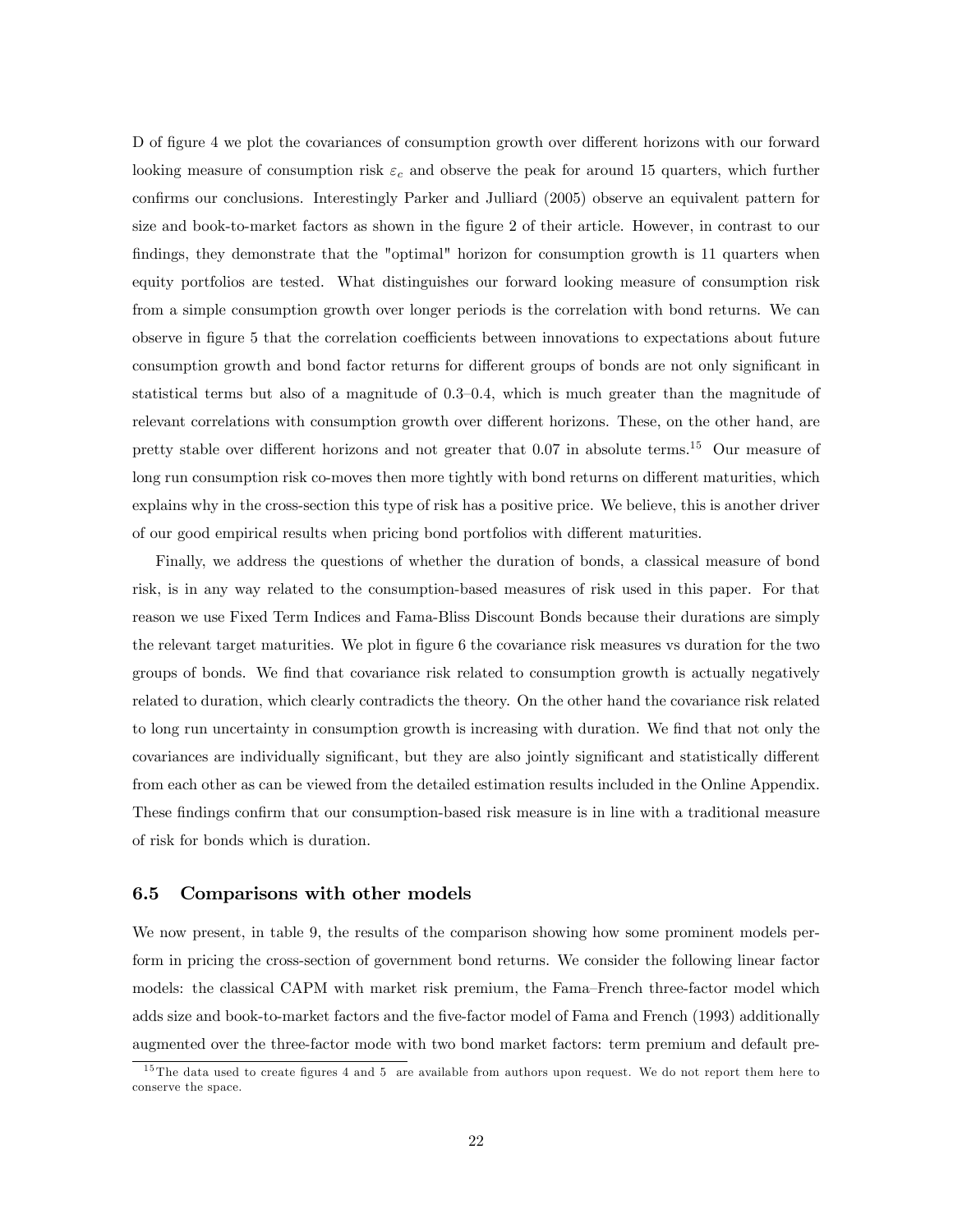mium. We measure term premium (UTS) as the yield spread between 20-year and 1-year US Treasury bonds and default premium (UPR) as the yield spread between BAA-rated and AAA-rated corporate bonds. We also compare the performance of our model with the linearized versions of the power utility C-CAPM, the Parker and Julliard (2005) C-CAPM with ultimate consumption growth over 11 and 15 quarters and the Epstein and Zin (1991) C-CAPM with market risk and consumption growth as risk factors.

We find that the classical CAPM model perform very poorly in pricing government bonds  $-$  it has a negative  $R^2$  and very high RMSE. But when augmented with size and book-to-market factors, or additionally with term and default premia, it improves significantly on these statistics over the simple CAPM. The inclusion of two bond market factors over the three-factor model decreases the HJ distance but also introduces more sampling error for this statistics. Surprisingly in our sample only the three-factor model produces the HJ distance that is not significantly different from zero. The results in table 9 suggest also that the two bond market factors are not statistically significant when pricing government bond portfolios. When we compare our model with other consumption-based models we find that it produces the highest  $R^2$  of 99% and the lowest RMSE of 0.021% per quarter, though the differences are not of a great magnitude. The values of HJ distance are similar for all consumptionbased model as well. It is also interesting to observe that the Parker and Julliard (2005) model with ultimate consumption growth seems to be sensitive to a choice of period over which consumption growth is taken. Just by increasing the growth period from 11 to 15 quarters, the model improves significantly on all the statistics e.g. the  $R^2$  increases from 70% to 95%.

Overall, we conclude that our consumption-based model compares reasonably well with other related models in pricing the cross-section of average government bond returns.

### 6.6 Tests for robustness

As a main robustness check for our model, we investigate whether our model prices well the crosssection of return on two groups of assets: stocks and bonds. While there literature on pricing the cross-section of equities is huge, it has become a standard now to evaluate empirical performance of asset pricing models for a mixture of bond and stock portfolios. We employ this as well and assess the performance of our model for the following four groups of test assets: 10 Fama Maturity Portfolios mixed with (i) market portfolio (ii) 10 size portfolios, (iii) 10 book-to-market portfolios and (iv) 25 Fama-French portfolios. The visualization of the performance is presented in figure 7, along with the  $R<sup>2</sup>$  values marked in relevant graphs. We find that our model also prices well the equity portfolios and has slightly more explanation power for joint bond and size portfolios (98.9%) than for joint bond and book-to-market portfolios  $(95.8\%)$ . We can observe as well from this figure that excess returns on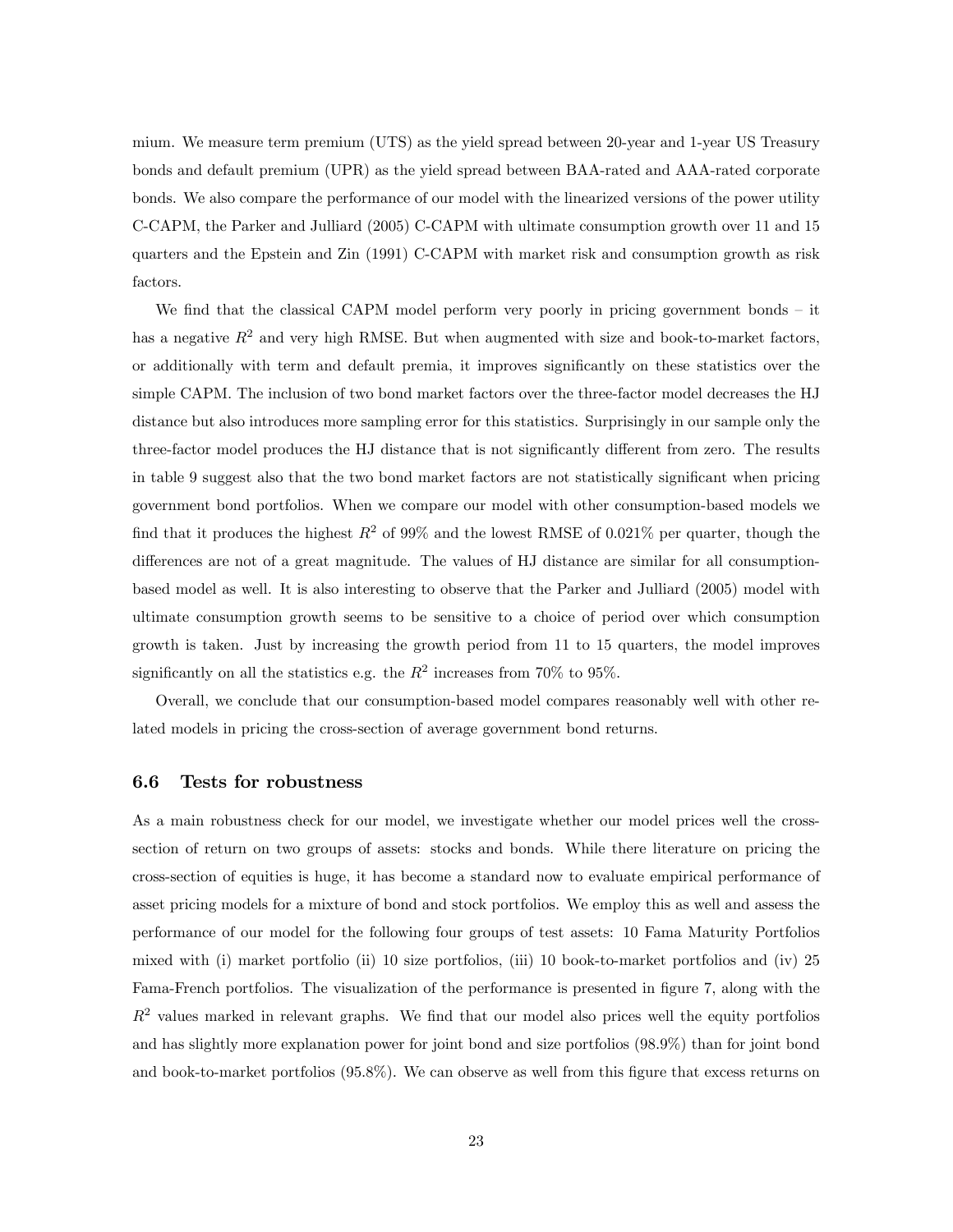bond and stocks account for a complementary picture with bond excess returns up to 1.5% per quarter and stock excess returns of  $2\%$ -4% per quarter.

We also perform several other tests to assess the robustness of our results. Here we describe only the conclusions of these tests and provide full details in the Online Appendix.

First, we use two alternate sets of test assets. The first includes Fixed Term Indices and the second set comprises of Fama-Bliss Discount Bonds. Our results for these two groups of test assets are qualitatively similar to those obtained using the Fama Maturity portfolio returns. Specifically, the innovations to expectations about future consumption growth in an important risk factor when pricing the cross-section of quarterly returns on these assets.

Next, we estimate the model using a different consumption measure in extracting the innovations to expectations about future consumption growth following Piazzesi and Schneider (2007) and test the model for 10 Fama Maturity Portfolios. The results, detailed in the Online Appendix, again support the main results in our paper obtained using the classical measure of consumption growth.

We also stress test our model using a sub-sample of our data. Our full sample period, 1975–2011 is dictated by the availability of non-missing data on the Fama Maturity Portfolios. We therefore test the model using data over the sub-period  $1982-2011$  – a period marked by a large decline in volatility of major macroeconomic variables like GDP growth or ináation rate, known as the Great Moderation. As a result, we can test the model during a period characterized by a common macroeconomic environment while at the same time avoid exacerbating the problem of small sample size given the span of data points available to us. We find, again, that there is strong support for our main conclusions obtained using the full sample of data.

Finally we report the relevant estimation results for the model in which we include the third pricing factor: the variance of expected future consumption growth shock,  $Var(\varepsilon_{c,t})$  estimated as a square of innovations to expectation about future consumption growth. Bansal and Yaron (2004) assign a crucial role for a conditional volatility of consumption growth and we take that on board in our paper as well. The conclusion from these results is that the volatility factor is not statistically important in pricing the cross-section of government bonds during our sample period.

## 7 Summary and conclusion

In this paper we use a consumption-based asset pricing model with Epstein–Zin–Weil recursive preferences to explain the differences between the average excess returns on portfolios of nominal US Treasury bonds with different times to maturity, ranging from one year to more than ten years. In other words we investigate whether consumption-based asset pricing models provide any explanation of risk premia in bond markets. Our consumption-CAPM has two risk factors: contemporaneous con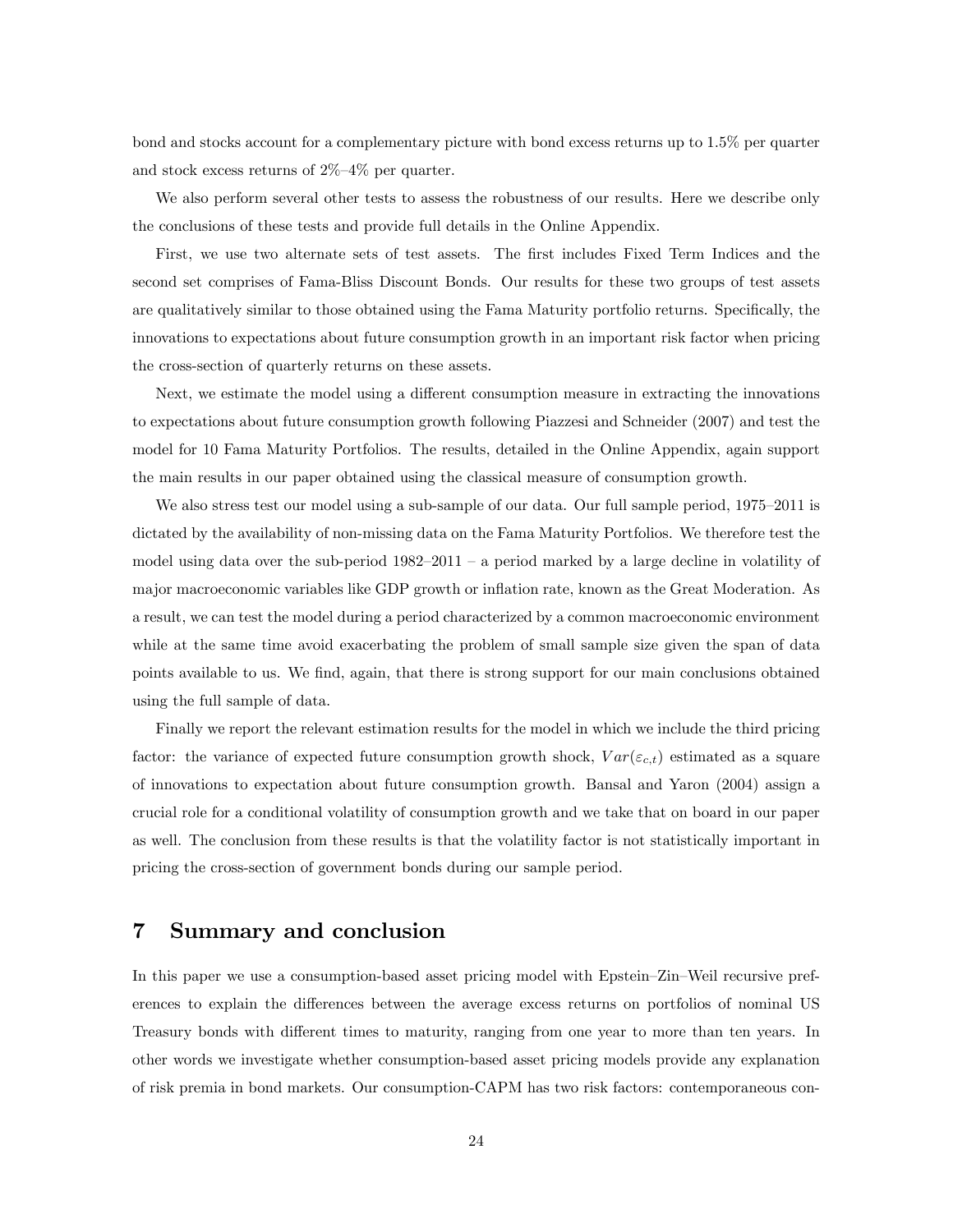sumption growth, as in case of classical power utility CAPM, and innovations to expectations about future consumption growth, a forward looking measure of uncertainty in long run prospects in future consumption.

We use a VAR model to estimate the forward looking measure of uncertainty in consumption. A novelty of our application of VAR is that, instead of specific predictive variables, we use common factors obtained from a large panel of macroeconomic and financial time series. We show in this paper that selected common factors possess very good forecasting abilities for consumption growth and, along with lagged consumption growth, are able to explain more than 40% of the variation in consumption growth. What's more, we find that such a good forecasting power of common factors is preserved in an out-of-sample prediction as well. This further justifies the use of common factor in VAR as the quality of prediction of consumption growth determines the quality of measure of innovations in expectations about future consumption growth.

Our main Önding is that consumption-based models, like ours, can provide a coherent story of the riskiness of government bonds. We find that, for our sample, the risk related to long run prospects in future consumption plays a crucial role in pricing nominal US government bonds. Risk premium related to that source or risk if found to be positive and statistically significant. Further, we explain why long term government bonds pay on average greater returns than short term government bonds: because they are more risky. And the risk that is rewardable, is the one related to long run prospects in future consumption growth. Specifically, we measure that risk by covariances of portfolios returns with innovations in expectations about future consumption growth and we demonstrate that long term bond portfolios have significantly greater covariances, thus risk, than short term bond portfolios. Our two-factor model explains around 98.8% of the cross-sectional variation in average excess returns of portfolios of bonds with different maturities, over the period  $1975-2011$ . We show as well that covariance risk related to innovations in expectations about future consumption growth, is consistent with a standard measure of risk in bonds – duration. Bonds with greater duration have as well greater covariance risk related to long run risk in prospects in future consumption. We find also, that the estimates of the coefficient or relative risk aversion are lower when bond portfolios are used as test assets, rather than equity portfolios, though the values are still high comparing to the values implied by economic theory. Our model is also robust when pricing jointly bond and equity portfolios. Finally, we find that our model does well, in terms of pricing the cross-section of government bond excess returns, when compared to several competing CAPM and consumption-based CAPM models and our conclusions remain robust to a variety of checks for robustness. Overall the results imply that investors must be rewarded to hold government bond portfolios which are risky rather than safe assets and which may not be useful in hedging against risk related to long run prospects in consumption growth.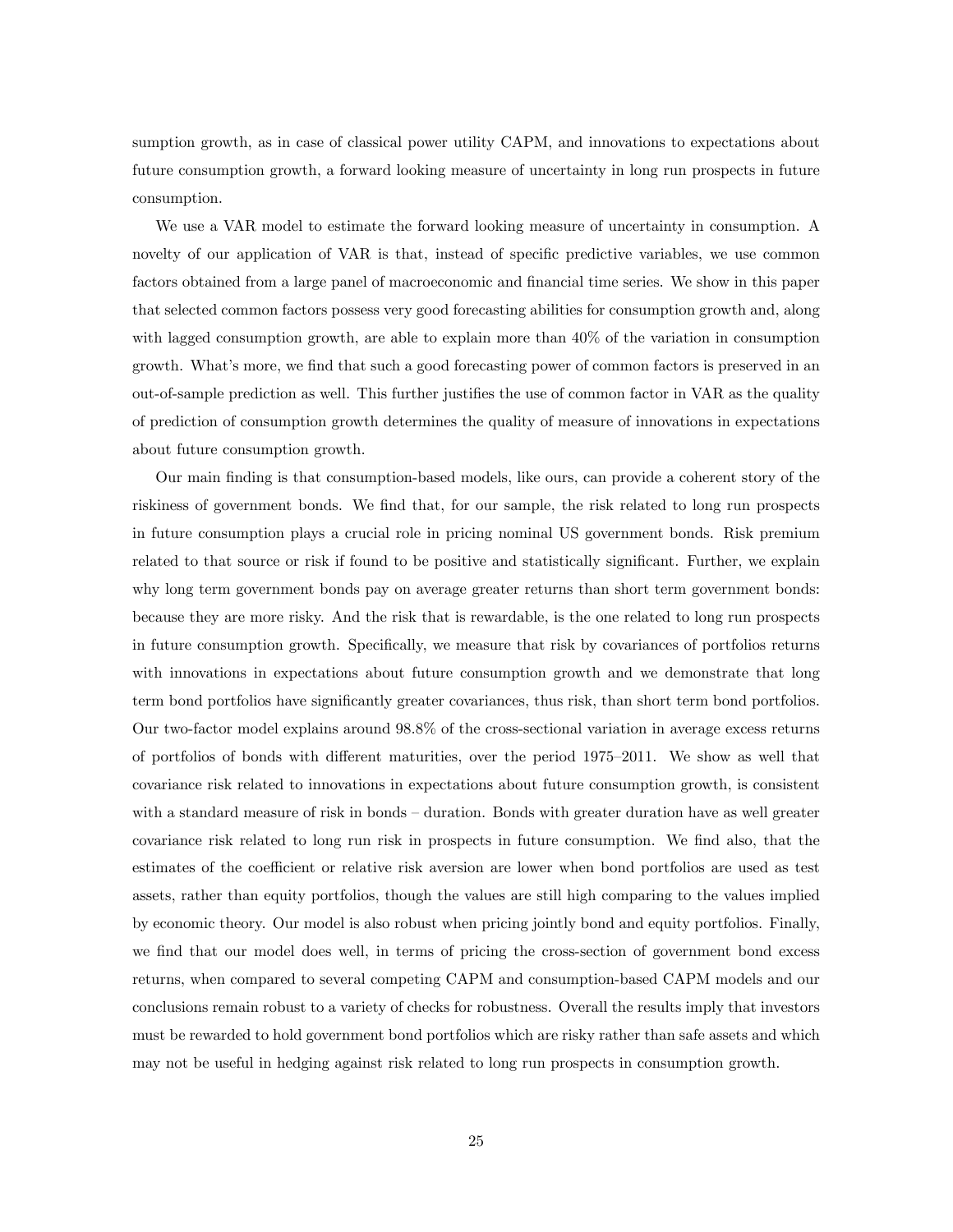#### Acknowledgements

We would like to thank David Babbel, Angela Black, Laurence Copeland, Antonio Diez de los Rios, Kabir Dutta, Javier Gil-Bazo, Lynda Khalaf, Chung-Ming Kuan, Patrick Minford, Francisco Penaranda, Jesper Rangvid, Enrique Sentana and seminar participants at the Universities of Aarhus, Aberdeen, Autonoma de Barcelona, Cardiff, Carlos III de Madrid, Essex, National Central University (Taiwan), National Taiwan University, Pompeu Fabra, Reading and the participants at the 2009 Warsaw International Economic Meeting, 2009 Econometric Society European Meeting Barcelona, 2009 ASSET Istanbul, XVII Foro Finanzas Madrid, XXXIV SAEe Valencia, 5th PhD Meeting of RES London for helpful discussions and comments.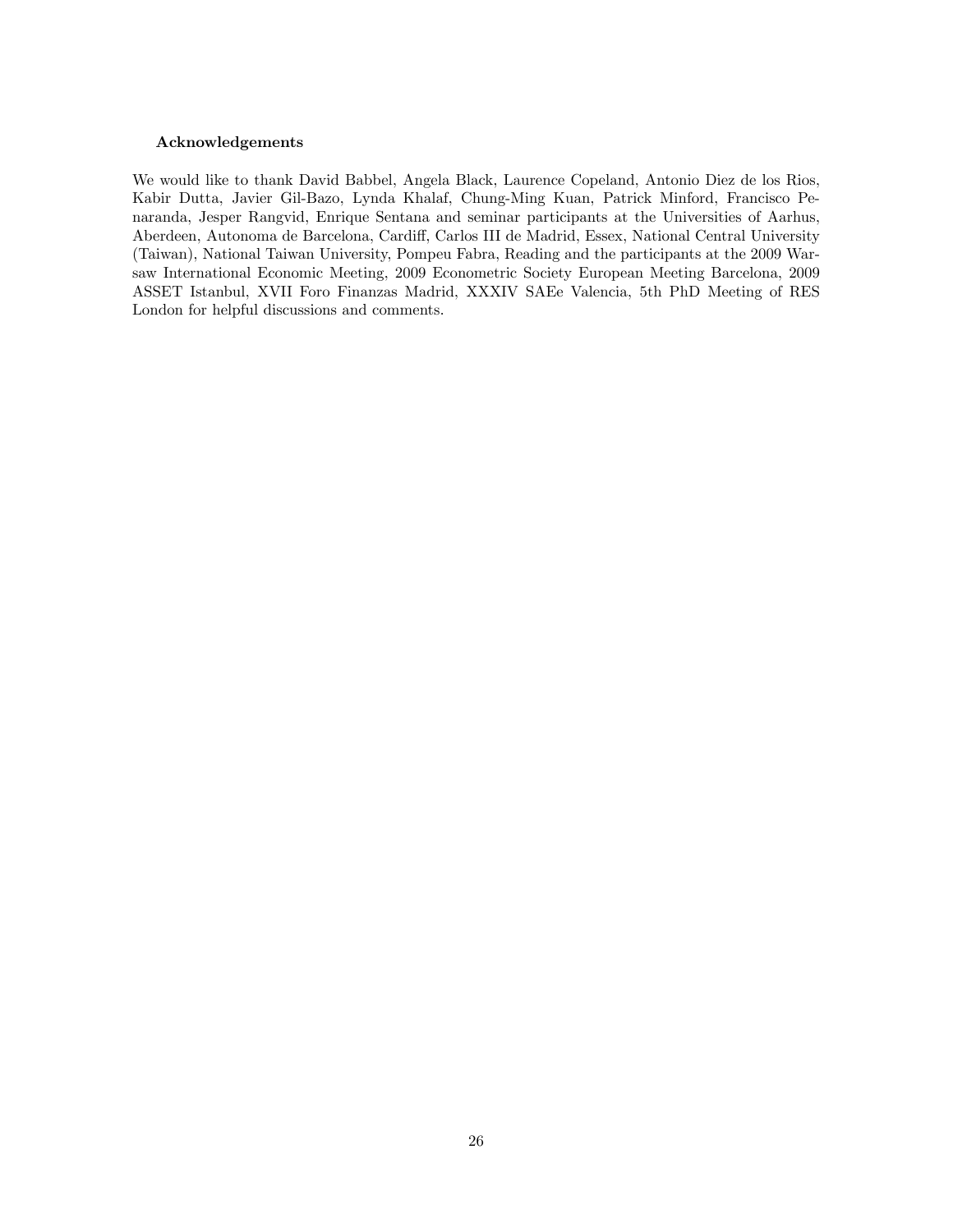## References

- Ang, A., Piazzesi, M., 2003. A no-arbitrage vector autoregression of term structure dynamics with macroeconomic and latent variables. Journal of Monetary Economics  $50 \text{ } (4)$ ,  $745-787$ .
- Bai, J., Ng, S., 2002. Determining the number of factors in approximate factor models? Econometrica  $70(1), 191-221.$
- Bai, J., Ng, S., 2008. Large dimensional factor analysis. Foundations and Trends in Econometrics 3 (2), 89–163.
- Bansal, R., 2007. Long-run risks and Önancial markets. St. Louis Federal Reserve Bank Review 89 (4), 287-300.
- Bansal, R., Yaron, A., 2004. Risks for the long-run: A potential resolution of asset pricing puzzles. Journal of Finance 59  $(4)$ , 1481–1509.
- Bernanke, B., Boivin, J., Eliasz, P., 2005. Measuring the effects of monetary policy: a factor-augmented vector autoregressive (FAVAR) approach. Quarterly Journal of Economics 120  $(1)$ , 387 $-422$ .
- Boguth, O., Kuehn, L., 2009. Consumption volatility risk. Working Paper, Sauder School of Business University of British Columbia.
- Brunnermeier, M., Julliard, C., 2008. Money illusion and housing frenzies. Review of Financial Studies  $21(1), 135-180.$
- Campbell, J., 2007. Comments on Equilibrium Yield Curves by M. Piazzesi and M. Schneider. NBER Macroeconomics Annual 21, 459-468.
- Campbell, J., Sunderam, A., Viceira, L., 2010. Inflation bets or deflation hedges? the changing risks of nominal bonds. Working Paper, Harvard University, 157–179.
- Campbell, J., Vuolteenaho, T., 2004. Bad beta, good beta. American Economic Review 94 (5), 1249 1275.
- Chang, E., Huang, R., 1990. Time-varying return and the risk in the corporate bond market. Journal of Financial and Quantitative Analysis  $25(3)$ ,  $323-340$ .
- Chen, L., Zhao, X., 2009. Return decomposition. Review of Financial Studies  $22$  (12), 5213–5249.
- Chen, Y., Ferson, W., Peters, H., 2010. Measuring the timing ability and performance of bond mutual funds. Journal of Financial Economics  $98(1)$ ,  $72-89$ .
- Clark, T., McCracken, M., 2001. Tests of equal forecast accuracy and encompassing for nested models. Journal of Econometrics 105  $(1)$ , 85–110.
- Cochrane, J., 2005. Asset Pricing. Princeton University Press.
- Constantinides, G., Jackwerth, J., Savov, A., 2009. The puzzle of index option returns. Working Paper, University of Chicago.
- Coval, J., Shumway, T., 2001. Expected option returns. Journal of Finance 56  $(3)$ , 983–1009.
- Daniel, K., Marshall, D., 1997. The equity premium puzzle and risk-free rate puzzles at long horizons. Macroeconomic Dynamics 1 $(2)$ , 452–484.
- Diebold, F., Mariano, R., 1995. Comparing predictive accuracy. Journal of Business and Economic Statistics 13  $(3)$ , 253–263.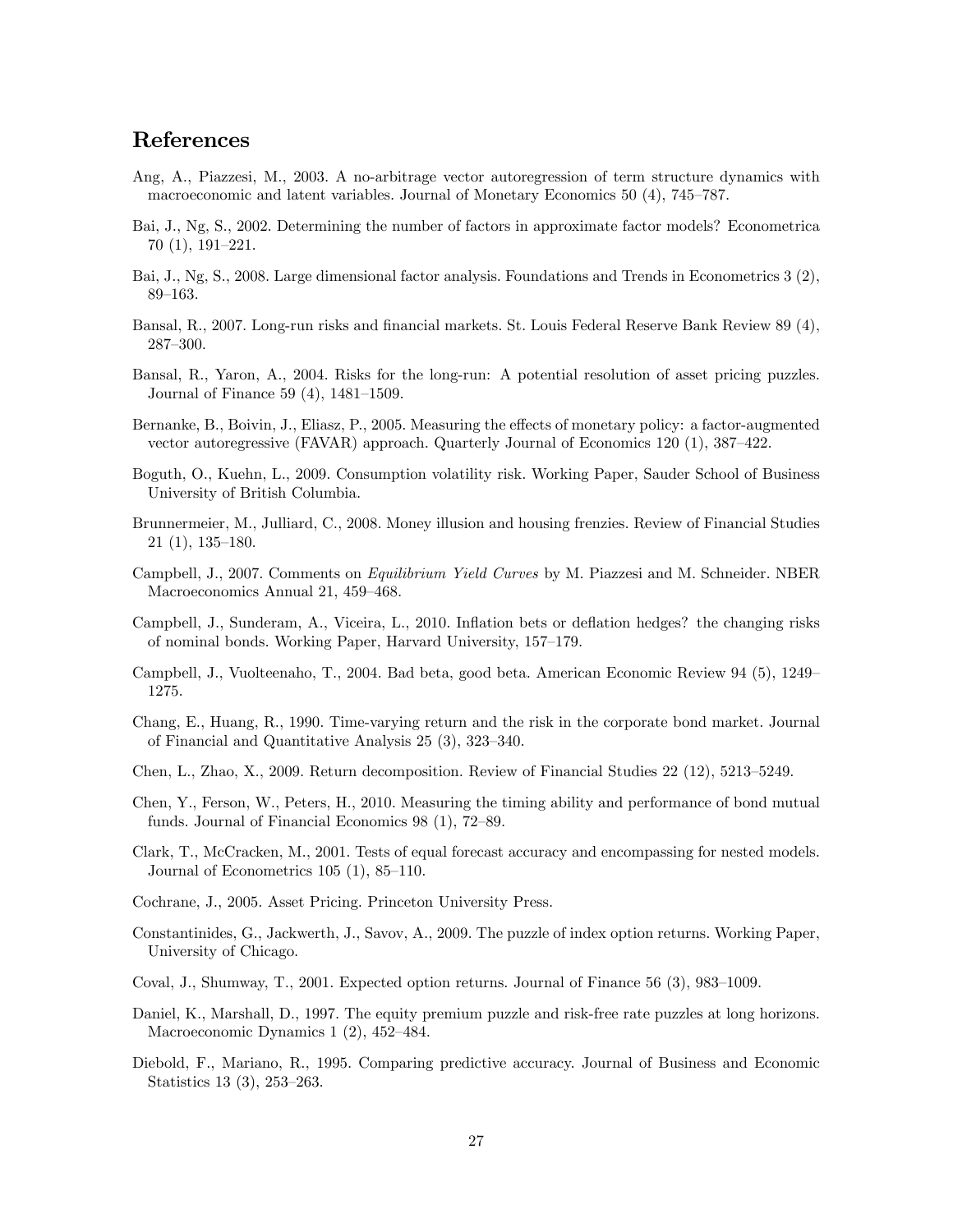Duffie, D., Kan, R., 1996. A yield-factor model of interest rates. Mathematical Finance 6 (4), 379–406.

- Epstein, L., Zin, S., 1989. Substitution, risk aversion, and the temporal behavior of consumption and asset returns: a theoretical framework. Econometrica  $57 \, (4)$ ,  $937-969$ .
- Epstein, L., Zin, S., 1991. Substitution, risk aversion and the temporal behavior of consumption and asset returns: an empirical investigation. Journal of Political Economy  $99(6)$ ,  $263-286$ .
- Fama, E., French, K., 1993. Common risk factors in the returns on stocks and bonds. Journal of Financial Economics 33 (1),  $3-56$ .
- Gallmeyer, M., Hollifield, B., Palomino, F., Zin, S., 2007. Arbitrage-free bond pricing with dynamic macroeconomic models. Federal Reserve Bank of St. Louis Review, 305-326.
- Gebhardt, W., Hvidkjaer, S., Swaminathan, B., 2005. The cross-section of expected corporate bond returns: Betas or characteristics? Journal of Financial Economics  $75$  (1),  $85-114$ .
- Gultekin, N., Rogalski, R., 1985. Government bond returns, measurement of interest rate risk, and the arbitrage pricing theory. Journal of Finance  $40(1)$ ,  $43-61$ .
- Hansen, L., Heaton, C., Li, N., 2005. Consumption strikes back? measuring long run risk. NBER Working Paper No. 11476.
- Hansen, L., Singleton, K., 1982. Generalized instrumental variables estimation of nonlinear rational expectations models. Econometrica 50  $(5)$ , 1269–1286.
- Harvey, D., Leybourne, S., Newbold, P., 1998. Tests for forecast encompassing. Journal of Business and Economic Statistics 16, 254–259.
- Jagannathan, R., Wang, Z., 1998. An asymptotic theory for estimating beta-pricing models using cross-sectional regression. Journal of Finance  $53$  (4),  $1285-1309$ .
- Jagannathan, R., Wang, Z., 2007. Lazy investors, discretionary consumption, and the cross-section of stock returns. Journal of Finance  $62$  (4), 1623–1661.
- Kan, R., Robotti, C., 2008. Specification tests of asset pricing models using excess returns. Journal of Empirical Finance  $15(5)$ ,  $816-838$ .
- Kan, R., Robotti, C., Shanken, J., 2009. Pricing model performance and the two-pass crosssectional regression methodology. Working Paper, Federal Reserve Bank of Atlanta.
- Khan, S., Khokher, Z., Simin, T., 2007. Scarcity and risk premiums in commodity futures. Working Paper, University of Western Ontario.
- Lettau, M., Ludvigson, S., 2001a. Consumption, aggregate wealth and expected stock returns. Journal of Finance 56  $(3)$ , 815–849.
- Lettau, M., Ludvigson, S., 2001b. Resurrecting the (C)CAPM: A cross-sectional test when risk premia are time-varying. Journal of Political Economy  $109(6)$ ,  $1238-1287$ .
- Ludvigson, S., Ng, S., 2009. Macro factors in bond risk premia. Review of Financial Studies 22 (12), 5027-5067.
- Lustig, H., Nieuwerburgh, S. V., 2008. The returns on human capital: Good news on wall street is bad news on main street. Review of Financial Studies  $21$  (5),  $2097-2137$ .
- Malloy, C., Moskowitz, T., Vissing-Jorgensen, A., 2009. Long-run stockholder consumption risk and asset returns. Journal of Finance  $64$   $(6)$ ,  $2427-2479$ .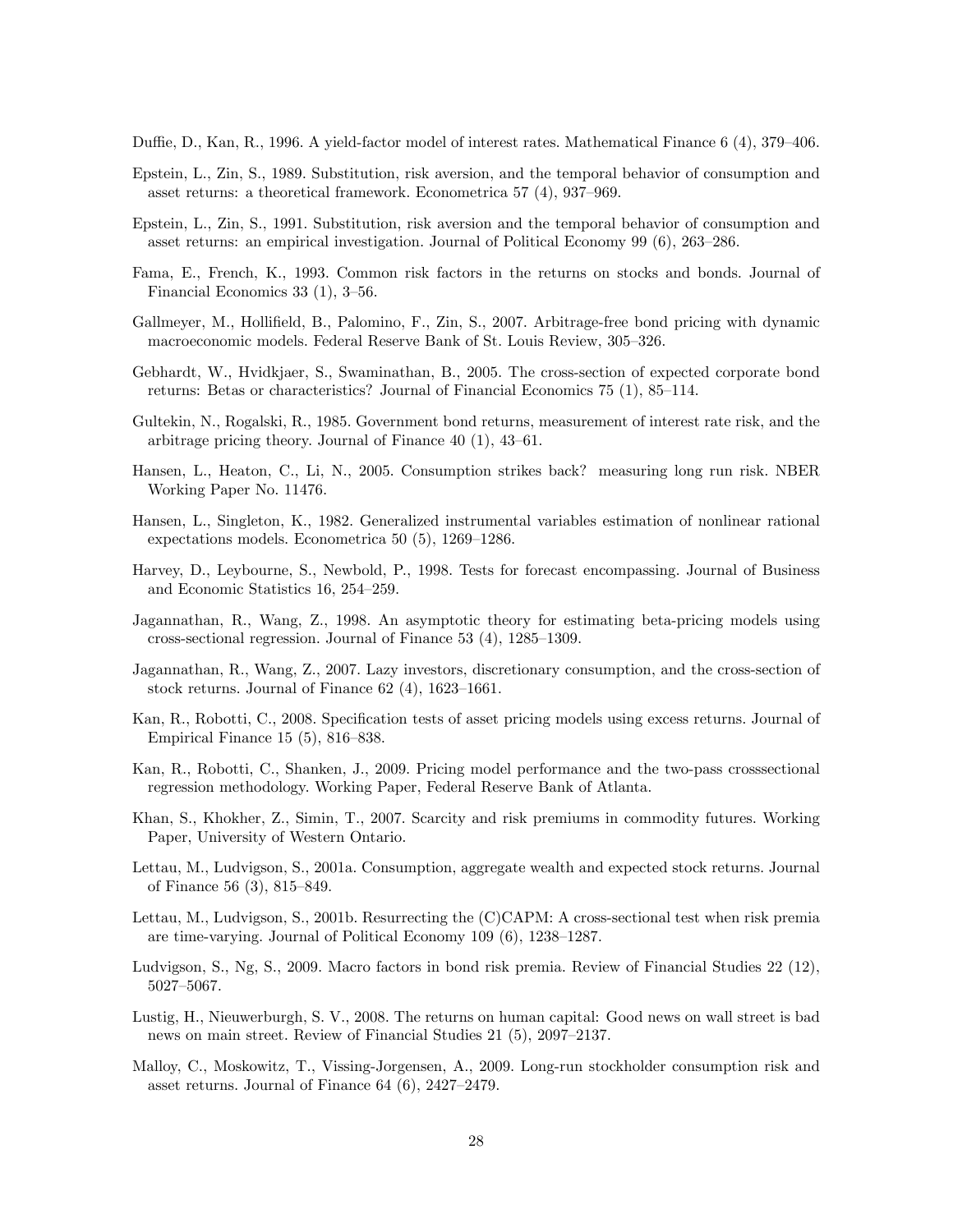- McCracken, M., 2004. Tests of equal forecast accuracy and encompassing for nested models. Journal of Econometrics 105  $(1)$ , 85–110.
- McCracken, M., 2007. Asymptotics for out of sample tests of granger causality. Journal of Econometrics  $140(2)$ , 719–752.
- Newey, W., West, K., 1987. A simple, positive semi-definite, heteroscedasticity and autocorrelation consistent covariance matrix. Econometrica  $55$  (3),  $703-708$ .
- Parker, J., Julliard, C., 2005. Consumption risk and the cross-section of expected returns. Journal of Political Economy 113  $(1)$ , 185–222.
- Piazzesi, M., 2009. Affine term structure models. In: Handbook of Financial Econometrics, ed. by Y. Ait-Shalia and L.P. Hansen. North-Holland, Amsterdam, pp. 691–766.
- Piazzesi, M., Schneider, M., 2007. Equilibrium yield curves. NBER Macroeconomics Annual 21, 389 442.
- Pilotte, E., Sterbenzr, F., 2006. Sharpe and treynor ratios on treasury bonds. Journal of Business  $71$   $(1)$ ,  $149-180$ .
- Roll, R., 1971. Investment diversification and bond maturity. Journal of Finance  $26$  (1),  $51-66$ .
- Shanken, J., 1992. On the estimation of beta pricing models. Review of Financial Studies  $5(1)$ , 1–34.
- Stock, J., Watson, M., 2002a. Forecasting using principal components from a large number of predictors. Journal of the American Statistical Association  $97 \ (460)$ ,  $1167-1179$ .
- Stock, J., Watson, M., 2002b. Macroeconomic forecasting using diffusion indexes. Journal of Business and Economic Statistics  $20(2)$ , 147–162.
- Stock, J., Watson, M., 2008. Forecasting in dynamic factor models subject to structural instability. In: The Methodology and Practice of Econometrics, A Festschrift in Honour of Professor D.F. Hendry. Oxford University Press, pp. 173–205.
- Stock, J., Watson, M., 2011. Dynamic factor models. In: Oxford Handbook of Economic Forecasting, ed. by M.P. Clements and D.F. Hendry. Oxford University Press, pp.  $35-60$ .
- Vasicek, O., 1977. An equilibrium characterization of the term structure. Journal of Financial Economics  $5(2)$ , 177–188.
- Viceira, L., 2012. Bond risk, bond return volatility, and the term structure of interest rates. International Journal of Forecasting  $28(1)$ ,  $97\hat{a}\overline{A}S117$ .
- Weil, P., 1989. The equity premium puzzle and the risk-free puzzle. Journal of Monetary Economics  $24(3), 401-421.$
- West, K., 1996. Asymptotic inference about predictive ability. Econometrica  $64$  (5), 1067–1084.
- Wolman, A., 2006. Bond price premiums. Federal Reserve Bank of Richmond Economic Quarterly  $94(2), 317-336.$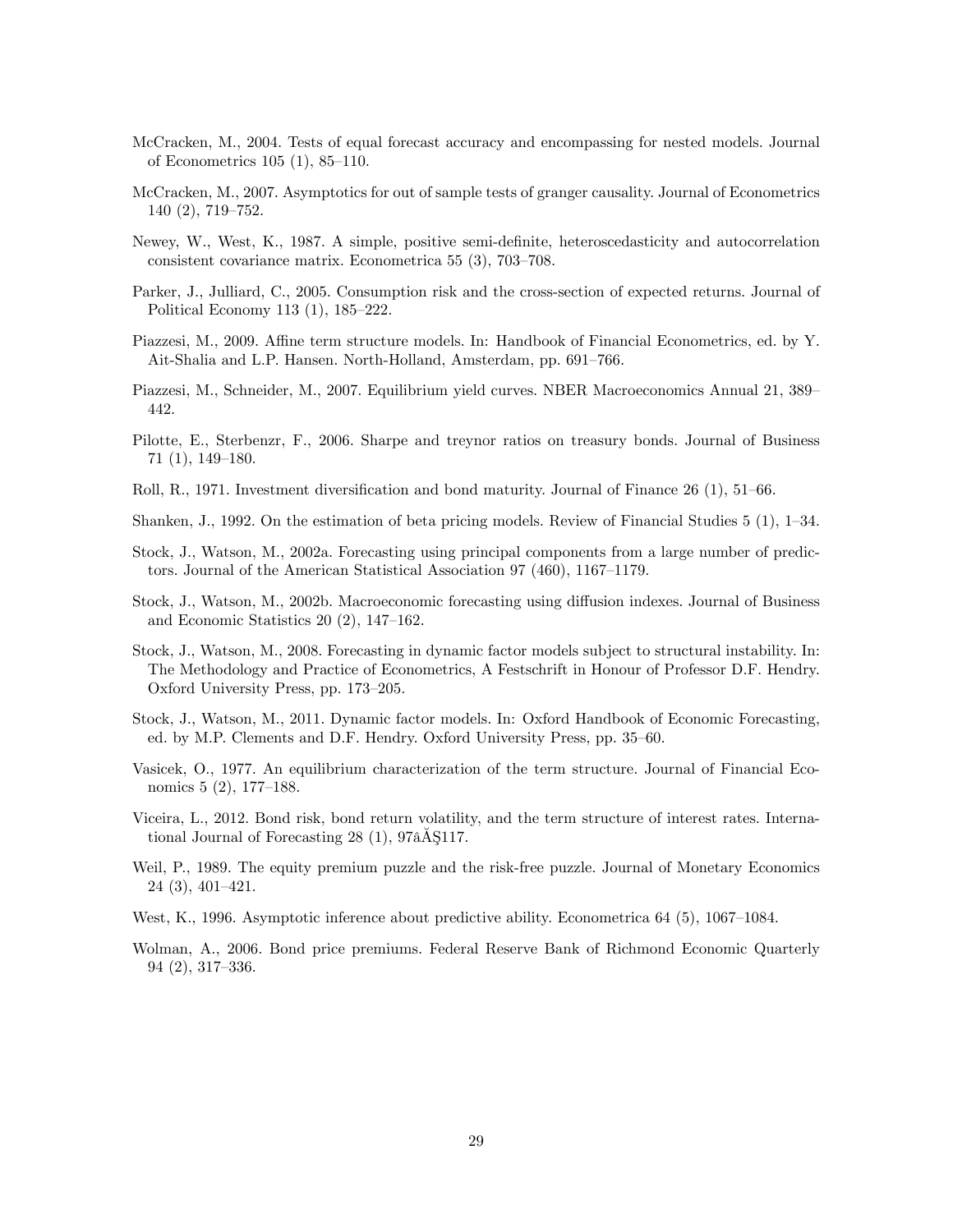# Tables

|                 | FMP1      | FMP2      | FMP3      | FMP4      | FMP <sub>5</sub> | FMP6      | FMP7      | FMP8      | FMP9      | FMP10     |
|-----------------|-----------|-----------|-----------|-----------|------------------|-----------|-----------|-----------|-----------|-----------|
| Mean            | 1.382     | 1.567     | 1.866     | 2.132     | 2.398            | 2.509     | 2.608     | 2.719     | 3.117     | 4.433     |
| St dev          | 2.500     | 3.208     | 3.987     | 4.538     | 4.961            | 5.511     | 5.902     | 6.515     | 7.680     | 11.889    |
| Sharpe Ratio    | 0.552     | 0.488     | 0.468     | 0.469     | 0.483            | 0.455     | 0.442     | 0.417     | 0.405     | 0.372     |
| <b>Skewness</b> | 1.438     | 1.031     | 0.921     | 0.769     | 0.534            | 0.567     | 0.455     | 0.621     | 0.481     | 0.687     |
| <b>Kurtosis</b> | 10.123    | 6.846     | 6.141     | 4.625     | 2.588            | 2.318     | 1.611     | 2.525     | 1.515     | 1.606     |
| Minimum         | $-18.215$ | $-22.065$ | $-27.849$ | $-31.405$ | $-30.174$        | $-32.351$ | $-33.414$ | $-37.828$ | $-44.577$ | $-64.325$ |
| Maximum         | 31.150    | 36.293    | 44.200    | 46.738    | 44.444           | 48.775    | 48.687    | 60.582    | 59.905    | 86.356    |
| $\rho_1$        | $-0.132$  | $-0.118$  | $-0.118$  | $-0.112$  | $-0.090$         | $-0.076$  | $-0.072$  | $-0.096$  | $-0.037$  | $-0.044$  |
| $\rho_2$        | 0.034     | 0.006     | 0.013     | 0.011     | 0.019            | $-0.015$  | $-0.010$  | $-0.017$  | $-0.022$  | $-0.069$  |
| $\rho_3$        | 0.144     | $0.162*$  | 0.132     | 0.133     | 0.146            | 0.151     | 0.144     | 0.103     | 0.106     | 0.079     |
| $\rho_4$        | 0.010     | 0.036     | 0.040     | 0.035     | 0.050            | 0.040     | 0.053     | 0.041     | 0.032     | $-0.005$  |

Table 1: Summary statistics of excess returns for Fama Maturity Portfolios

Notes: Table 1 presents summary statistics for excess returns (annualized % excess returns) on Fama Maturity Portfolios over the quarterly 30-day Treasury bill rates. The quarterly holding period returns on the Fama Maturity Portfolios are computed using monthly returns obtained from the CRSP US Treasury Database. Quarterly T-bill rates are obtained from the CRSP US Treasury Database. The Fama Maturity Portfolios consist of non-callable, non-flower notes and bonds and are defined by sixmonth maturity intervals. In this table, FMP1 represents excess returns on a portfolio of bonds that mature from 13 to 18 months from the quote date, FMP2 includes bonds with maturity from 19 to 24 months from the quote date. The other portfolios are:  $FMP3$  – maturity from 25 to 30 months,  $FMP4$ – maturity from 31 to 36 months, FMP5 – maturity from 37 to 42 months, FMP6 – maturity from 43 to 48 months, FMP7 – maturity from 49 to 54 months, FMP8 – maturity from 55 to 60 months, FMP9  $m_1$  = maturity from 61 to 120 months, and FMP10  $-$  maturity greater than 120 months. The data span the period  $1975Q1-2011Q4$ . Also reported in this table are autocorrelations up to 4 quarters: those marked with asterisk are significant, exceeding the 95% confidence interval of  $\pm 1.96/\sqrt{T} \approx \pm 0.161$ .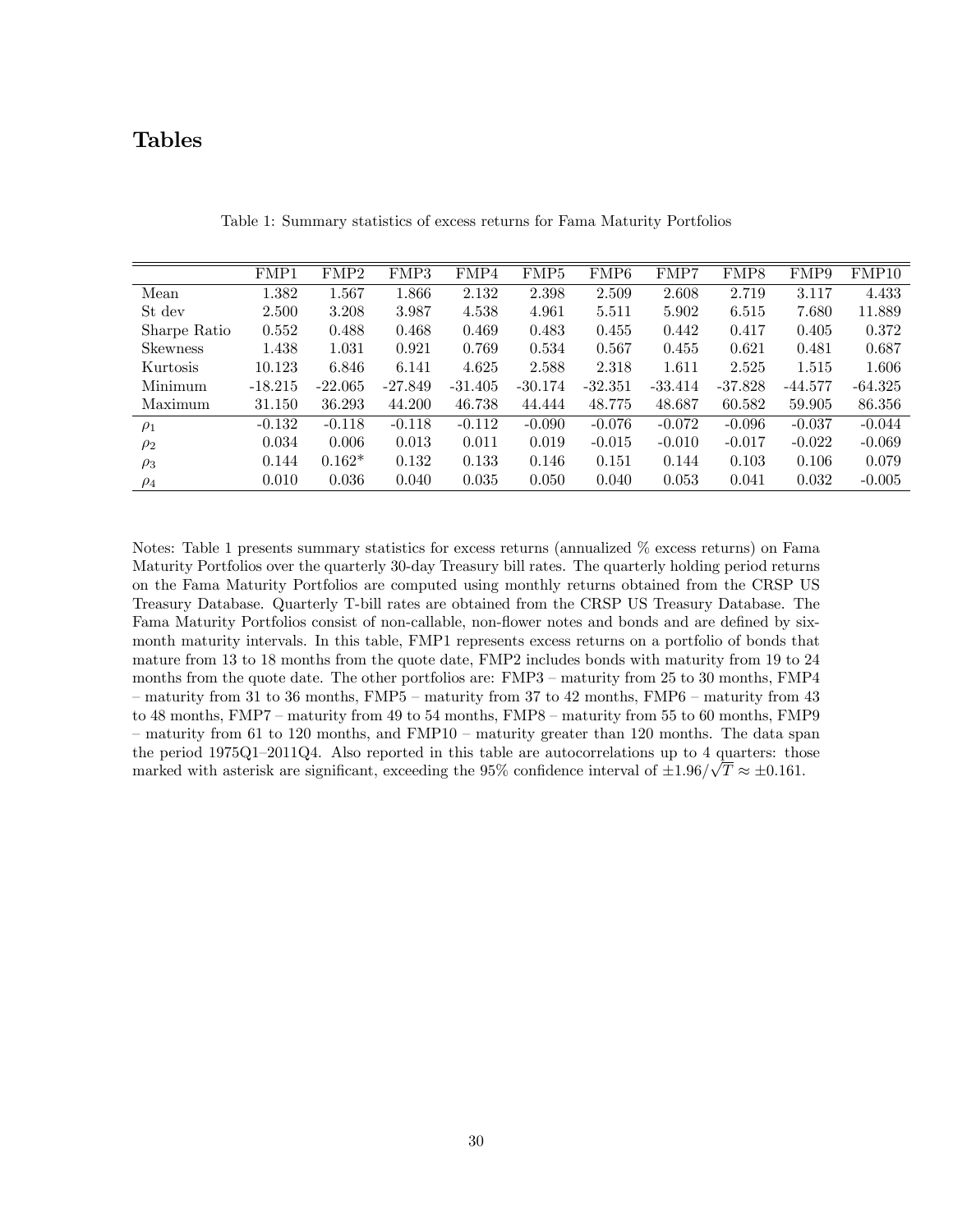|                                                                                  | LL-Ratio  | $R^2$ | $R^2$ | BIC.  | AIC   |
|----------------------------------------------------------------------------------|-----------|-------|-------|-------|-------|
| $F_{1t}^* = \{f_{4t}\}\$                                                         | 0.000     | 0.125 | 0.120 | 1.313 | 1.297 |
| $F_{2t}^* = \{f_{1t}, f_{4t}\}\$                                                 | $22.349*$ | 0.214 | 0.206 | 1.231 | 1.199 |
| $F_{3t}^* = \{f_{1t}, f_{3t}, f_{4t}\}\$                                         | $21.328*$ | 0.291 | 0.281 | 1.153 | 1.105 |
| $F_{4t}^* = \{f_{1t}, f_{2t}, f_{3t}, f_{4t}\}\$                                 | $19.839*$ | 0.356 | 0.343 | 1.083 | 1.019 |
| $F_{5t}^* = \{f_{1t}, f_{2t}, f_{3t}, f_{4t}, f_{7t}\}\$                         | $7.644*$  | 0.379 | 0.364 | 1.072 | 0.992 |
| $F_{6t}^* = \{f_{1t}, f_{2t}, f_{3t}, f_{4t}, f_{5t}, f_{7t}\}$                  | 4.639     | 0.393 | 0.375 | 1.076 | 0.979 |
| $F_{7t}^* = \{f_{1t}, f_{2t}, f_{3t}, f_{4t}, f_{5t}, f_{7t}, f_{8t}\}\$         | 3.993     | 0.404 | 0.383 | 1.082 | 0.969 |
| $F_{8t}^* = \{f_{1t}, f_{2t}, f_{3t}, f_{4t}, f_{5t}, f_{6t}, f_{7t}, f_{8t}\}\$ | 0.150     | 0.405 | 0.381 | 1.107 | 0.978 |

Table 2: Selection of common factors for VAR model

Notes: Table 2 presents the relevant steps of the selection procedure that aims to select an optimal set of common factors with predictive power for consumption growth for a VAR model.  $F_{kt}^*$  denotes an optimal set of  $k$  common factors out of eight possible, in terms of highest predictive power for consumption growth. For each of such optimal sets (i.e. for  $k = 1, 2, ..., 8$ ) we report  $R^2$ , adjusted- $R^2$  $(\bar{R}^2)$ , BIC and AIC information criteria. The log-likelihood ratio (LL-Ratio) reflects the marginal contribution of  $F_{(k+1)t}^*$  with respect to  $F_{kt}^*$  to the predictability of consumption growth. Asterisks  $^*$ indicate statistical significance at  $1\%$  significance level. The data span the period  $1975Q1-2011Q4$ .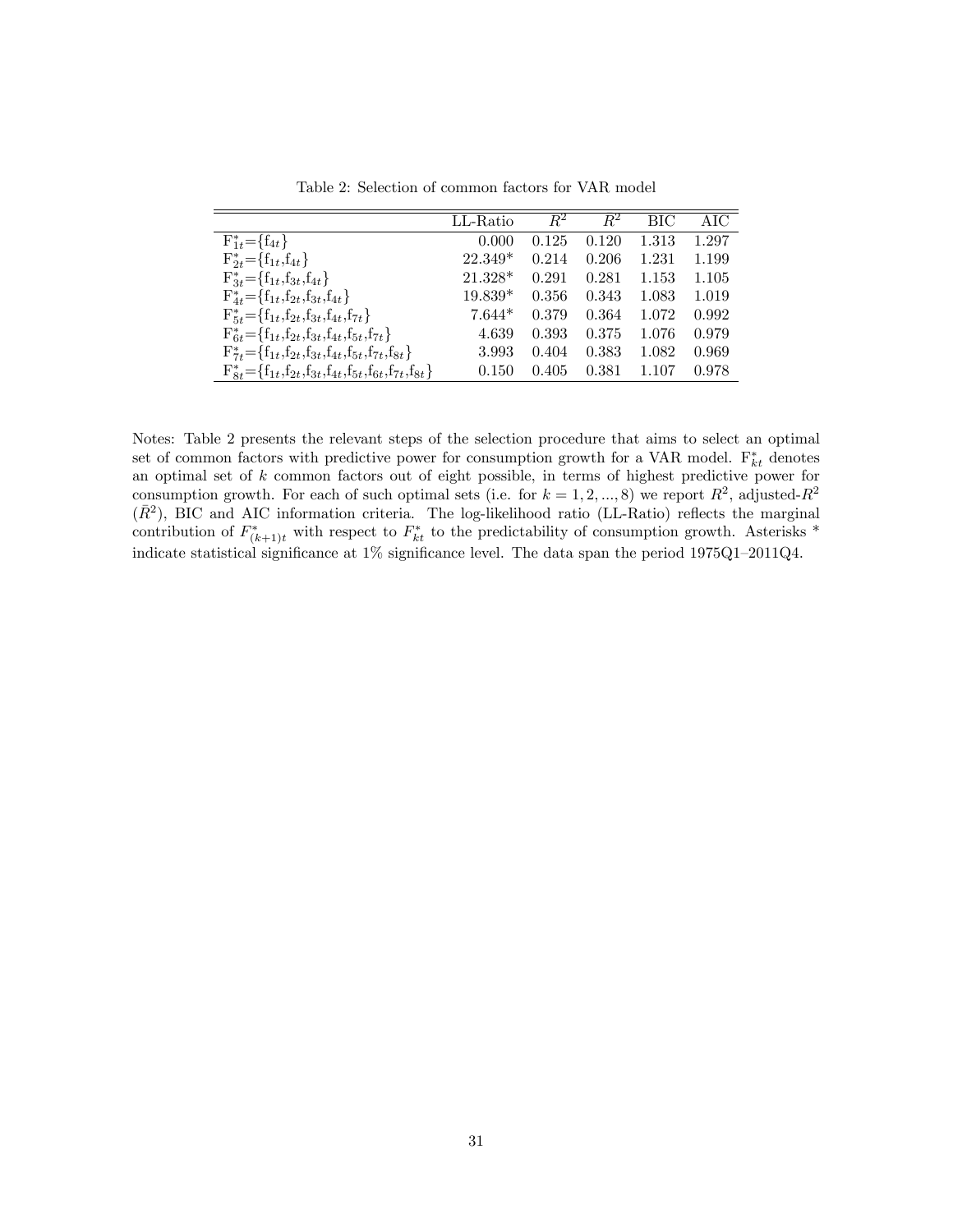|                          |                         |              |                   |                            |                            |                   | $\overline{\mathrm{R}^2}$ | <b>BIC</b> |
|--------------------------|-------------------------|--------------|-------------------|----------------------------|----------------------------|-------------------|---------------------------|------------|
|                          | $\Delta c_{t-1}$        | $f_{1,t-1}$  | $\hat{f}_{2,t-1}$ | $\hat{\mathrm{f}}_{3,t-1}$ | $\hat{\mathrm{f}}_{4,t-1}$ | $\hat{f}_{7,t-1}$ | $\bar{\mathrm{R}}^2$      | AIC        |
| $\Delta c_t$             | 0.241                   | 0.078        | 0.111             | 0.113                      | 0.154                      | $-0.051$          | 0.411                     | 1.019      |
| se OLS                   | $(0.072)$ **            | $(0.033)$ ** | $(0.026)$ **      | $(0.027)$ **               | $(0.027)$ **               | $(0.027)$ **      | 0.397                     | 0.938      |
| se $\rm{BOOT}$           | $[0.073]$ **            | $[0.033]$ ** | $[0.027]$ **      | $[0.026]$ **               | $[0.027]**$                | $[0.026]$ **      |                           |            |
| $\hat{\mathrm{f}}_{1t}$  | 0.213                   | 0.624        | 0.153             | 0.291                      | 0.265                      | 0.027             | 0.680                     | 1.829      |
| se OLS                   | $(0.109)$ **            | $(0.050)$ ** | $(0.040)$ **      | $(0.041)$ **               | $(0.041)$ **               | (0.041)           | 0.672                     | 1.749      |
| se BOOT                  | $[0.106]$ **            | $[0.048]$ ** | $[0.040]$ **      | $[0.041]$ **               | $[0.042]$ **               | [0.043]           |                           |            |
| $\hat{\mathrm{f}}_{2,t}$ | $-0.076$                | 0.202        | $-0.311$          | 0.035                      | 0.200                      | 0.112             | 0.185                     | 2.766      |
| se OLS                   | (0.174)                 | $(0.080)$ ** | $(0.064)$ **      | (0.065)                    | $(0.065)$ **               | $(0.066)$ **      | 0.164                     | 2.686      |
| se BOOT                  | [0.177]                 | $[0.079]$ ** | $[0.063]$ **      | [0.066]                    | $[0.064]$ **               | $[0.067]$ **      |                           |            |
| $\hat{\mathrm{f}}_{3,t}$ | 0.245                   | $-0.441$     | 0.036             | 0.668                      | $-0.056$                   | $-0.028$          | 0.630                     | 1.975      |
| se OLS                   | $(0.117)$ <sup>**</sup> | $(0.054)$ ** | (0.043)           | $(0.044)$ **               | $(0.044)^*$                | (0.044)           | 0.621                     | 1.894      |
| se BOOT                  | $[0.113]$ **            | $[0.051]$ ** | [0.045]           | $[0.043]$ **               | $[0.044]$ *                | [0.043]           |                           |            |
| $\hat{\mathrm{f}}_{4,t}$ | 0.238                   | 0.231        | 0.069             | $-0.182$                   | 0.269                      | $-0.166$          | 0.246                     | 2.688      |
| se OLS                   | $(0.167)^*$             | $(0.077)$ ** | (0.062)           | $(0.063)$ **               | $(0.063)$ **               | $(0.063)$ **      | 0.227                     | 2.607      |
| se $\rm{BOOT}$           | $[0.169]$ *             | $[0.073]$ ** | [0.062]           | $[0.060]$ **               | $[0.061]$ **               | $[0.062]$ **      |                           |            |
| $\hat{\mathrm{f}}_{7,t}$ | $-0.512$                | 0.211        | $-0.279$          | 0.194                      | 0.153                      | 0.185             | 0.233                     | 2.663      |
| se OLS                   | $(0.165)$ **            | $(0.076)$ ** | $(0.061)$ **      | $(0.062)$ **               | $(0.062)$ **               | $(0.062)$ **      | 0.214                     | 2.582      |
| se BOOT                  | $[0.162]$ **            | $[0.076]$ ** | $[0.060]$ **      | $[0.062]$ **               | $[0.062]$ **               | $[0.059]$ **      |                           |            |

Table 3: Estimation of factor-augmented VAR model

Notes: Table 3 presents the estimation results of a factor-augmented VAR(1) model, for consumption growth and five optimal common factors, of the following form: $Z_{t+1} = AZ_t + w_{t+1}$ , where  $Z_t = [\Delta c_t \hat{f}_{1t} + \hat{f}_{2t} \hat{f}_{2t} + \hat{f}_{3t} \hat{f}_{3t}]$ .  $\Delta c_t$  is real per capita consumption growth and  $\hat{f}_{1t}$ ,  $\hat{f}_{2t}$ ,  $\hat{f}_{3$  $\Delta c_t$   $\hat{f}_{1t}$   $\hat{f}_{2t}$   $\hat{f}_{3t}$   $\hat{f}_{4t}$   $\hat{f}_{7t}$  ,  $\Delta c_t$  is real per capita consumption growth and  $\hat{f}_{1t}$ ,  $\hat{f}_{2t}$ ,  $\hat{f}_{3t}$ ,  $\hat{f}_{4t}$ ,  $\hat{f}_{7t}$ denote estimated common factors, selected for the VAR model. The series of consumption growth  $\Delta c_t$  have been multiplied by 100 for convenience. Each row in the table corresponds to a relevant, single equation in the  $VAR(1)$  model. We report in the table the coefficient estimates for matrix A, two types of standard errors for coefficient estimates: OLS standard errors in parentheses and bootstrapped standard errors in square brackets,  $R^2$  and adjusted- $R^2$  ( $\bar{R}^2$ ), BIC and AIC information criteria. Asterisks indicate statistical significance of the coefficient estimates at  $*10\%$  and  $** 5\%$  levels.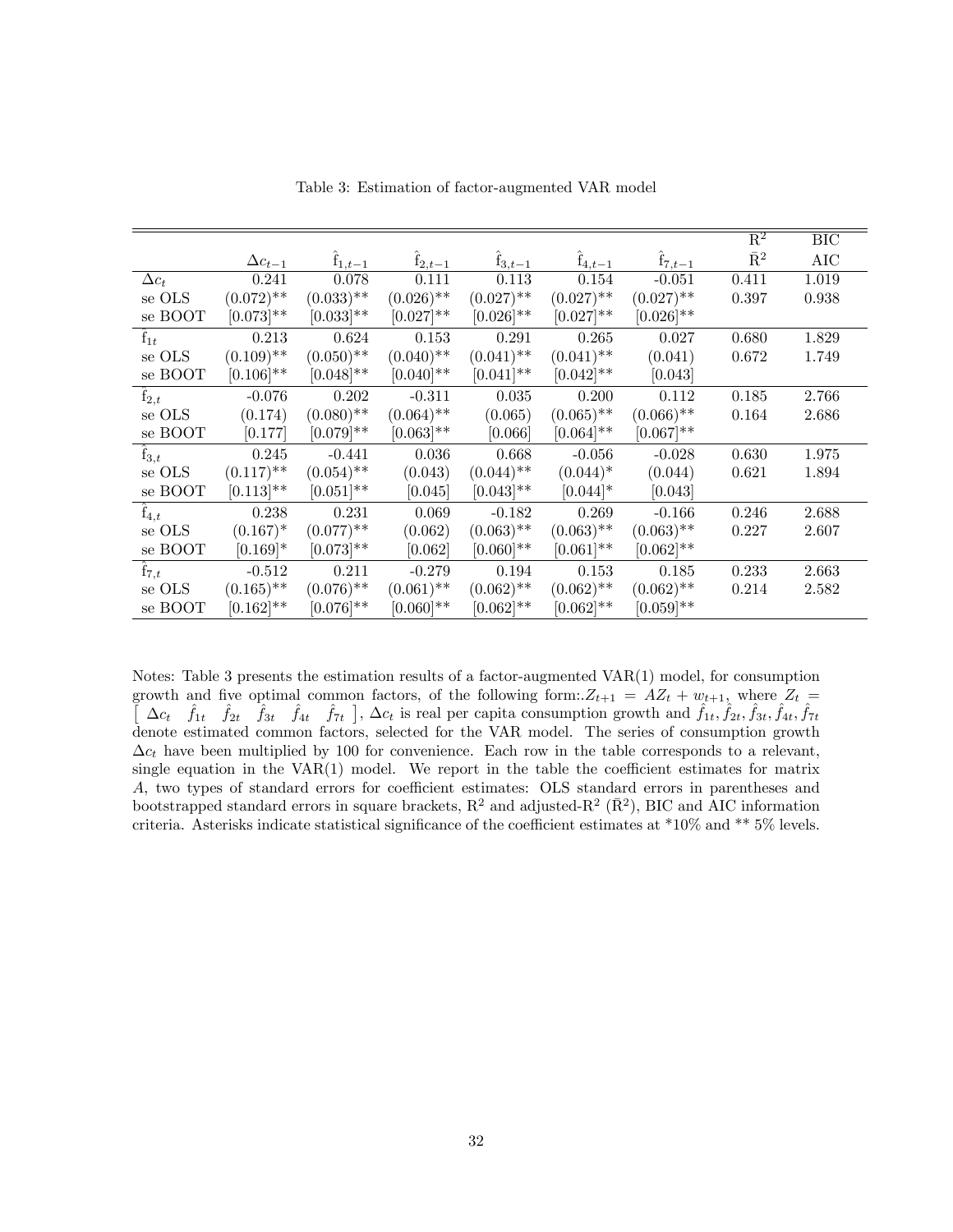| Panel A: $W=I$    | $b_{\Delta c}$ | $b_{\varepsilon}$ | $H_0:b_{\Delta c}=1$ | $\alpha$       | $J_T$ stat | p-value |                |          |
|-------------------|----------------|-------------------|----------------------|----------------|------------|---------|----------------|----------|
| estimates         | $-66.742$      | 50.703            |                      | 51.703         |            |         | <b>RMSE</b>    | 0.021    |
| $pv$ HAC $(0)$    | [0.291]        | [0.084]           | [0.288]              | [0.080]        | 26.110     | [0.001] | MAE            | 0.018    |
| $pv$ HAC $(6)$    | [0.287]        | [0.100]           | [0.284]              | [0.096]        | 39.688     | [0.000] | $R^2$          | 0.988    |
| $pv$ HAC(auto)    | [0.288]        | [0.100]           | [0.285]              | [0.097]        | 19.045     | [0.014] | $\bar{R}^2$    | 0.986    |
| Panel B:          |                |                   |                      |                |            |         |                |          |
| $W=Var(R^e)^{-1}$ | $b_{\Delta c}$ | $b_{\varepsilon}$ | $H_0:b_{\Delta c}=1$ | $\hat{\gamma}$ | $J_T$ stat | p-value |                |          |
| estimates         | 50.755         | 50.393            |                      | 51.393         |            |         | RMSE           | 0.252    |
| $pv$ HAC $(0)$    | [0.217]        | [0.022]           | [0.222]              | [0.020]        | 21.918     | [0.005] | MAE            | 0.240    |
| $pv$ HAC $(6)$    | [0.257]        | [0.051]           | [0.261]              | [0.049]        | 35.714     | [0.000] | $\mathbb{R}^2$ | $-0.489$ |
| $pv$ HAC(auto)    | [0.221]        | [0.027]           | [0.225]              | [0.025]        | 18.817     | [0.015] | $\bar{R}^2$    | $-0.862$ |

Table 4: GMM estimation of Euler equation with linear SDF for Fama Maturity Portfolios

Notes: Table 4 presents the results of the GMM estimation of Euler equation with linear SDF with weighting matrix  $W = I$  (in Panel A) and  $W = Var(R^{e})^{-1}$  (in Panel B) for 10 Fama Maturity Portfolios. We report the estimates of coefficients  $b$  along with p-values for individual significance, related to the following types of standard errors: Newey-West with 0 and 6 lags and with auto-lag selection (HAC). We also report p-values related to testing the theoretical restriction of  $H_0$ :  $b_{\Delta c}$  = 1 and the estimate of risk aversion parameter  $\hat{\gamma}$  along with the p-values related to its statistical significance. We present as well the  $J_T$  statistics, used for testing a joint zero pricing errors hypothesis along with relevant p-values. Finally, we report the goodness-of-fit statistics like  $R^2$ , adjusted- $R^2$  ( $\bar{R}^2$ ), RMSE and MAE (in  $\%$  per quarter). All the p-values are reported in square brackets. The data span the period  $1975Q1-2011Q4$ .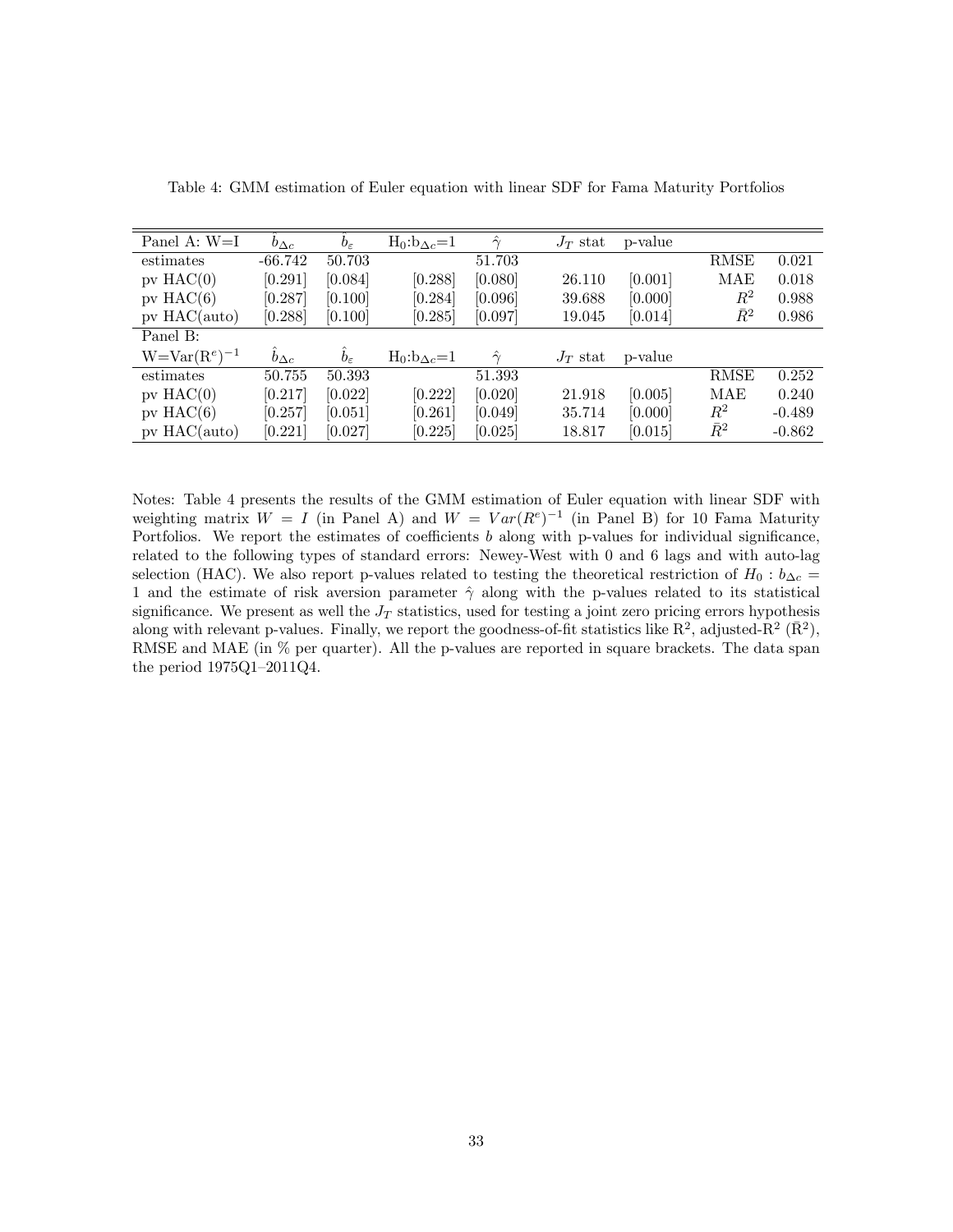|                | 10FMP   | 7FI     | 5FB     | 10Size  | 10BM    | 25FF    | 10FMB     | 10FMB   | 10FMB   |
|----------------|---------|---------|---------|---------|---------|---------|-----------|---------|---------|
|                |         |         |         |         |         |         | $+10Size$ | $+10BM$ | $+25FF$ |
| $\hat{\sim}$   | 51.703  | 35.633  | 49.278  | 103.004 | 64.438  | 123.441 | 84.617    | 84.931  | 91.397  |
| $pv$ HAC $(0)$ | [0.080] | [0.167] | [0.148] | [0.075] | [0.171] | [0.024] | [0.008]   | [0.009] | [0.005] |
| $pv$ HAC $(6)$ | [0.096] | [0.183] | [0.193] | [0.104] | [0.175] | [0.055] | [0.032]   | [0.036] | [0.028] |
| $pv$ HAC(auto) | [0.097] | [0.178] | [0.177] | [0.075] | [0.162] | [0.024] | [0.032]   | [0.031] | [0.008] |

Table 5: Risk aversion estimates for different groups of test assets

Notes: Table 5 presents the estimates of the risk aversion parameter from GMM estimation of Euler equation with linear SDF with identity weighting matrix for different groups of test assets. These are the following: 10 Fama Maturity Portfolios (10FMP), 7 Fixed Term Indices (7FI), 5 Fama-Bliss Discount Bonds (5FB), 10 equity size portfolios (10Size), 10 equity book-to-market portfolios (10BM), 25 Fama-French equity portfolios (25FF). We report as well the p-values (in square brackets) of statistical significance of estimated parameters, related to the following types of standard errors: Newey-West with 0 and 6 lags and with auto-lag selection (HAC). The data span the period  $1975Q1-2011Q4$ .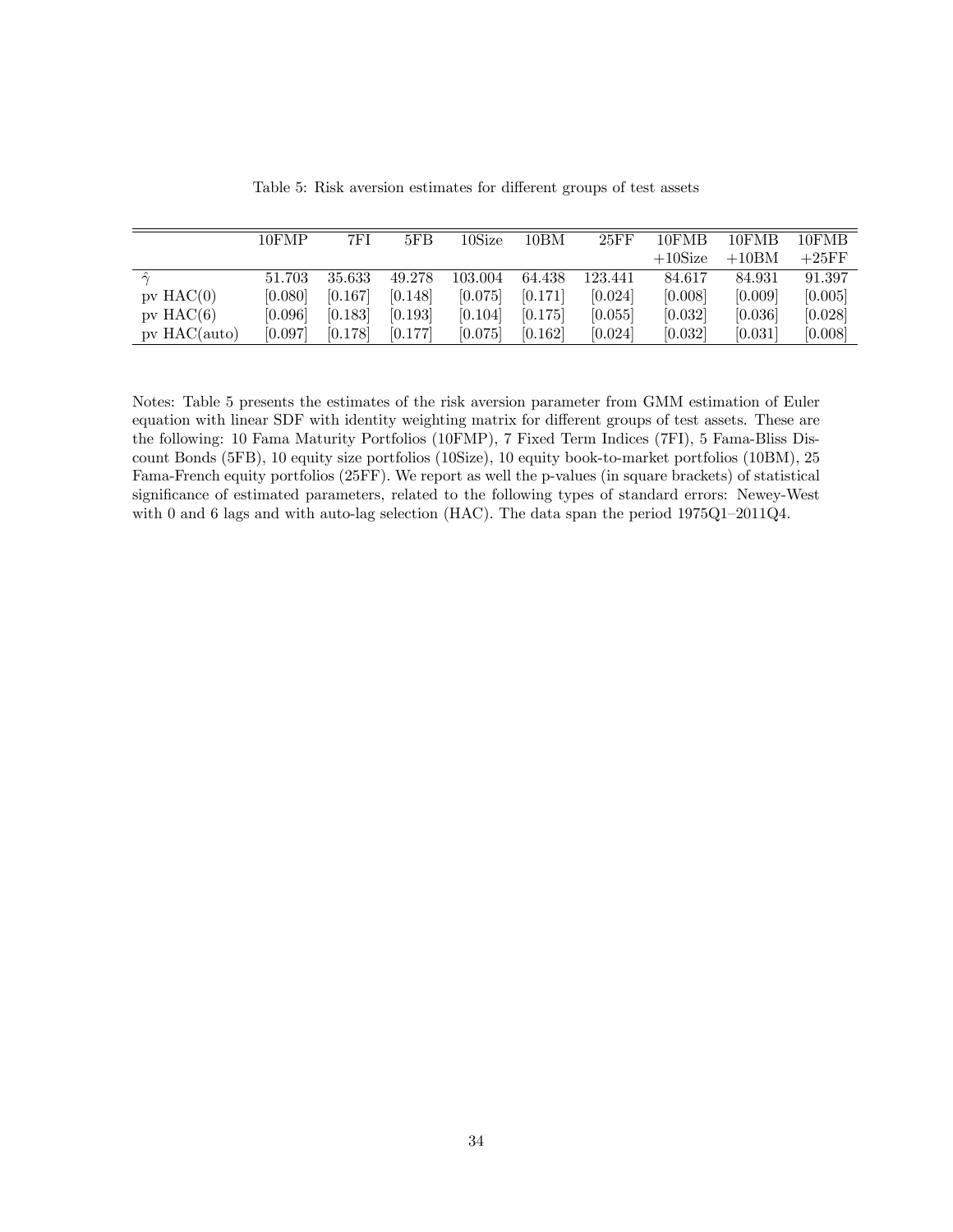| Panel $\overline{A}$ |         | $\lambda_{\Delta c}$ | $\lambda_{\varepsilon}$ | $\chi^2$ | p-value |             |         |
|----------------------|---------|----------------------|-------------------------|----------|---------|-------------|---------|
| estimates            |         | $-0.138$             | 0.239                   |          |         | <b>RMSE</b> | 0.021   |
| pv OLS               |         | [0.304]              | [0.095]                 | 38.397   | [0.000] | MAE         | 0.018   |
| pv Shanken           |         | [0.316]              | [0.110]                 | 33.526   | [0.000] | $\,R^2$     | 0.988   |
| $pv$ HAC $(0)$       |         | [0.291]              | [0.077]                 | 26.110   | [0.001] | $\bar{R}^2$ | 0.986   |
| $pv$ HAC $(6)$       |         | [0.293]              | [0.057]                 | 39.688   | [0.000] |             |         |
| pv HAC(auto)         |         | [0.293]              | [0.057]                 | 13.959   | [0.082] |             |         |
|                      |         |                      |                         |          |         |             |         |
| Panel B              | const   | $\lambda_{\Delta c}$ | $\lambda_\varepsilon$   | $\chi^2$ | p-value |             |         |
| estimates            | 0.026   | $-0.119$             | 0.237                   |          |         | <b>RMSE</b> | 0.020   |
| <sub>pv</sub> OLS    | [0.436] | [0.273]              | [0.114]                 | 22.211   | [0.002] | MAE         | 0.017   |
| pv Shanken           | [0.439] | [0.285]              | [0.128]                 | 19.672   | [0.006] | $\,R^2$     | 0.990   |
| $pv$ HAC $(0)$       | [0.429] | [0.266]              | [0.097]                 | 16.592   | [0.020] | $\bar{R}^2$ | 0.987   |
| $pv$ HAC $(6)$       | [0.419] | [0.277]              | [0.069]                 | 25.302   | [0.000] | $H_0:R^2=1$ | [0.185] |
| $pv$ HAC( $auto$ )   | [0.419] | [0.277]              | [0.069]                 | 11.519   | [0.117] | $H_0:R^2=0$ | [0.027] |

Table 6: Fama-MacBeth regressions for Fama Maturity Portfolios

Notes: Table 6 presents the estimation results of cross-sectional regression using the second stage of Fama-MacBeth methodology without constant (in Panel A) and with constant (in Panel B) for 10 Fama Maturity Portfolios. We report the estimates of factor risk prices  $\lambda$  along with p-values for individual significance, related to the following types of standard errors: OLS, Shanken-corrected, Newey-West with 0 and 6 lags and with auto-lag selection (HAC). The values of  $\lambda$  are multiplied by 100 for convenience. We also report the  $\chi^2$  statistics, used for testing a joint zero pricing errors hypothesis with relevant p-values. Finally, we report the goodness-of-fit statistics like  $R^2$ , adjusted- $R^2$  ( $\bar{R}^2$ ), RMSE and MAE (in % per quarter) and p-value related to testing the following nulls:  $H_0:R^2=1$  and  $H_0:R^2=0$ . All the p-values are reported in square brackets. The data span the period 1975Q1-2011Q4.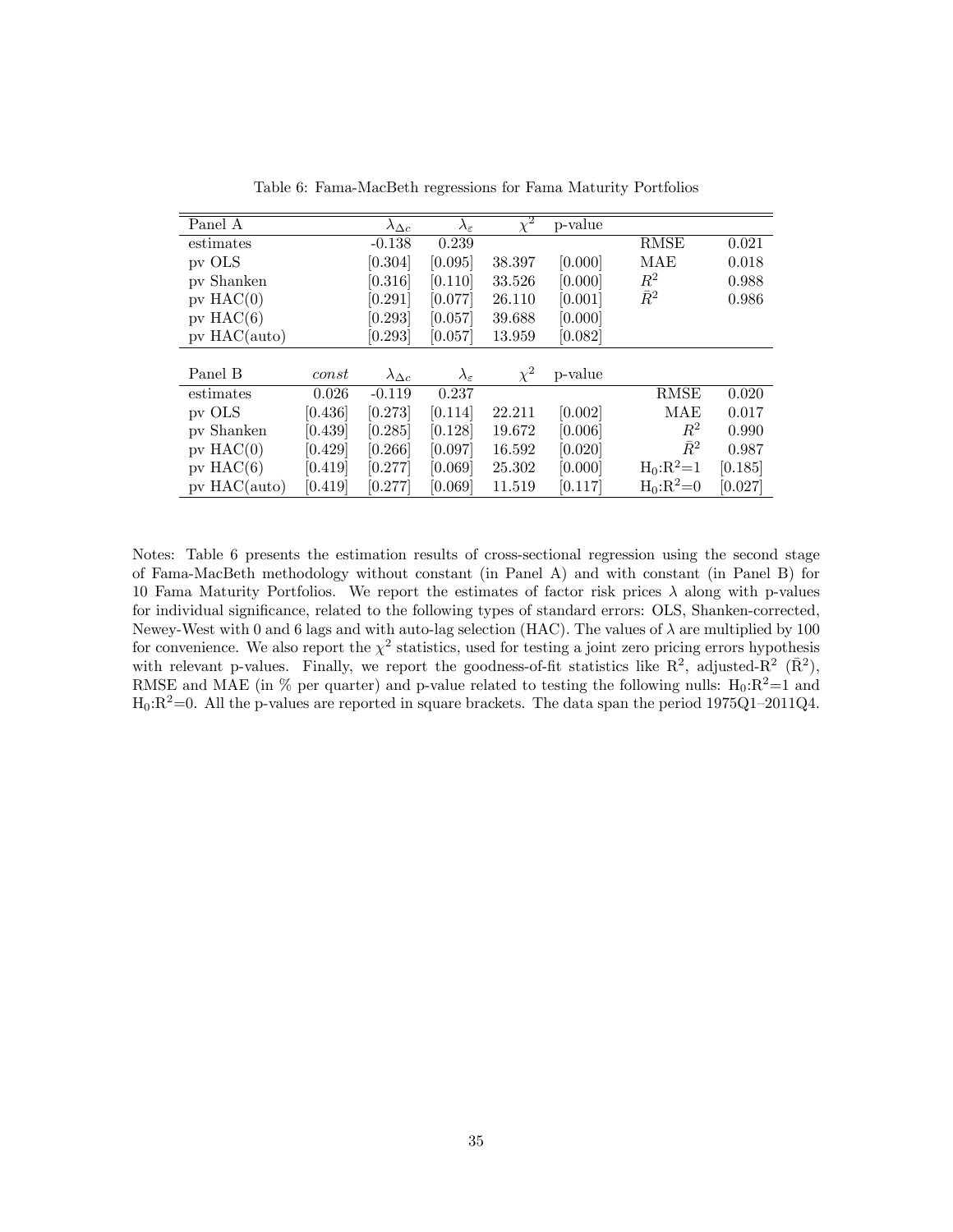| Panel A                               | FMP1     | FMP2                        | FMP3     | FMP4     | FMP <sub>5</sub> | FMP <sub>6</sub>              | FMP7     | FMP8                          | FMP9     | FMP10    |
|---------------------------------------|----------|-----------------------------|----------|----------|------------------|-------------------------------|----------|-------------------------------|----------|----------|
| $cov(R^e, \Delta c)$                  | $-0.085$ | $-0.119$                    | $-0.149$ | $-0.176$ | $-0.185$         | $-0.209$                      | $-0.234$ | $-0.266$                      | $-0.253$ | $-0.319$ |
| $pv$ HAC $(0)$                        | [0.168]  | [0.132]                     | [0.129]  | [0.109]  | [0.098]          | [0.096]                       | [0.080]  | [0.088]                       | [0.117]  | [0.154]  |
| $pv$ HAC $(6)$                        | [0.096]  | [0.063]                     | [0.057]  | [0.041]  | [0.035]          | [0.035]                       | [0.024]  | [0.026]                       | [0.040]  | [0.053]  |
| $pv$ HAC(auto)                        | [0.051]  | [0.025]                     | [0.020]  | [0.012]  | [0.012]          | [0.010]                       | [0.006]  | [0.004]                       | [0.013]  | [0.012]  |
|                                       |          | Wald stat (joint eq of cov) |          |          | p-value          | Wald stat (joint sign of cov) | p-value  |                               |          |          |
| $pv$ HAC $(0)$                        |          |                             |          | 14.302   | [0.111]          |                               |          |                               | 14.464   | [0.152]  |
| $pv$ HAC $(6)$                        |          |                             |          | 15.843   | [0.070]          |                               |          |                               | 16.109   | [0.096]  |
| $pv$ HAC(auto)                        |          |                             |          | 13.887   | [0.126]          |                               |          |                               | 14.251   | [0.161]  |
| $corr(R^e, \Delta c)$                 | $-0.150$ | $-0.163$                    | $-0.164$ | $-0.170$ | $-0.164$         | $-0.166$                      | $-0.174$ | $-0.179$                      | $-0.144$ | $-0.117$ |
|                                       |          |                             |          |          |                  |                               |          |                               |          |          |
| Panel B                               | FMP1     | FMP2                        | FMP3     | FMP4     | FMP <sub>5</sub> | FMP <sub>6</sub>              | FMP7     | FMP8                          | FMP9     | FMP10    |
| $cov(R^e, \varepsilon_c)$             | 0.514    | 0.632                       | 0.752    | 0.825    | 0.850            | 0.934                         | 0.939    | 1.049                         | 1.227    | 1.783    |
| $pv$ HAC $(0)$                        | [0.003]  | [0.002]                     | [0.003]  | [0.002]  | [0.002]          | [0.001]                       | [0.002]  | [0.003]                       | [0.001]  | [0.000]  |
| $pv$ HAC $(6)$                        | [0.034]  | [0.034]                     | [0.035]  | [0.034]  | [0.030]          | [0.030]                       | [0.030]  | [0.033]                       | [0.025]  | [0.016]  |
| pv HAC(auto)                          | [0.045]  | [0.045]                     | [0.046]  | [0.045]  | [0.041]          | [0.041]                       | [0.040]  | [0.042]                       | [0.034]  | [0.022]  |
|                                       |          | Wald stat (joint eq of cov) |          |          | p-value          |                               |          | Wald stat (joint sign of cov) |          | p-value  |
| $pv$ HAC $(0)$                        |          |                             |          | 30.783   | [0.000]          |                               |          |                               | 31.954   | [0.000]  |
| $pv$ HAC $(6)$                        |          |                             |          | 24.114   | [0.004]          |                               |          |                               | 24.171   | [0.007]  |
| $pv$ HAC(auto)                        |          |                             |          | 21.484   | [0.010]          |                               |          |                               | 21.575   | [0.017]  |
| $\overline{corr}(R^e, \varepsilon_c)$ | 0.598    | 0.573                       | 0.548    | 0.529    | 0.498            | 0.493                         | 0.462    | 0.468                         | 0.464    | 0.436    |

Table 7: Covariances of excess returns on Fama Maturity Portfolios with risk factors

Notes: Table 7 presents the estimates of the covariances of excess returns on 10 Fama Maturity Portfolios with consumption growth  $cov(R^e, \Delta c)$  (in Panel A) and with innovations to expectations in future consumption growth  $cov(R^e, \varepsilon_c)$  (in Panel B) along with p-values for individual significance, related to the following types of standard errors: OLS, Shanken-corrected, Newey-West with 0 and 6 lags and with auto-lag selection (HAC). Covariances are multiplied by 10,000 for convenience. We also report the Wald statistics with relevant p-values to test joint equality of covariances (joint eq of cov) and joint significance of covariances (joint sign of cov). Finally, we report as well the correlation coefficients. All the p-values are reported in square brackets. The data span the period  $1975Q1-$ 2011Q4.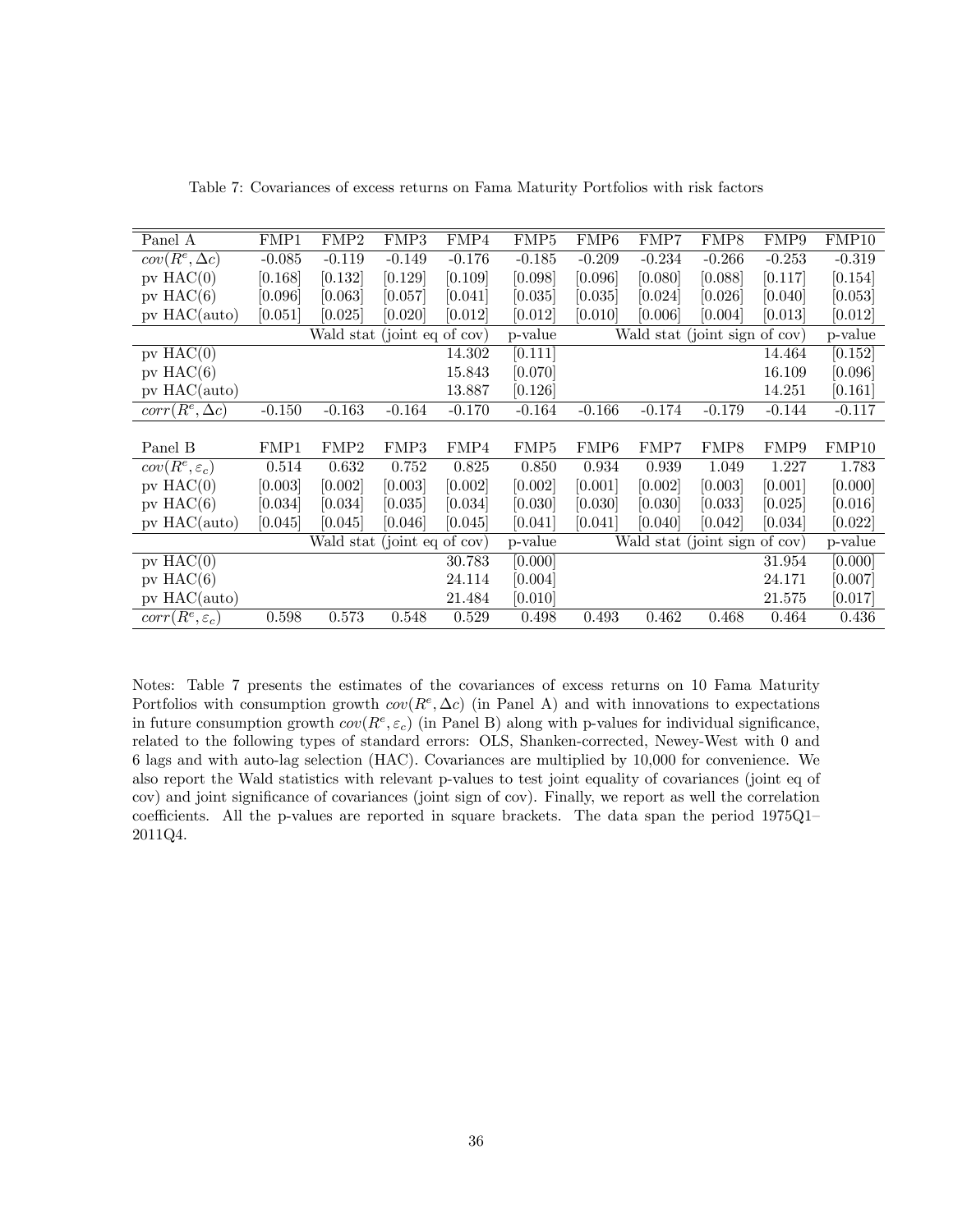|                                                                                          | Panel A: benchmark model $\Delta c_{t+1} = \alpha_0 + \xi_{t+1}$ |         |         |         |         |                       |                         |  |  |  |
|------------------------------------------------------------------------------------------|------------------------------------------------------------------|---------|---------|---------|---------|-----------------------|-------------------------|--|--|--|
|                                                                                          |                                                                  | MSE-F   | $MSE-t$ | ENC-NEW | ENC-t   | $\frac{MSE_u}{MSE_r}$ | $\frac{RMSE_u}{RMSE_r}$ |  |  |  |
| Evaluation period:                                                                       | test stat.                                                       | 80.613  | 2.665   | 88.788  | 4.073   | 0.647                 | 0.804                   |  |  |  |
| 1975Q1-2011Q4                                                                            | 95% CV                                                           | (0.459) | (0.081) | (4.542) | (1.465) |                       |                         |  |  |  |
|                                                                                          | 99% CV                                                           | (3.783) | (0.677) | (7.495) | (2.154) |                       |                         |  |  |  |
| Evaluation period:                                                                       | test stat.                                                       | 50.066  | 2.535   | 47.477  | 3.362   | 0.683                 | 0.826                   |  |  |  |
| 1985Q1-2011Q4                                                                            | 95% CV                                                           | (1.396) | (0.335) | (3.407) | (1.466) |                       |                         |  |  |  |
|                                                                                          | 99% CV                                                           | (4.350) | (0.989) | (5.633) | (2.168) |                       |                         |  |  |  |
| Evaluation period:                                                                       | test stat.                                                       | 56.933  | 2.765   | 48.578  | 3.123   | 0.544                 | 0.737                   |  |  |  |
| 1995Q1-2011Q4                                                                            | 95% CV                                                           | (2.238) | (0.780) | (2.537) | (1.550) |                       |                         |  |  |  |
|                                                                                          | 99% CV                                                           | (4.452) | (1.371) | (3.971) | (2.209) |                       |                         |  |  |  |
| Panel B: benchmark model $\Delta c_{t+1} = \alpha_0 + \alpha_1 \Delta c_t + \zeta_{t+1}$ |                                                                  |         |         |         |         |                       |                         |  |  |  |
|                                                                                          |                                                                  | $MSE-F$ | $MSE-t$ | ENC-NEW | $ENC-t$ | $\frac{MSE_u}{MSE_r}$ | $RMSE_u$<br>$RMSE_r$    |  |  |  |
| Evaluation period:                                                                       | test stat.                                                       | 34.370  | 1.634   | 54.062  | 3.461   | 0.811                 | 0.900                   |  |  |  |
| 1975Q1-2011Q4                                                                            | 95% CV                                                           | (0.459) | (0.081) | (4.542) | (1.465) |                       |                         |  |  |  |
|                                                                                          | 99% CV                                                           | (3.783) | (0.677) | (7.495) | (2.154) |                       |                         |  |  |  |
| Evaluation period:                                                                       | test stat.                                                       | 6.576   | 0.564   | 18.017  | 2.675   | 0.942                 | 0.970                   |  |  |  |
| 1985Q1-2011Q4                                                                            | 95% CV                                                           | (1.396) | (0.335) | (3.407) | (1.466) |                       |                         |  |  |  |
|                                                                                          | 99% CV                                                           | (4.350) | (0.989) | (5.633) | (2.168) |                       |                         |  |  |  |
| Evaluation period:                                                                       | test stat.                                                       | 7.850   | 0.784   | 14.872  | 2.276   | 0.896                 | 0.946                   |  |  |  |
| 1995Q1-2011Q4                                                                            | 95% CV                                                           | (2.238) | (0.780) | (2.537) | (1.550) |                       |                         |  |  |  |
|                                                                                          | 99% CV                                                           | (4.452) | (1.371) | (3.971) | (2.209) |                       |                         |  |  |  |

Table 8: Predictiability of consumption growth in an out-of-sample exercise

Notes: Table 8 presents the estimation results on the evidence of out-of-sample predictability of consumption growth by common factors  $\hat{f}_{1t}$ ,  $\hat{f}_{2t}$ ,  $\hat{f}_{3t}$ ,  $\hat{f}_{4t}$ ,  $\hat{f}_{7t}$ . We compare a performance of the factoraugmented (unrestricted) forecasting model for consumption growth relative to the benchmark (restricted) model which is either a simple constant model (Panel A) or an AR(1) model (Panel B). For each forecast of  $\Delta c_{t+1}$  with factor-augmented model, the factors  $\hat{f}_{1t}, \hat{f}_{2t}, \hat{f}_{3t}, \hat{f}_{4t}, \hat{f}_{7t}$  are recursively estimated using data up to time  $t$ . The relative model evaluation is conducted for different sample periods, specified in the first column of each panel. We report the values of four test statistics along with their 95% and 99% asymptotic critical values (in parentheses). The test statistics are the following: the MSE-t test of Diebold and Mariano (1995) and West (1996), the MSE-F test of McCracken (2004), the ENC-T test of Harvey et al. (1998) and the ENC-NEW test of Clark and McCracken (2001). They are used to test equal mean square errors of the two models (MSE-t), equal forecasting accuracy (MSE-F) and for forecast encompassing (ENC-T and ENC-NEW). Asymptotic critical values are obtained from Clark and McCracken (2001) and McCracken (2007). We report as well in the table the ratios of forecasting errors of the factor-augmented model vs the benchmark model  $(MSE_u/MSE_r, RMSE_u/RMSE_r)$ . The data span the period 1960Q1-2011Q4.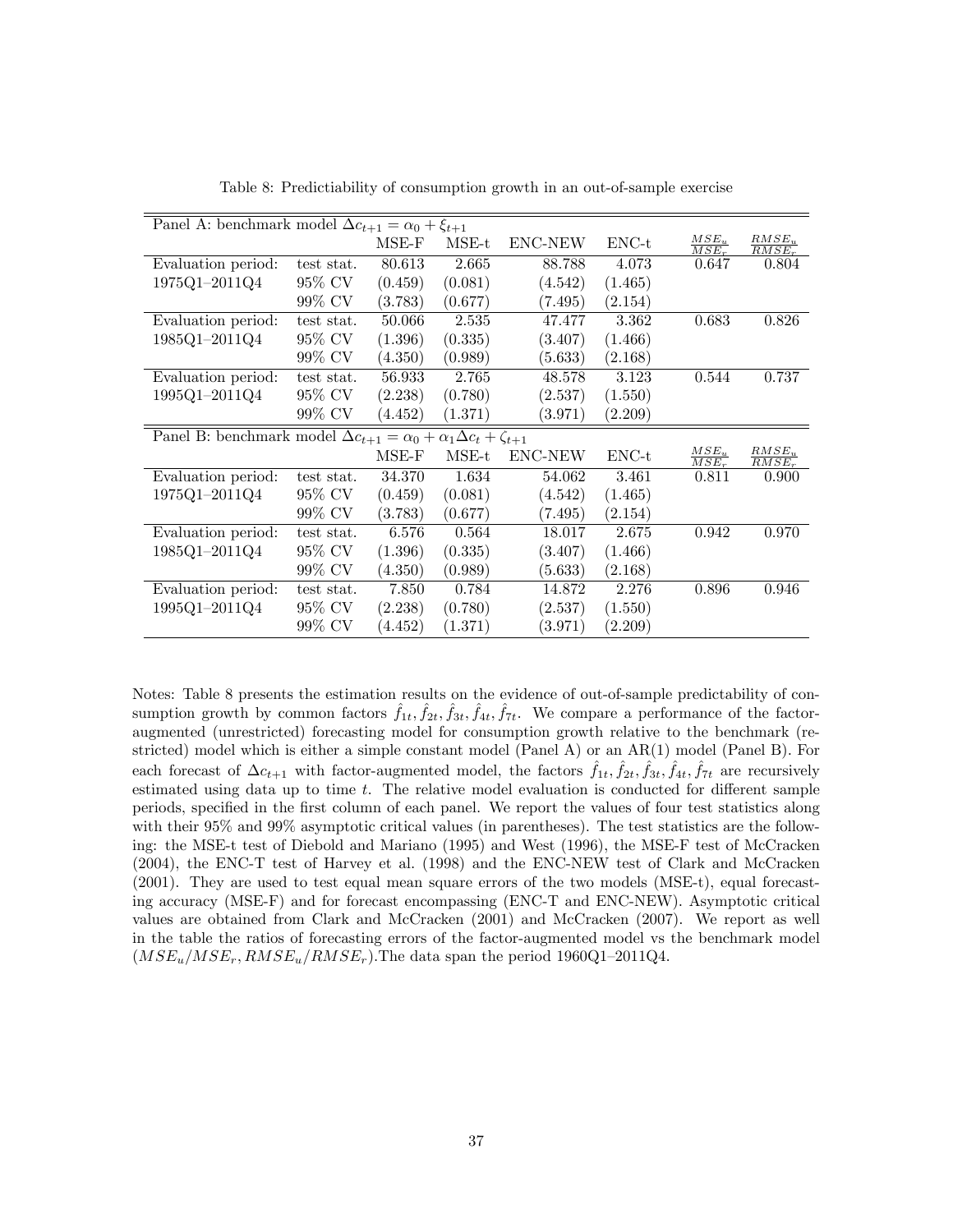| <b>MODEL</b>               | $R_m - R_f$ | <b>SMB</b> | HML          | <b>UTS</b>      | <b>UPR</b> | $R^2$       | <b>RMSE</b> | HJ-dist |
|----------------------------|-------------|------------|--------------|-----------------|------------|-------------|-------------|---------|
|                            |             |            |              |                 |            | $\bar{R}^2$ | MAE         |         |
| <b>CAPM</b>                | 33.260      |            |              |                 |            | $-7.628$    | 0.607       | 0.386   |
| pv $HAC(6)$                | [0.267]     |            |              |                 |            | $-8.586$    | 0.475       | [0.022] |
| $FF-3f$                    | 14.952      | $-23.056$  | 12.665       |                 |            | 0.982       | 0.027       | 0.337   |
| $pv$ HAC $(6)$             | [0.073]     | [0.173]    | [0.206]      |                 |            | 0.975       | 0.018       | [0.234] |
| $FF-5f$                    | $-10.821$   | 33.265     | $-14.860$    | 164.705         | 329.848    | 0.991       | 0.019       | 0.287   |
| pv $HAC(6)$                | [0.395]     | [0.380]    | [0.395]      | [0.320]         | [0.272]    | 0.982       | 0.014       | [0.096] |
|                            |             |            |              |                 |            |             |             |         |
| <b>MODEL</b>               | $\Delta c$  | $R_m$      | $\Delta c_S$ | $\varepsilon_c$ |            |             |             |         |
| C-CAPM                     | $-306.862$  |            |              |                 |            | 0.885       | 0.069       | 0.382   |
| $pv$ HAC $(6)$             | [0.099]     |            |              |                 |            | 0.873       | 0.050       | [0.035] |
| $PJ2005(S=11)$             |             |            | 77.385       |                 |            | 0.703       | 0.093       | 0.333   |
| $pv$ HAC $(6)$             |             |            | [0.197]      |                 |            | 0.670       | 0.077       | [0.056] |
| $\overline{PJ2005}$ (S=15) |             |            | 48.319       |                 |            | 0.947       | 0.033       | 0.319   |
| $pv$ HAC $(6)$             |             |            | [0.107]      |                 |            | 0.941       | 0.029       | [0.074] |
| EZ model                   | $-306.961$  | 1.723      |              |                 |            | 0.889       | 0.068       | 0.380   |
| $pv$ HAC $(6)$             | [0.101]     | [0.426]    |              |                 |            | 0.862       | 0.047       | [0.029] |
| Our model                  | -66.742     |            |              | 50.703          |            | 0.988       | 0.021       | 0.380   |
| $pv$ HAC $(6)$             | [0.287]     |            |              | [0.100]         |            | 0.986       | 0.018       | [0.040] |

Table 9: Model comparison for Fama Maturity Portfolios

Notes: Table 9 presents the results of the comparison of the performance of our model with different asset pricing models: CAPM with market risk premium  $(R_m - R_f)$  as a risk factor, Fama-French threefactor and five-factor models (FF-3f with two additional factors: size SMB and value HML, and FF-5f respectively with two more risk factors: term premium UTS and default premium UPR), C-CAPM with consumption growth  $\Delta c$ , Parker and Julliard (2005) model with ultimate consumption growth  $\Delta c_S$  over 11 and 15 quarters (PJ2005 (S=11) and PJ2005 (S=15) respectively), Epstein-Zin model with market return and consumption growth as risk factors. For comparison we also include our model. Test assets are  $10$  Fama Maturity Portfolios. We report in this table the estimates of coefficients  $b$ along their p-values (in square brackets) of individual significance related to Newey-West standard error with 6 lags, estimated by GMM with identity weighting matrix. We also show the goodnessof-fit statistics:  $R^2$ , adjusted- $R^2$  ( $\bar{R}^2$ ), RMSE and MAE (in  $\%$  per quarter). Finally, we report the values of HJ-distance with the associated p-values (in square brackets). The data span the period  $1975Q1 - 2011Q4.$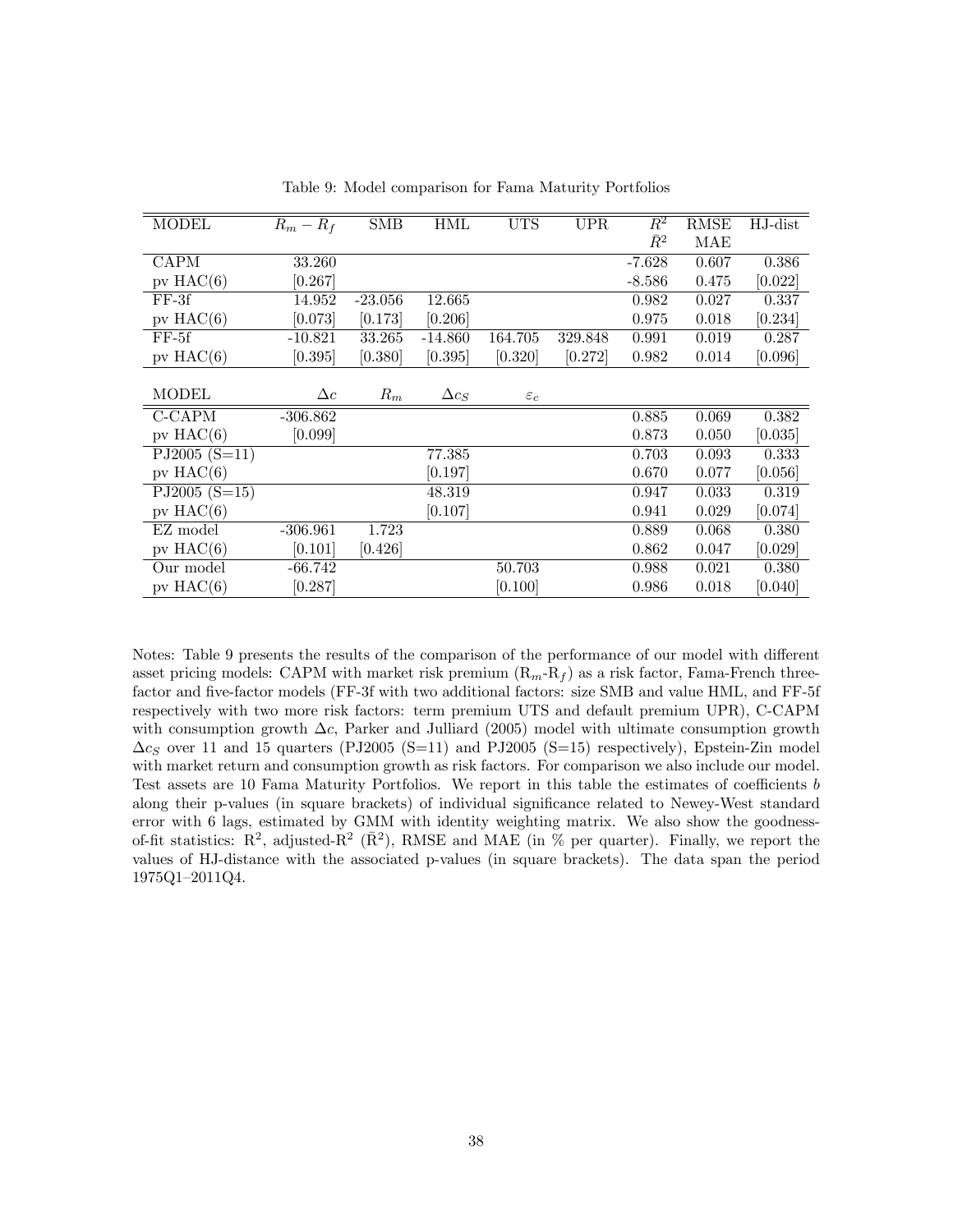# Figures



Figure 1: Marginal  $\mathbb{R}^2$  for selected common factors

Notes: Figure 1 plots marginal  $R^2$  (on the y-axes) from regressing each of macroeconomic or financial series, denoted by a series number (on the x-axes) on each of the following common factors:  $\hat{f}_1$ ,  $\hat{f}_2$ ,  $\hat{f}_3$ ,  $\hat{f}_4$ ,  $\hat{f}_7$  (A for  $\hat{f}_1$ , B for  $\hat{f}_2$ , C for  $\hat{f}_3$ , D for  $\hat{f}_4$ , E for  $\hat{f}_7$ ). The series are grouped into the following categories: Real Output and Income  $(1-19)$ , Employment and Labor Market  $(20-49)$ , Housing Market  $(50-59)$ , Orders and Inventories  $(60-71)$ , Money and Credit Markets  $(72-79)$ , Stock Market  $(80-83)$ , Interest Rates and Bond Yields  $(84–100)$ , Exchange Rates  $(101–105)$ , Prices  $(106–125)$ . The series numbers for specific series are given in the Online Appendix. The data span period  $1960Q1-2011Q4$ .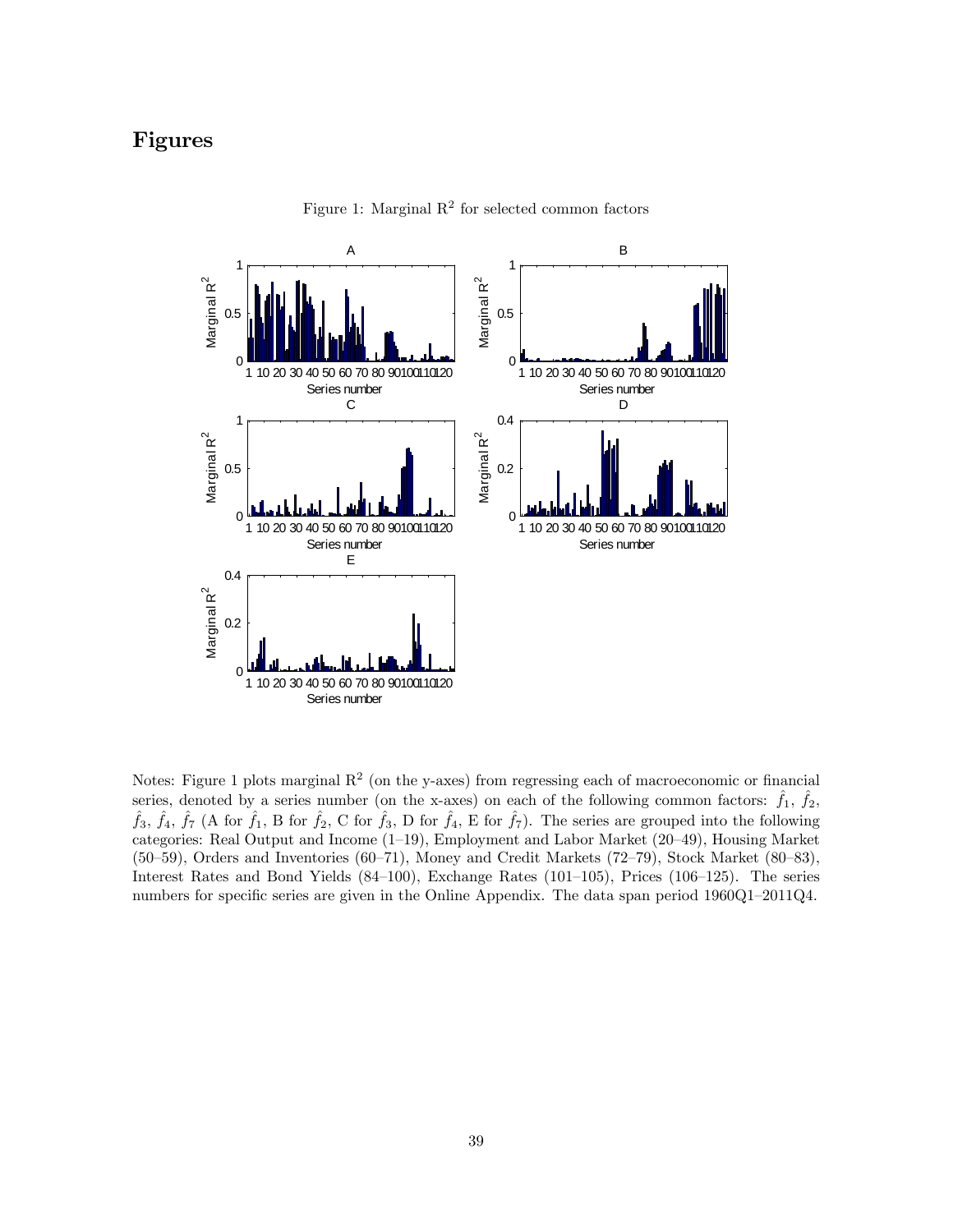

Figure 2: Predicted vs actual excess returns on Fama Maturity Portfolios

Notes: Figure 2 plots average excess returns predicted by the model against actual average excess returns on 10 Fama Maturity Portfolios (in  $\%$  per quarter) over the period 1975Q1-2011Q4. We report as well the goodness-of-fit measure  $R^2$ .



Figure 3: Covariances vs actual excess returns for Fama Maturity Portfolios

Notes: Figure 3 plots the covariances of excess returns on 10 Fama Maturity Portfolios with consumption growth  $Cov(R_{t+1}^e, \Delta c_{t+1})$  and with innovations to expectations in future consumption growth  $Cov(R_{t+1}^e, \varepsilon_{c,t+1})$  against the actual average excess returns on these portfolios. We plot as well two standard error bands for covariances, calculated using Newey-West standard errors with 6 lags. The data span the period  $1975Q1-2011Q4$ .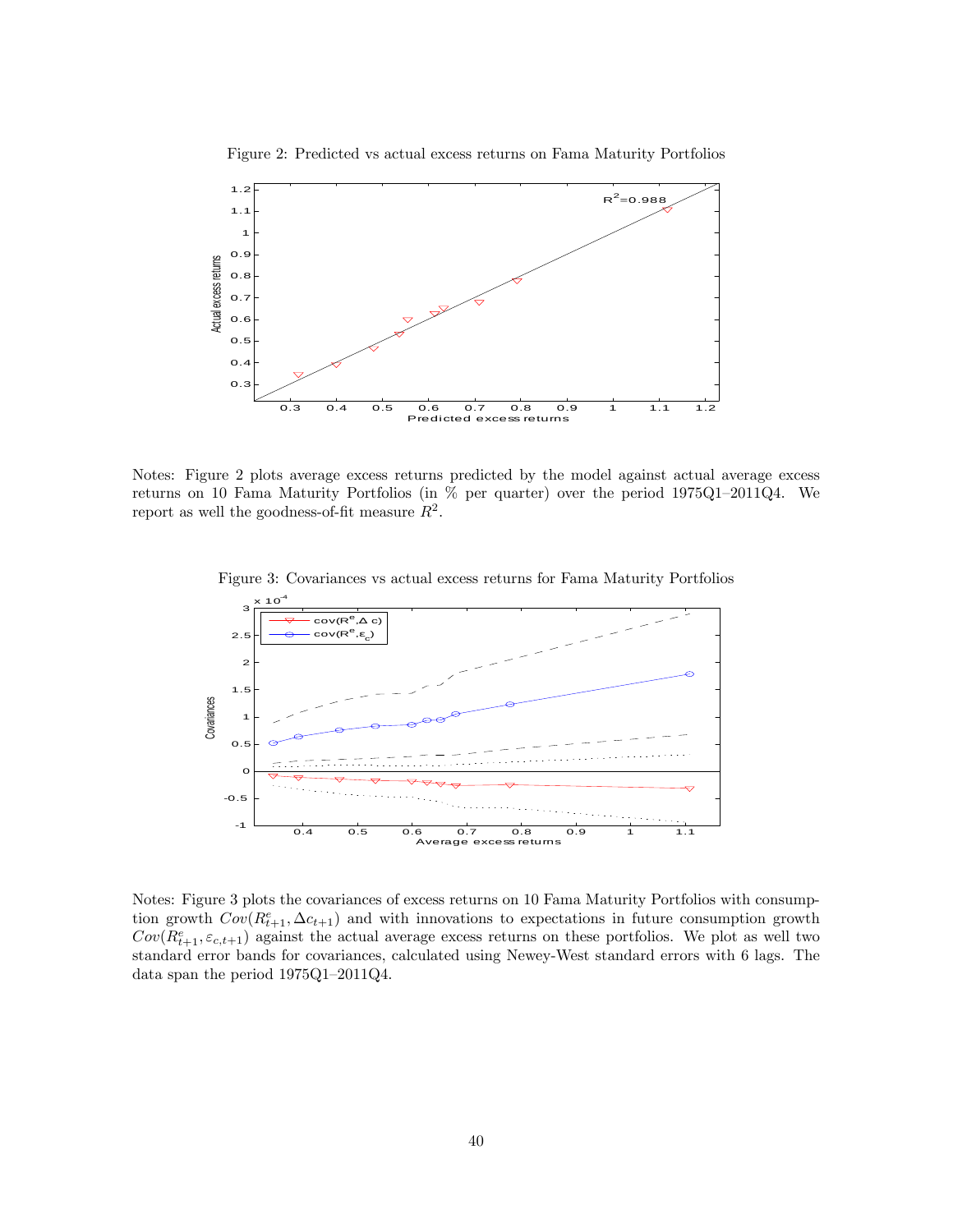

Figure 4: Covariances with consumption growth over different horizons.

Notes: Figure 4 plots the covariances of consumption growth over S quarters and of innovations to expectations in future consumption growth with returns on High-Minus-Low (HML) bond factors for three groups of bond portfolios, along with two standard error bands. Respectively  $Cov(\ln C_{t+S}/C_t, R_{HML,t+1})$ are plotted in red line with relevant bands in dashed lines and  $Cov(\varepsilon_{c,t+1}, R_{HML,t+1})$  is plotted in blue horizontal line with relevant bands in dotted lines. The three groups of bond portfolios are: Fama Maturity Portfolios (A), Fixed Term Indices (B) and Fama-Bliss Discount Bonds (C). The returns on HML bond factors  $R_{HML}$  are computed as follows:  $R_{FMP10} - R_{FMP1}$  for Fama Maturity Portfolios,  $R_{F I30} - R_{F I1}$  for Fixed Term Indices and  $R_{F B5} - R_{F B1}$  for Fama-Bliss Discount Bonds. In graph D we plot the following covariances  $Cov(\ln C_{t+S}/C_t, \varepsilon_{c,t+1})$ . Two standard error bands are calculated using Newey-West standard errors with 6 lags. The data span the period  $1975Q1-2011Q4$ .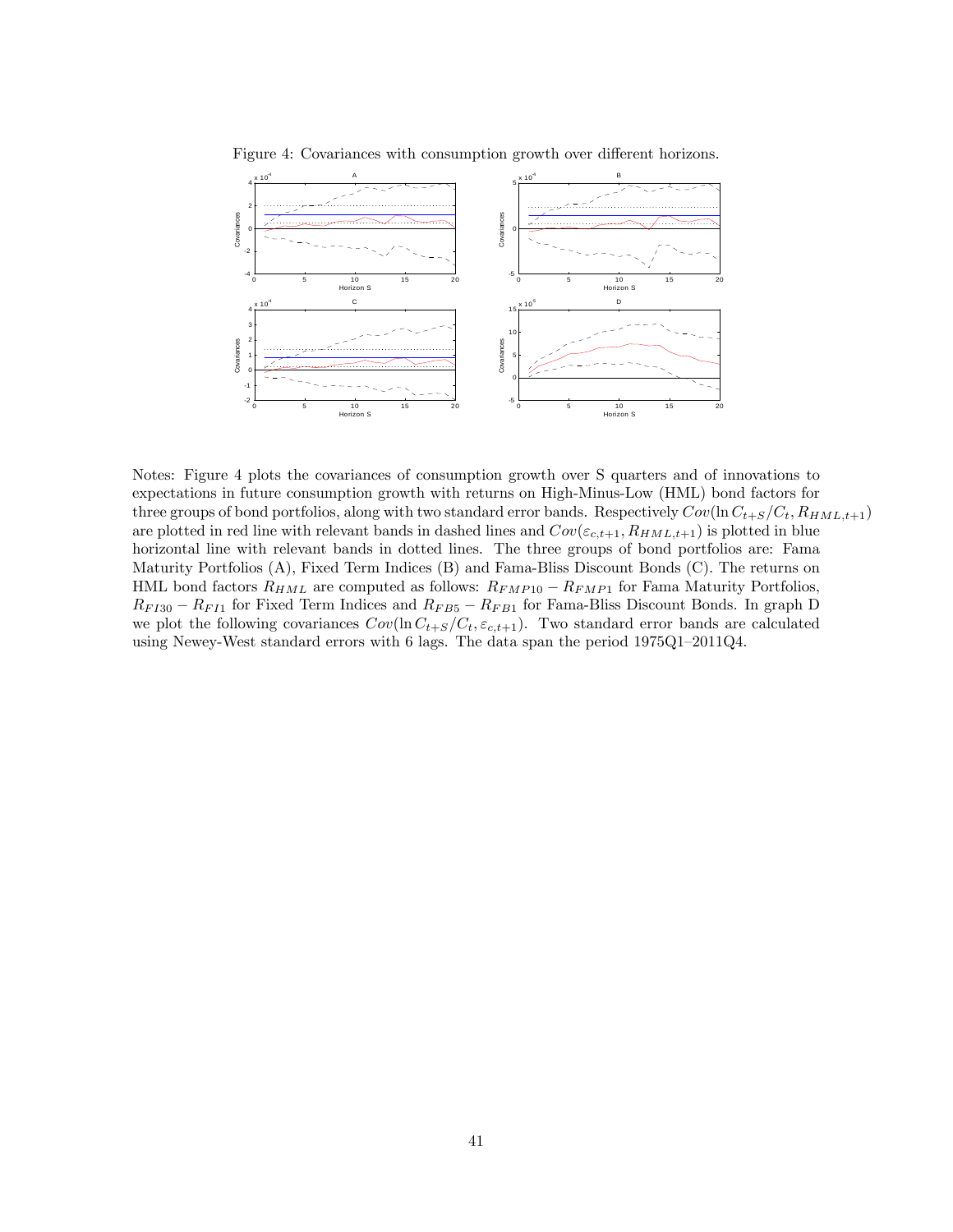

Figure 5: Correlations with consumption growth over different horizons.

Notes: Figure 5 plots the correlations of consumption growth over S quarters and of innovations to expectations in future consumption growth with returns on High-Minus-Low (HML) bond factors for three groups of bond portfolios, along with two standard error bands. Respectively  $Corr(\ln C_{t+S}/C_t, R_{HML,t+1})$ are plotted in red line with relevant bands in dashed lines and  $Corr(\varepsilon_{c,t+1}, R_{HML,t+1})$  is plotted in blue horizontal line with relevant bands in dotted lines. The three groups of bond portfolios are: Fama Maturity Portfolios (A), Fixed Term Indices (B) and Fama-Bliss Discount Bonds (C). The returns on HML bond factors  $R_{HML}$  are computed as follows:  $R_{FMP10} - R_{FMP1}$  for Fama Maturity Portfolios,  $R_{F I30} - R_{F I1}$  for Fixed Term Indices and  $R_{F B5} - R_{F B1}$  for Fama-Bliss Discount Bonds. In graph D we plot the following correlations  $Corr(\ln C_{t+S}/C_t, \varepsilon_{c,t+1})$ . Two standard error bands are calculated using Newey-West standard errors with 6 lags. The data span the period  $1975Q1-2011Q4$ .